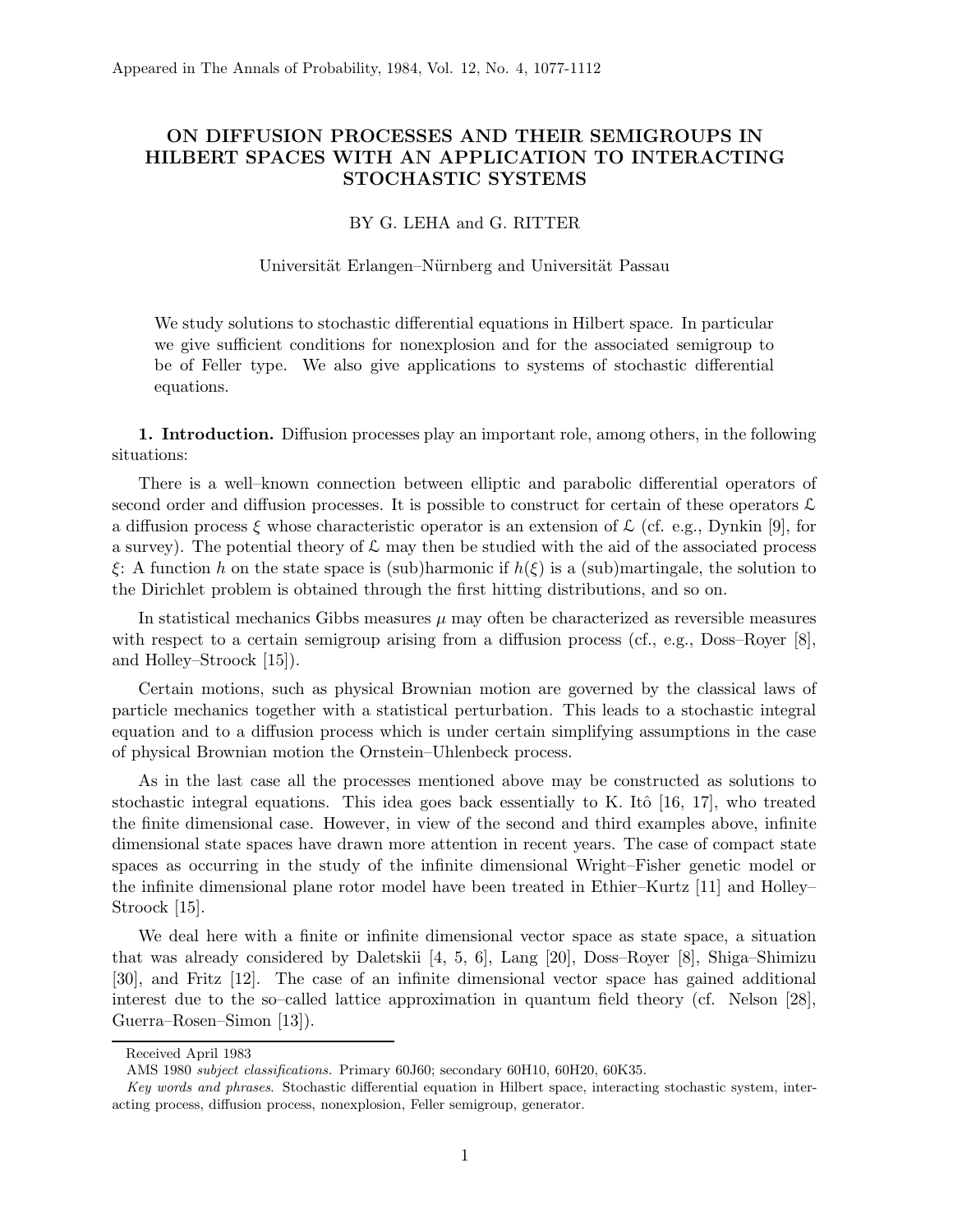As out results are most naturally formulated if the state space is a Hilbert space, we start with a stochastic integral equation (see 3.2) with diffusion operator  $\mathfrak{A}$  and drift vector  $\mathfrak{b}$  in a separable Hilbert space H. This setup permits us to use systematically the theory of stochastic integration in Hilbert space as developed in Métivier  $[24, 25]$  and Métivier–Pellaumail  $[26]$ .

In Section 2 we review the basic facts about Brownian motion and stochastic integration in Hilbert space needed in the sequel. In Section 3 we formulate and sketch a proof of a theorem of existence and uniqueness that fits in our framework. Contrary to other methods that yield weak solutions (cf. Doss–Royer [8], and Stroock–Varadhan [32]), we use a method familiar in the finite dimensional case (cf. McKean [22]), obtaining strong solutions.

Our main parts are Sections 4 and 5. In Section 4 we give a sufficient condition for nonexplosion (Theorem 4.5) and in Section 5 we give conditions for the associated transition kernels to be of Feller type (Theorem 5.19). These conditions are mainly growth conditions on the coefficients of the stochastic equation. Theorem 4.5 says essentially that there is no explosion if the diffusion grows at most linearly and if the outward drift is not too strong. Roughly speaking, Theorem 5.19 says that the transition kernels are of Feller type if the diffusion is bounded and the inward drift is not too strong. It seems that the later result has not been formulated before even in the finite dimensional case.

In Section 6 we compute the infinitesimal generator for sufficiently smooth functions and mention a connection with a martingale problem. In Section 7 we deal with applications to systems of stochastic integral equations that are, e.g., used to describe physical systems with a finite or infinite number of degrees of freedom. In previous work, infinite systems were treated by approximation from the finite dimensional case (cf. Doss–Royer [8], Fritz [12], Shiga–Shimizu [30]). By contrast, we work in Hilbert space including the infinite dimensional case without approximation. For our results we do not need any "symmetry", "finite range", or "stationarity" conditions in the drift (interaction) part of the stochastic equation. Also we do not need boundedness conditions on the derivative of the drift term as, e.g., the condition (H4) in Doss–Royer (loc. cit.). On the other hand our method requires that the "one site part" in the drift term is not too large. We will deal with large one site drifts in Leha–Ritter [21].

The direct treatment of the infinite dimensional case was suggested to us by Dr. T. Barth. We also thank Prof. H. Bauer und Prof. A. Wakolbinger for stimulating conversations on the subject matter of this paper.

2. Preliminaries on stochastic integrals in Hilbert spaces. We shall give here a brief account of Brownian motion and stochastic integrals in a real, separable Hilbert space H with inner product  $(\cdot, \cdot)$  and norm  $\|\cdot\|$ . The main references are Métivier–Pellaumail [26] and Métivier [24, 25]. Our basic space is a probability space  $(\Omega, \mathcal{F}, P)$  endowed with a growing family  $(\mathcal{F}_t)_{t>0}$  of sub– $\sigma$ –algebras of  $\mathcal{F}$ . The symbol E[] will stand for the expectation with respect to the probability P. We suppose that all processes  $(\eta_t)_{0\leq t\leq T}$  (where T is a stopping time) on  $(\Omega, \mathcal{F}, P)$  that occur in the sequel are adapted to the family  $(\mathcal{F}_t)$ . This means that the random variables  $\xi_{x,t}1_{[t are  $\mathcal{F}_t$ -measurable.$ 

(2.1) Brownian motion on  $\mathbb{H}$ . Let  $\mathfrak{Q}$  be a positive definite, self-adjoint nuclear operator on H. A continuous, H–valued process  $(\beta_t)_{t\geq 0}$  on  $(\Omega, \mathcal{F}, P)$  is called a *Brownian motion* with *covariance operator*  $\mathfrak{Q}$ , if

(i) for every  $s < t$ ,  $\beta_t - \beta_s$  is independent of  $\mathcal{F}_s$ ;

(ii) for every  $s < t$  and  $y \in \mathbb{H}$ , the distribution of the real random variable  $(\beta_t - \beta_s, y)$  is Gaussian centered with variance  $(t - s)(\mathfrak{Q}y, y)$ .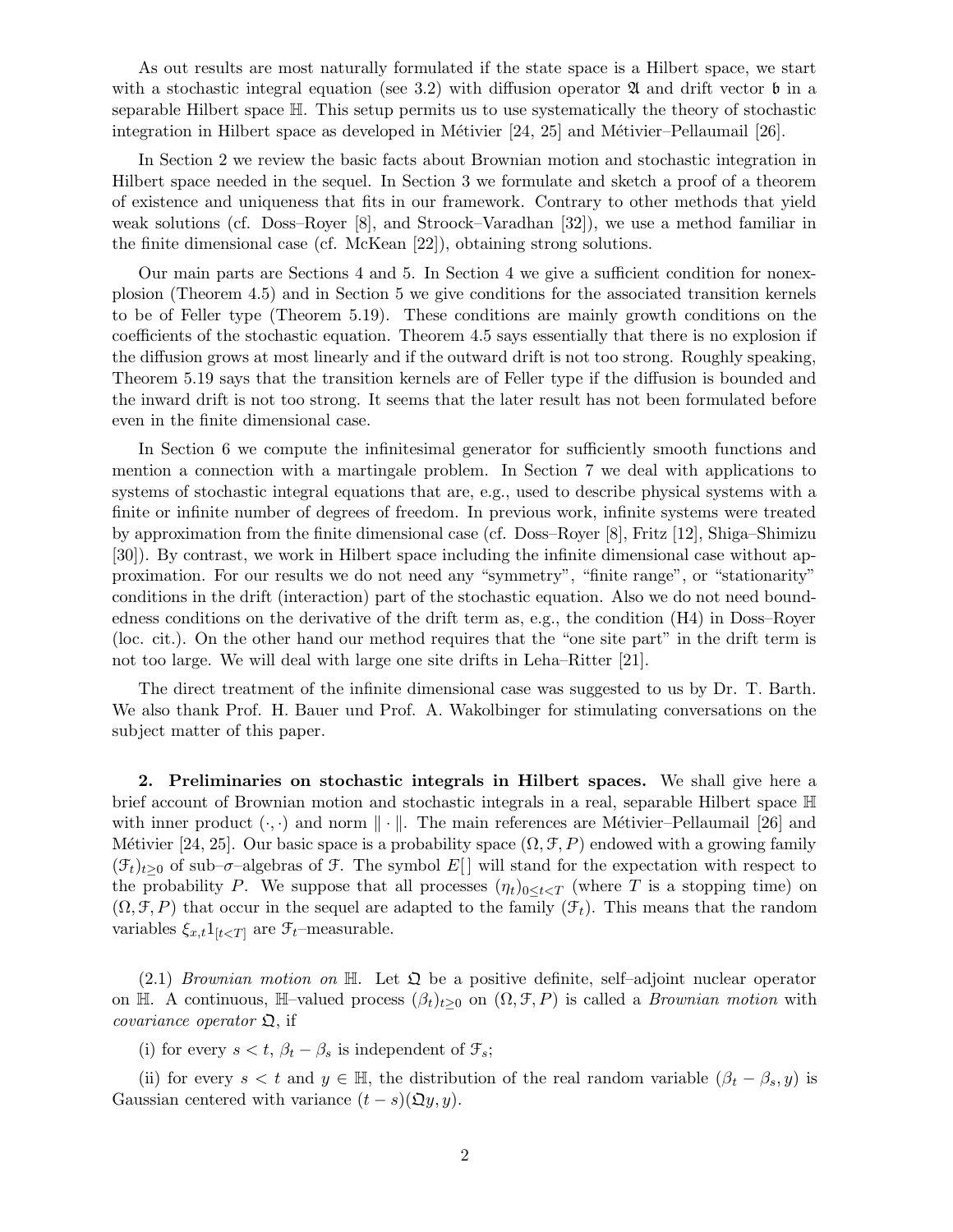As all linear combinations  $\sum \lambda_k(\beta_t - \beta_s, y_k) = (\beta_t - \beta_s, \sum \lambda_k y_k)$  are Gaussian, finitely many variables  $(\beta_t - \beta_s, y_k)$  are jointly Gaussian.

The following example shows that Brownian motions exist. We shall need it in Section 7. Let I be an at most countable index set. Let  $\beta$  be the product on  $\mathbb{R}^I$  of independent, onedimensional normal Brownian motions. Then  $\beta$  is a Brownian motion on each Hilbert space  $\mathbb{H} := \ell^2(\gamma) := \{y = (y_k) \in \mathbb{R}^I/\sum_{k \in I} \gamma_k y_k^2 < \infty\},\$  where  $(\gamma_k)_{k \in I}$  is a summable sequence of strictly positive real numbers. Its covariance operator  $\mathfrak{Q}$  is given via multiplication with the diagonal matrix  $D_{\gamma} := (\gamma_k \delta_{kl})_{k,l \in I}$ .

Note that this example describes the most general Brownian motion. If  $\mathfrak{Q}$  is a self-adjoint, positive definite, nuclear operator on a general real, separable Hilbert space H with eigenvalues  $\gamma_k$  and normalized eigenvectors  $c_k$ , then H may be identified in a natural way with the space  $\ell^2(\gamma)$ :

$$
y = (y_k) \in \ell^2(\gamma) \sim \sum y_k \sqrt{\gamma_k} c_k \in \mathbb{H}.
$$

The image of the process on  $\ell^2(\gamma)$  constructed above is a Brownian motion on H with covariance operator D.

(2.2) The isometric stochastic integral. Let B be the Borel  $\sigma$ -algebra on the strictly positive real line  $[0,\infty]$ . Let P be the  $\sigma$ –algebra on  $\Omega \times ]0,\infty[$  of predictable sets, i.e., the sub– $\sigma$ –algebra of  $B \times \mathcal{F}$  generated by the predictable rectangles, i.e., the sets of the form  $|s,t| \times F$ , where  $0 \leq s < t$ and  $F \in \mathcal{F}_s$ . Let  $\mu$  be a continuous  $\mathbb{H}$ -valued  $\mathbb{L}^2(P)$ -martingale. Let  $\alpha_{\mu}$  be the Doléans measure of the real submartingale  $\|\mu\|^2$ . This is the measure  $\alpha_{\mu}$  on  $\mathcal P$  such that

(1) 
$$
\alpha_{\mu}(|s,t[\times F) = E[1_F || \mu_t - \mu_s||^2] = E[1_F(||\mu_t||^2 - ||\mu_s||^2)].
$$

There is one predictable process  $\mathfrak{Q}_{\mu}$  with values in the set of positive, self-adjoint, nuclear operators on  $\mathbb H$  such that the following equality obtains for all  $y, z \in \mathbb H$  and all predictable rectangles  $|s,t|\times F$ :

(2) 
$$
\int_{]s,t[\times F]} (\mathfrak{Q}_{\mu} y, z) d\alpha_{\mu} = E[1_F(\mu_t - \mu_s, y)(\mu_t - \mu_s, z)].
$$

It is straightforward to show that for Brownian motion  $\beta$  with covariance operator  $\mathfrak{Q}$  we have

(3) 
$$
\alpha_{\beta} = (\text{tr }\mathfrak{Q})\lambda \otimes P|\mathcal{P},
$$

where  $\lambda$  is Lebesgue measure on  $[0,\infty[$  and  $tr \mathfrak{Q}]$  is the trace of the nuclear operator  $\mathfrak{Q}$ . A similarly simple argument shows that

(4) 
$$
(\mathfrak{Q}_{\beta})_t = \mathfrak{Q}/\text{tr}\,\mathfrak{Q}.
$$

Let  $\mathbb{G}$  be another real separable Hilbert space. The set of integrands for the stochastic integral with respect to the martingale  $\mu$  is denoted by  $\mathbf{\Lambda}^2(\mathbb{H}, \mathbb{G}, \mathcal{P}, \mu)$  (cf. Métivier–Pellaumail [26], 14.5). This is the completion of the vector space of  $\mathcal{P}\text{-step}$  functions **X** with values in  $L(\mathbb{H}, \mathbb{G})$ (the space of bounded linear operators  $\mathbb{H} \to \mathbb{G}$ ) with respect to the norm

(5) 
$$
\|\mathbf{X}\|_{\mathbf{\Lambda}^2}^2 = \int_{]0,\infty[\times \Omega} \text{tr }\mathbf{X}_s \circ \mathfrak{Q}_\mu \circ \mathbf{X}_s^* d\alpha_\mu.
$$

Note that  $X^*$  denotes the adjoint operator of  $X$ .  $\Lambda^2(\mathbb{H}, \mathbb{G}, \mathcal{P}, \mu)$  has a representation in the space of (not necessarily continuous) operators from  $\mathbb H$  to  $\mathbb G$ . However, we will need only  $L(\mathbb H,\mathbb G)$ valued integrands. We will repeatedly use the following sufficient condition for a process  $X$  to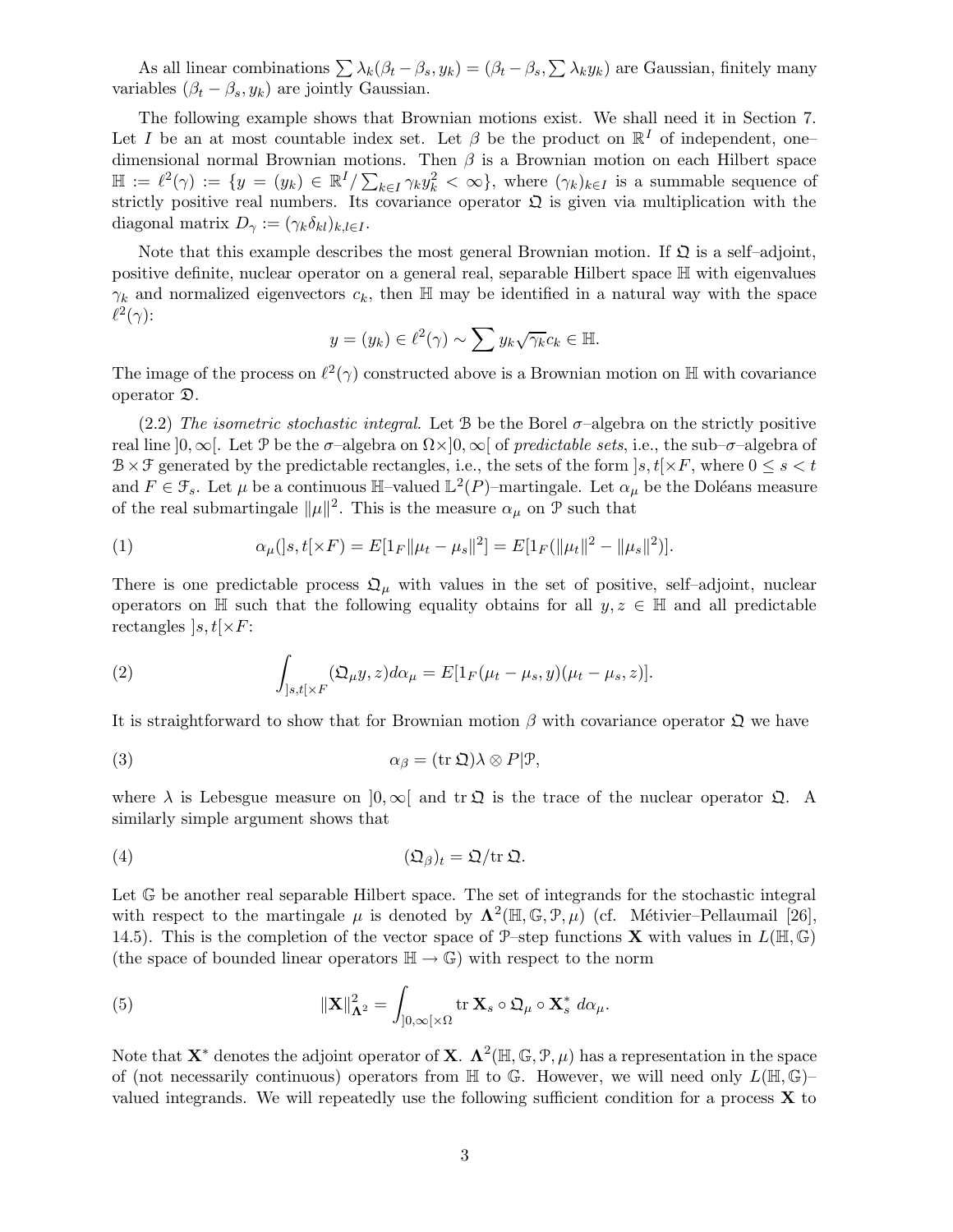be an integrand (Métivier–Pellaumail [26], 14.5):  $\Lambda^2(\mathbb{H}, \mathbb{G}, \mathcal{P}, \mu)$  contains all predictable (e.g., left continuous)  $L(\mathbb{H}, \mathbb{G})$ -valued processes **X** such that

(6) 
$$
\int_{]0,\infty[\times\Omega} \operatorname{tr} \mathbf{X}_s \circ \mathfrak{Q}_\mu \circ \mathbf{X}_s^* d\alpha_\mu < \infty.
$$

For a predictable step function  $\mathbf{Y} = \sum_{j=1}^r Y_j \mathbb{1}_{]s_j,t_j] \times F_j} (Y_j \in L(\mathbb{H}, \mathbb{G}))$ , the stochastic integral of **Y** is the G-valued random variable on  $(\Omega, \mathcal{F}, P)$  defined by

(7) 
$$
\int \mathbf{Y} d\mu = \sum_j Y_j (\mu_{t_j} - \mu_{s_j}) 1_{F_j}.
$$

This definition establishes an isometry from the normed space of all P–step functions with values in  $L(\mathbb{H}, \mathbb{G})$  into  $\mathbb{L}^2_{\mathbb{G}}(P)$ . The stochastic integral is the unique extension of this isometry to  $\Lambda^2(\mathbb{H}, \mathbb{G}, \mathcal{P}, \mu)$ . For  $\mathbf{Y} \in \Lambda^2(\mathbb{H}, \mathbb{G}, \mathcal{P}, \mu)$ ,  $\int_0^t \mathbf{Y}_s d\mu_s$  is defined as  $\int 1_{[0,t]} \mathbf{Y} d\mu$ ; the process  $(\int_{0}^{t} \mathbf{Y}_{s} d\mu_{s})_{t\geq 0}$  is an  $\mathbb{L}^{2}_{\mathbb{G}}(P)$ -martingale. For an H-valued process  $\varphi$  such that  $\tilde{\varphi}:=(\varphi,\cdot)\in$  $\Lambda^2(\mathbb{H}, \mathbb{R}, \mathcal{P}, \mu)$  we will write  $\int (\varphi_s, d\mu_s)$  instead of  $\int \tilde{\varphi}_s, d\mu_s$ .

We finish this paragraph by reproducing two formulae that will be important in the sequel (cf. Métivier–Pellaumail [26], 14.7.1 and 14.7.2). Let  $\mathbf{X} \in \Lambda^2(\mathbb{H}, \mathbb{G}, \mathcal{P}, \beta)$  and let

$$
\mu_t = \int_0^t \mathbf{X}_s d\beta_s.
$$

Then the Doléans measure  $\alpha_{\mu}$  of  $\|\mu\|_{\mathbb{G}}^2$  is

(8) 
$$
\alpha_{\mu} = \operatorname{tr} \mathbf{X} \circ \mathfrak{Q} \circ \mathbf{X}^* \lambda \otimes P | \mathcal{P}
$$

and

(9) 
$$
\mathfrak{Q}_{\mu} = \mathbf{X} \circ \mathfrak{Q} \circ \mathbf{X}^* / tr \mathbf{X} \circ \mathfrak{Q} \circ \mathbf{X}^*.
$$

 $(2.3)$  Itô's formula. In order to formulate a version of Itô's formula suiting our purposes we need the tensor-quadratic variation of a continuous,  $\mathbb{H}$ -valued  $\mathbb{L}^2(P)$ -martingale  $\mu$ . Let **X** be the  $L(\mathbb{H}, \mathbb{H})$ -valued process  $(\mu, \cdot)\mu$ . Then the tensor-quadratic variation  $\ll \mu \gg$  of  $\mu$  is the predictable process of bounded variation such that  $X-\ll\mu\gg$  is a martingale. Since the process X consists of operators whose range is one–dimensional,  $\ll \mu \gg$  has values in the space of nuclear operators. When  $\mu$  is of the form

$$
\mu_t = \int_0^t \mathbf{X}_s d\beta_s,
$$

where

$$
\mathbf{X}\in\Lambda^2(\mathbb{H},\mathbb{G},\mathfrak{P},\beta),
$$

we have by  $2.2(3)$ ,  $2.2(4)$ , and Métivier–Pellaumail [26] 14.7.5

(1) 
$$
\ll \mu \gg = \int_0^t \mathbf{X}_s \circ \mathfrak{Q} \circ \mathbf{X}_s^* ds.
$$

In particular  $\ll \beta \gg_t = t\mathfrak{Q}$ .

Now let  $\xi$  be the semi–martingale  $\xi = \mu + \varphi$ , where  $\varphi$  is a continuous, H-valued process of bounded variation on bounded intervals. Let the function  $f : \mathbb{H} \to \mathbb{R}$  be twice continuously differentiable and suppose that the mapping  $f'' : \mathbb{H} \to B(\mathbb{H}, \mathbb{H})$  is uniformly continuous, where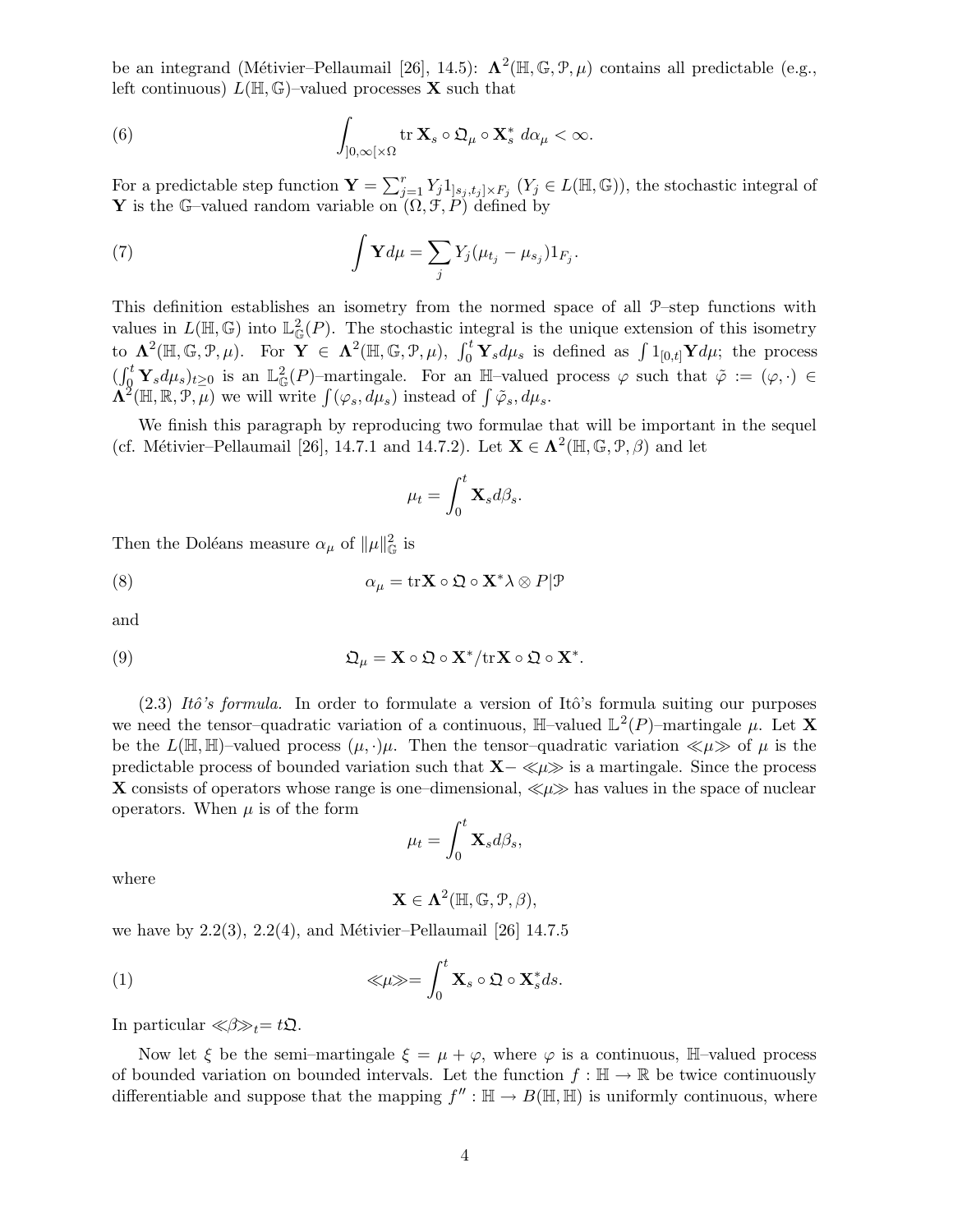$B(\mathbb{H}, \mathbb{H})$  denotes the continuous bilinear forms on  $\mathbb{H}$ . In this situation, the following version of Itô's formula obtains (cf., e.g., Métivier [23], Section 7):

(2) 
$$
f(\xi_t) = f(\xi_0) + \int_0^t f'(\xi_s) d\mu_s + \int_0^t f'(\xi_s) d\varphi_s + \frac{1}{2} \int_0^t f''(\xi_s) d\kappa_s
$$

for all  $t \geq 0$ .

The second term on the right side is *not* an isometric stochastic integral if  $f'$  grows too fast. As  $f''$  is bounded on bounded sets, so is  $f'$ . Therefore, denoting by  $T^{(n)}$  the first exit time of  $\xi$ from the ball  $\{y \in \mathbb{H}/\|y\| \leq n\},\$ 

$$
T^{(n)} := \inf\{t \ge 0/\|\xi_t\| \ge n\},\
$$

we see that

$$
\left(\int_0^{t\wedge T^{(n)}} f'(\xi_s)d\mu_s\right)_{t\geq 0}
$$

is an  $\mathbb{L}^2(P)$ -martingale, i.e., the expression  $(\int_0^t f'(\xi_s)d\mu_s)_{t\geq 0}$  is a local  $\mathbb{L}^2(P)$ -martingale. Thus equality (2) is to be understood in the sense that t is replaced by  $t \wedge T^{(n)}$ .

In the last term on the right side of formula (2) the continuous bilinear forms  $f''(y)$  act on the nuclear operators  $\Re$  via the duality

(3) 
$$
\langle f''(y), \mathfrak{R} \rangle \to \text{tr} f''(y)(\mathfrak{R} \cdot, \cdot).
$$

3. Existence and uniqueness of solutions. For the reader's convenience and for the sake of completeness we state and prove in this section a theorem of existence and uniqueness which fits in the framework of the following sections.

(3.1) Historical remarks. To our knowledge, Chantladze [3] and Daletskii [4] were the first to construct diffusion processes in infinite dimensions, using Itô's device of stochastic integration. Daletskii (loc. cit.) considers a certain Hilbert space  $\mathbb H$  and two functions  $\mathfrak b : \mathbb H \times \mathbb R^+ \to \mathbb H$  and  $\mathfrak{A}:\mathbb{H}\times\mathbb{R}^+\to L(\mathbb{H},\mathbb{H})$ . Under the hypothesis that these two functions satisfy a uniform Lipschitz condition he asserts existence of a unique solution to the stochastic differential equation

$$
\xi_{x,t} = x + \int_0^t \mathfrak{A}(\xi_{x,s},s)d\beta_s + \int_0^t \mathfrak{b}(\xi_{x,s},s)ds.
$$

In a subsequent paper, Daletskii [5], he also considers unbounded operators  $\mathfrak{A}$ . A more recent reference in the continuous case is Yor [34]. The question was pursued by Doss and Royer [8], who had in mind an unbounded spin model in infinite dimensions of statistical mechanics. They consider a system of equations of the form

$$
\xi_{x,t,k} = x_k + \beta_{t,k} + \int_0^t b_k(\xi_{x,s})ds \qquad (k \in \mathbb{Z}^d),
$$

where the functions  $b_k : \mathbb{R}^{\mathbb{Z}^d} \to \mathbb{R}$  arise from a family of pair potentials that satisfy certain conditions that we will not reproduce here. Their method is an approximation from the finite dimensional case. The function  $b_k$  is supposed to be partially differentiable, so that, at least on finite dimensional subspaces,  $b_k$  satisfies a local Lipschitz condition.

We will now state a theorem on existence and uniqueness of solutions to stochastic differential equations in Hilbert spaces that is sufficient for our purposes. The proof below follows the lines of the well–known theorem in the finite dimensional case. We will therefore give only a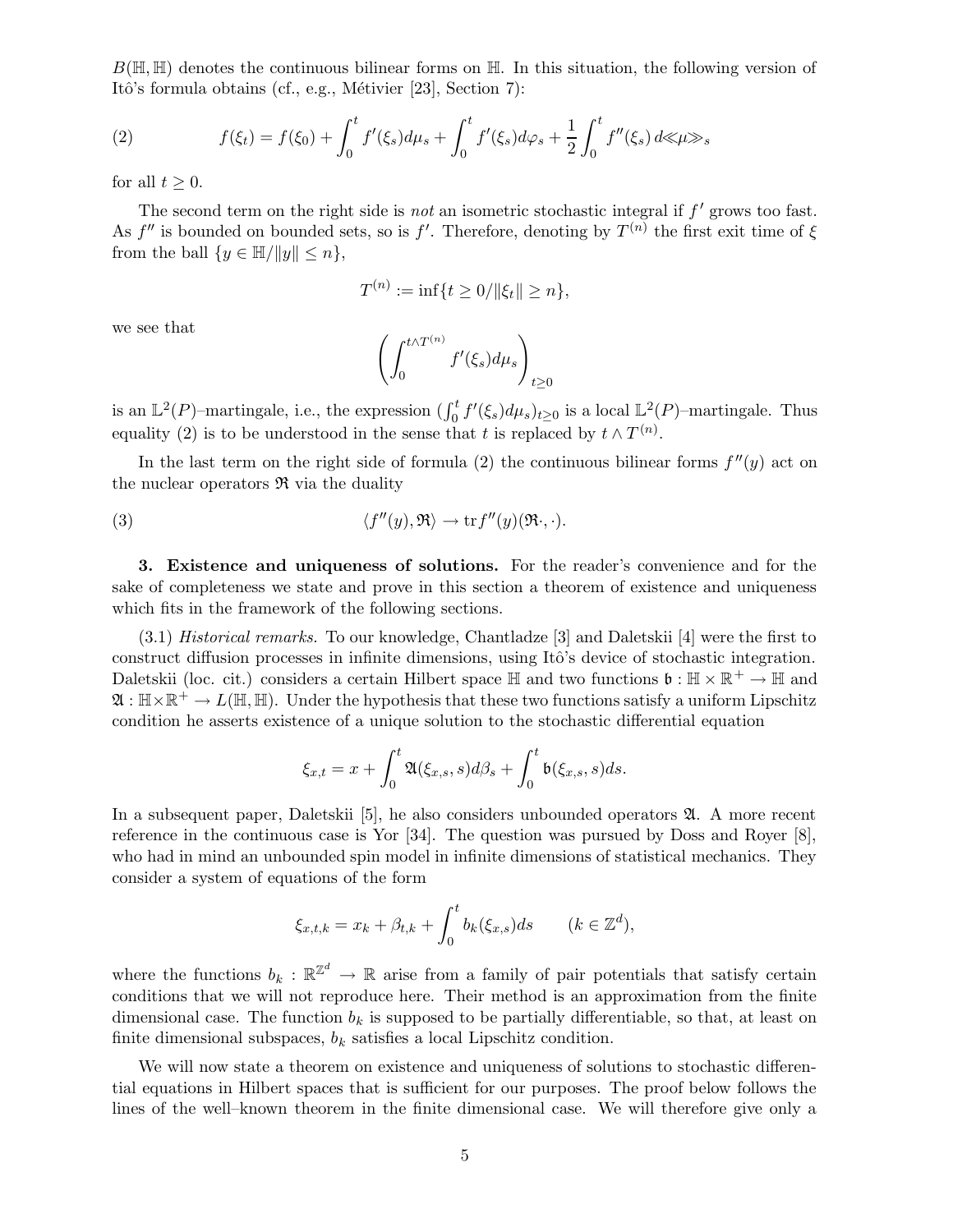sketch of the proof.

 $(3.2)$  *Notation and definition.* Throughout, the letter K will stand for a real constant that may vary from one line to another. As in Section 2, let  $\mathbb H$  be a separable Hilbert space with inner product  $(\cdot, \cdot)$  and norm  $\|\cdot\|$ . Let  $\beta$  be a Brownian motion with covariance operator  $\mathfrak{Q}$ on H. We will first be interested in solutions  $\xi_x$  starting at  $x \in \mathbb{H}$  to the stochastic differential equation in H

(1) 
$$
\xi_{x,t} = x + \int_0^t \mathfrak{A}(\xi_{x,s}) d\beta_s + \int_0^t \mathfrak{b}(\xi_{x,s}) ds
$$

on a stochastic interval  $[0, T_x]$ . To make this more precise, we consider two norm–continuous mappings  $\mathfrak{A} : \mathbb{H} \to L(\mathbb{H}, \mathbb{H})$  and  $\mathfrak{b} : \mathbb{H} \to \mathbb{H}$ . We will say that a continuous process  $(\xi_{x,t})_{0 \leq t \leq T_x}$ on  $(\Omega, \mathcal{F}, P)$  adapted to  $(\mathcal{F}_t)$  is a (strong) maximal solution to the stochastic integral equation 3.2(1) starting at  $x \in \mathbb{H}$ , and with *explosion time*  $T_x$ , if

- (i)  $\limsup_{t\to\infty} ||\xi_{x,t}|| = \infty$  on the set  $\{T_x < \infty\};$
- (ii) there exists a sequence  $(T_m)_{m\in\mathbb{N}}$  of stopping times, growing to  $T_x$ , such that
	- $(\alpha) \ \mathfrak{A}(\xi_{x,s})1_{[0,T_m]} \in \Lambda^2(\mathbb{H}, \mathbb{H}, \mathcal{P}, \beta)$
	- ( $\beta$ )  $\xi_{x,t\wedge T_m} = x + \int_0^{t\wedge T_m} \mathfrak{A}(\xi_{x,s}) d\beta_s + \int_0^{t\wedge T_m} \mathfrak{b}(\xi_{x,s}) ds$ for all  $t \geq 0$ , for all  $m \in \mathbb{N}$ , and for almost all paths.

The integral  $\int_0^{t \wedge T_m} \mathfrak{b}(\xi_{x,s})ds$  is a Bochner (or also a weak) integral.

(3.3) THEOREM. Let  $\mathfrak{A} : \mathbb{H} \to L(\mathbb{H}, \mathbb{H})$  and  $\mathfrak{b} : \mathbb{H} \to \mathbb{H}$  be functions that satisfy Lipschitz conditions on bounded sets, i.e., for each  $n \in \mathbb{N}$  there exists a constant  $L_n$  such that

$$
\|\mathfrak{A}(x) - \mathfrak{A}(y)\| \le L_n \|x - y\|
$$
  

$$
\|\mathfrak{b}(x) - \mathfrak{b}(y)\| \le L_n \|x - y\|
$$

for all x, y such that  $||x|| \leq n$ ,  $||y|| \leq n$ . Let  $(\Omega, \mathcal{F}, P, \beta)$  be any Brownian motion starting at zero with covariance operator  $\mathfrak{Q}$ . Then, for each  $x \in \mathbb{H}$ , there exists exactly one strong maximal solution  $(\xi_{x,t})_{0\leq t < T_x}$  to the stochastic integral equation 3.2(1).

PROOF. As usual, we divide our proof in two steps. We first suppose that the constants  $L_n$  (= L) are independent of n (uniform Lipschitz condition) and show that in this case  $\xi_x$  has infinite lifetime, i.e.,  $T_x = \infty$ . Let  $x \in \mathbb{H}$  be fixed. We define by induction on  $n \in \mathbb{Z}^+$  a sequence  $\xi_{x,t}^n = \xi_t^n$  of (continuous) stochastic processes on  $\Omega \times \mathbb{R}^+$  with the property

(1) 
$$
E\left[\int_0^t \|\xi_s^n\|^2 ds\right] \leq \infty \quad \text{for all } t \geq 0.
$$

Let

$$
\begin{aligned}\n\xi_t^0 &:= x, \\
\xi_t^{n+1} &:= x + \int_0^t \mathfrak{A}(\xi_s^n) d\beta_s + \int_0^t \mathfrak{b}(\xi_s^n) ds \qquad (t \ge 0).\n\end{aligned}
$$

We have to show that  $\xi^{n+1}$  exists and that (1) holds for  $n+1$  if  $\xi^n$  exists and if (1) holds for n. We first show that the mapping

$$
(s,\omega)\to\mathfrak{A}(\xi^n_s(\omega))1_{[0,t]}
$$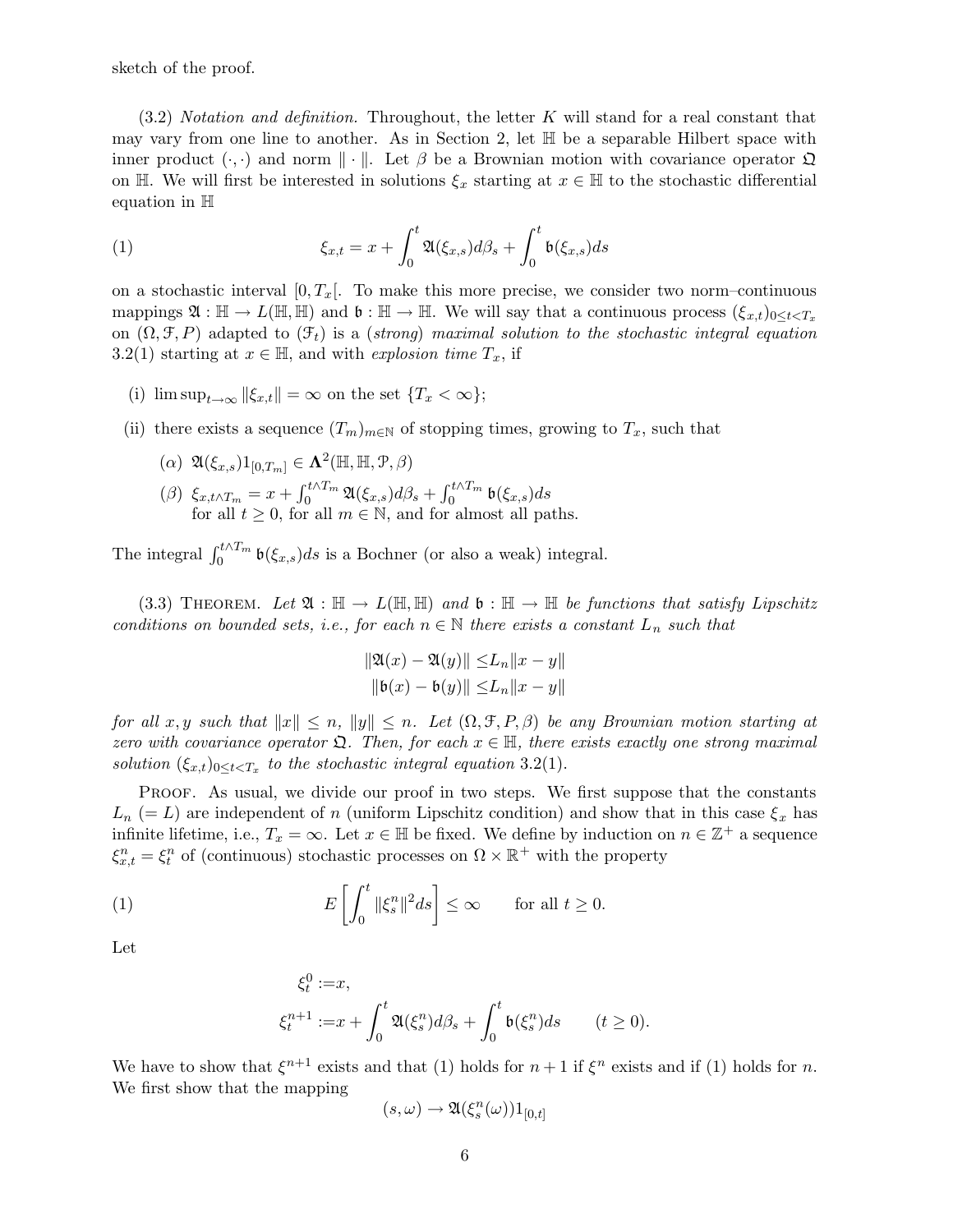is an element of  $\Lambda^2(\mathbb{H}, \mathbb{H}, \mathcal{P}, \beta)$  (see 2.2). Since  $\mathfrak{A}(\xi_s^n)$  is continuous, our claim will follow from  $2.2(6)$ , i.e., we have to show

(2) 
$$
E\left[\int_0^t \text{tr}(\mathfrak{A}(\xi_s^n)\circ\mathfrak{Q}\circ\mathfrak{A}^*(\xi_s^n))ds\right]<\infty.
$$

However, since  $\mathfrak{A}(x) = O(||x||)$  by our uniform Lipschitz condition, the quantity on the left side of (2) is majorized by

$$
\operatorname{tr} \mathfrak{Q} E\left[\int_0^t \|\mathfrak{A}(\xi^n_s)\|^2 ds\right] \leq K \operatorname{tr} \mathfrak{Q} E\left[\int_0^t (1 + \|\xi^n_s\|^2) ds\right] < \infty.
$$

It follows (cf. 2.2) that the martingale  $(\int_0^t \mathfrak{A}(\xi_s^n) d\beta_s)_t$  is square integrable; we obtain

$$
E\left[\int_0^t \|\int_0^u \mathfrak{A}(\xi_s^n) d\beta_s\|^2 du\right] = \int_0^t E\left[\|\int_0^u \mathfrak{A}(\xi_s^n) d\beta_s\|^2\right] du
$$
  

$$
\leq \int_0^t E\left[\|\int_0^t \mathfrak{A}(\xi_s^n) d\beta_s\|^2\right] du
$$
  

$$
= t \cdot E\left[\|\int_0^t \mathfrak{A}(\xi_s^n) d\beta_s\|^2\right].
$$

It remains to show finiteness of the expectation

$$
E\left[\int_0^t \|\int_0^u \mathfrak{b}(\xi_s^n)ds\|^2du\right].
$$

This follows from

$$
\left(\int_0^u \|\mathfrak{b}(\xi^n_s)\|ds\right)^2 \leq u \int_0^u \|\mathfrak{b}(\xi^n_s)\|^2 ds \leq Kt \int_0^t (1 + \|\xi^n_s\|^2)ds
$$

by our uniform Lipschitz assumption.

We now show that the sequence  $(\xi_t^n)_{n\geq 0}$  converges almost surely and locally uniformly to a process  $(\xi_t)$ . We first use the isometric property of the stochastic integral and our Lipschitz condition to estimate

$$
E\left[\|\int_0^t (\mathfrak{A}(\xi_s^n) - \mathfrak{A}(\xi_s^{n-1}))d\beta_s\|^2\right]
$$
  
\n
$$
= E\left[\int_0^t \text{tr}\left(\{\mathfrak{A}(\xi_s^n) - \mathfrak{A}(\xi_s^{n-1})\} \circ \mathfrak{Q} \circ \{\mathfrak{A}^*(\xi_s^n) - \mathfrak{A}^*(\xi_s^{n-1})\}\right)ds\right]
$$
  
\n
$$
\leq \text{tr }\mathfrak{Q}E\left[\int_0^t \|\mathfrak{A}(\xi_s^n) - \mathfrak{A}(\xi_s^{n-1})\|^2 ds\right]
$$
  
\n
$$
\leq \text{tr }\mathfrak{Q}L^2 \int_0^t E[\|\xi_s^n - \xi_s^{n-1}\|^2]ds.
$$

For the term  $E[\|\int_0^t \mathfrak{b}(\xi_s^n) - \mathfrak{b}(\xi_s^{n-1})ds\|^2]$  one obtains a similar estimate (cf. the finite dimensional case). Putting  $D_t^n := E[||\xi_t^{n+1} - \xi_n^t||^2]$  and using the inequality  $||x + y||^2 \le 2||x||^2 + 2||y||^2$  we obtain the estimate

$$
D_t^n \le 2E\left[\|\int_0^t (\mathfrak{A}(\xi_s^n) - \mathfrak{A}(\xi_s^{n-1}))d\beta_s\|^2 + \|\int_0^t (\mathfrak{b}(\xi_x^n) - \mathfrak{b}(\xi_s^{n-1}))ds\|^2\right]
$$
  

$$
\le 2L^2(\text{tr }\mathfrak{Q} + t)\int_0^t D_s^{n-1}ds.
$$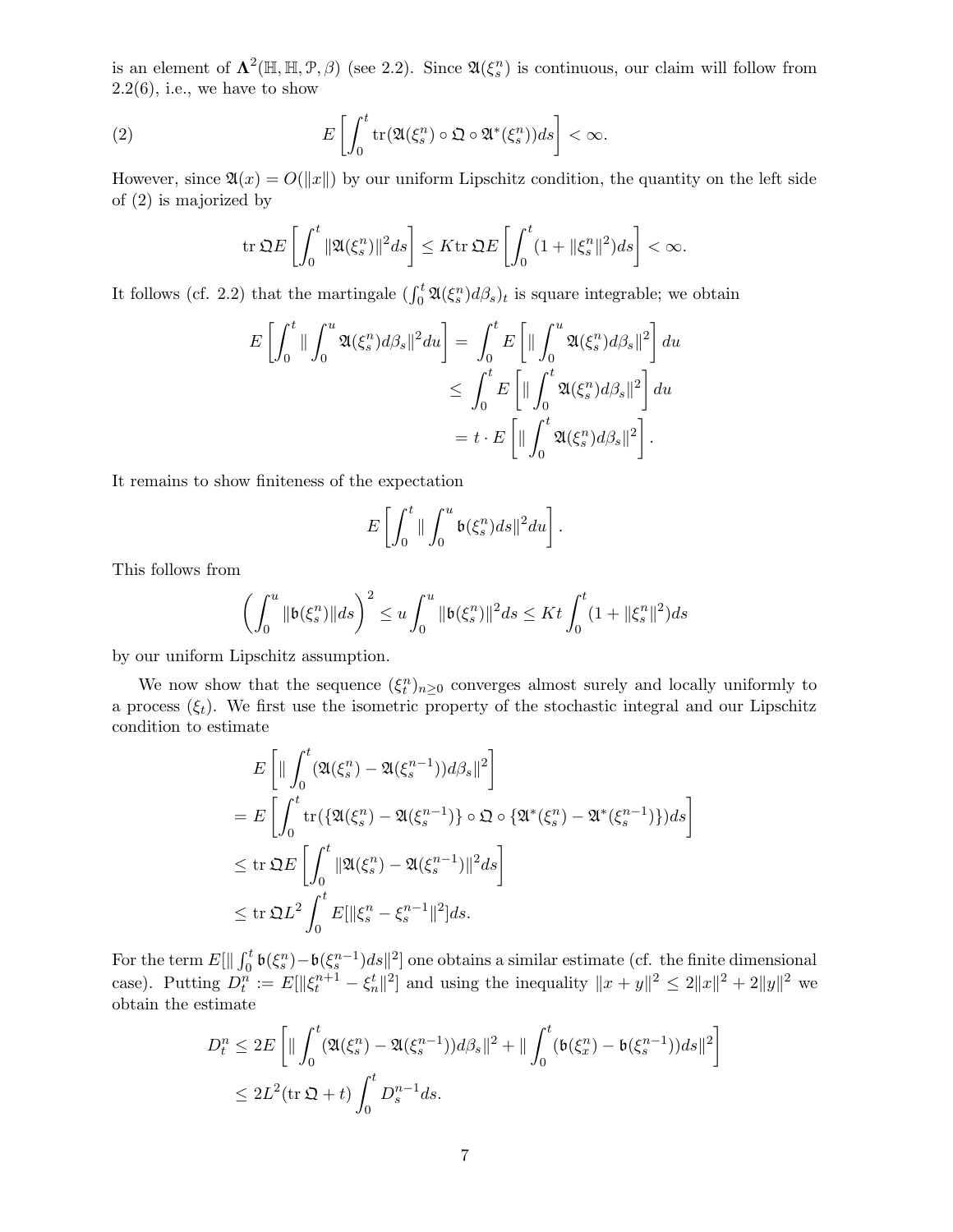On the other hand we have again by isometry

$$
D_t^0 \le 2E\left[\|\int_0^t \mathfrak{A}(x)d\beta_s\|^2\right] + 2\left[\|\int_0^t \mathfrak{b}(x)ds\|^2\right]
$$
  
=  $2E\left[\int_0^t \text{tr }\mathfrak{A}(x) \circ \mathfrak{Q} \circ \mathfrak{A}^*(x)ds\right] + 2\left[\|\int_0^t \mathfrak{b}(x)ds\|^2\right]$   
 $\le 2\text{tr }\mathfrak{Q} \|\mathfrak{A}(x)\|^2 t + 2\|\mathfrak{b}(x)\|^2 t^2 =: K_0(t).$ 

Using monotonicity of  $K_0(t)$  and  $K(t) := 2L^2(\text{tr }\mathfrak{Q}+t)$  we now see by induction that the quantity  $D_t^n$  satisfies the inequality

$$
D_t^n \le K_0(t) (K(t)t)^n/n!.
$$

The proof of existence (in the uniform Lipschitz case) now continues as in McKean [22], page 53. A similar reasoning shows that the solution is unique (cf. McKean [22], page 54).

We now turn to the proof of the general case. We extend the restriction of  $\mathfrak A$  and  $\mathfrak b$  to the ball  $\{\|y\| \leq n\} \subseteq \mathbb{H}$  to functions  $\mathfrak{A}_n$  and  $\mathfrak{b}_n$  that satisfy Lipschitz constants uniformly on  $\mathbb{H}$ , e.g.,

$$
\mathfrak{A}_n(y) := \begin{cases} \mathfrak{A}(y) & \text{if } ||y|| \le n \\ \mathfrak{A}(ny/||y||) & \text{elsewhere.} \end{cases}
$$

According to our first step, we obtain stochastic processes  $(\xi_t^{(n)})$  $\binom{n}{t}$ <sub>0≤t<∞</sub> for the modified data  $\mathfrak{A}_n$ and  $\mathfrak{b}_n$ . Let

$$
T^{(n)} := \inf\{t \ge 0/\|\xi_t^{(n)}\| \ge n\}
$$

be the first exit time of  $\xi_t^{(n)}$  $t_t^{(n)}$  from the ball  $\{\|y\| \leq n\} \subseteq \mathbb{H}$ . By uniqueness,

$$
\xi_t^{(n+1)} = \xi_t^{(n)} \text{ for all } t \le T^{(n)}.
$$

By continuity of  $\xi^{(n)}$ , the sequence  $T^{(n)}$  of stopping times is eventually strictly ascending and eventually strictly positive. Let

$$
T_x := \sup_n T^{(n)}.
$$

If  $T_x(\omega) < \infty$ , then

$$
\limsup_{0\leq t
$$

(3.4) Remark. The proof shows that in the uniform Lipschitz case we may use the constant time m for the stopping time  $T_m$  in 3.2(ii).

4. Nonexplosion. The main question of this section is: What conditions on the data A and **b** ensure infinity of the lifetime  $T_x$ ?

 $(4.1)$  Historical remarks. It is well–known that the solution to 3.2(1) has almost surely infinite life time  $T_x$ , if the functions  $\mathfrak A$  and  $\mathfrak b$  satisfy uniform Lipschitz conditions (see, e.g., Itô [18], and McKean [22], in the finite dimensional case, and Daletskii [4] in the infinite dimensional case.) Several authors have weakened this condition. In the finite dimensional case, Stroock–Varadhan (cf. [32], 10.2.2) prove infinity of the life time  $T_x$  if  $\|\mathfrak{A}(y)\| = O(\|y\|)$  and if  $(y, \mathfrak{b}(y)) \leq K(1 +$  $||y||^2$ ). Their theorem is couched in terms of the martingale problem. A fairly general condition is due to Has'minskii [14]. In some instances, however, his condition is not easy to verify. In the infinite dimensional case, if  $\mathfrak A$  is identity, Doss and Royer [8] give some kind of an upper boundedness condition on b. Métiver–Pellaumail [26], 7.2, use the condition  $\|\mathfrak{b}\|(\gamma)\| = O(\|y\|)$ , although in a somewhat different context.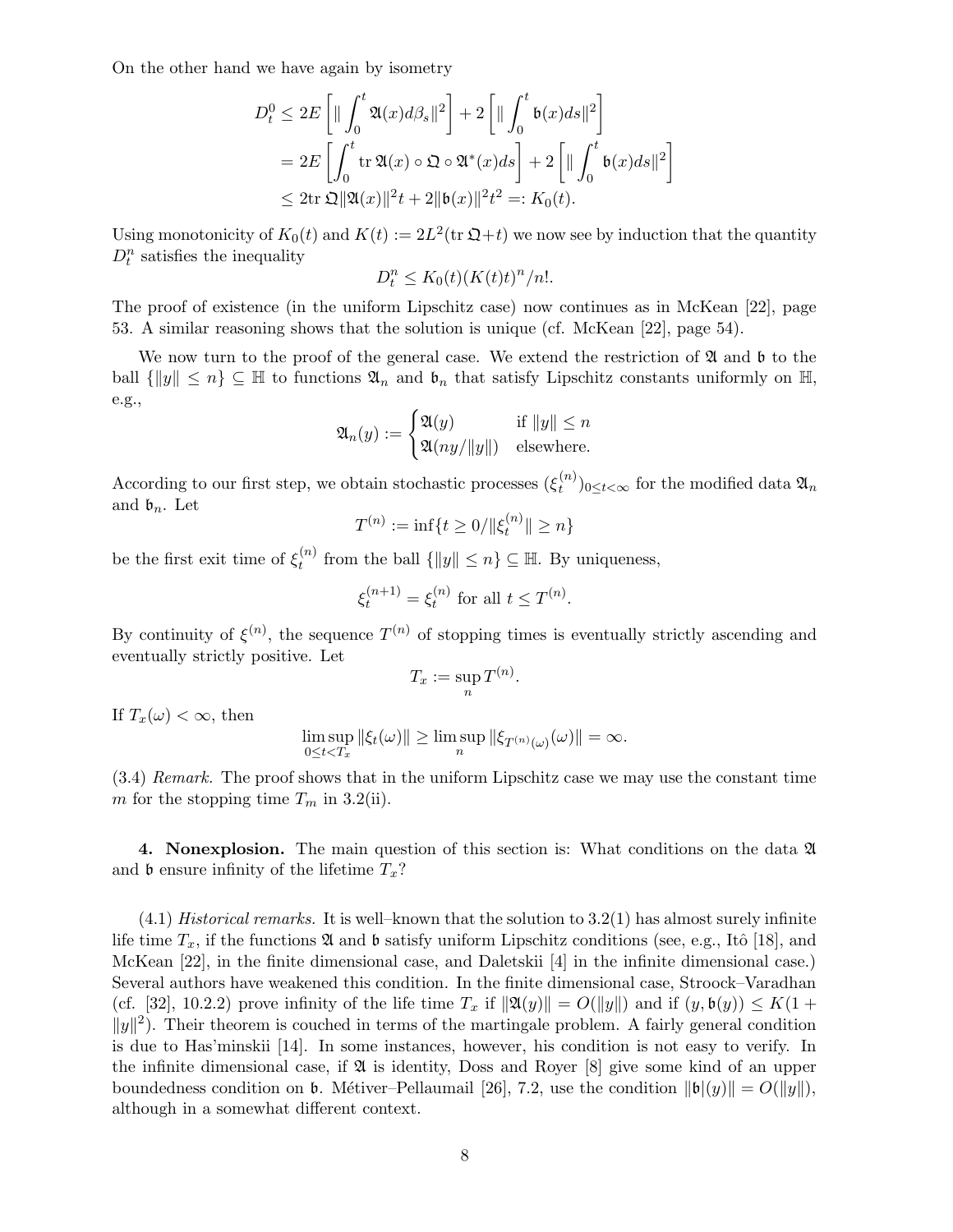We will use a boundedness condition on  $\mathfrak A$  and the same upper boundedness condition on  $(y, \mathfrak{b}(y))$  as in Stroock–Varadhan (loc. cit.). We first prove two lemmas. The first lemma is a  $\Lambda^2$ -version of (Métiver–Pellaumail [26], 4.2).

(4.2) LEMMA. Let  $(\mathbf{X}_t)_{t\geq0}$  be a left-continuous process in  $\Lambda^2(\mathbb{H},\mathbb{G},\mathcal{P},\beta)$  and let  $(\mathbf{Y}_t)_{t\geq0}$ be a left-continuous process in  $L(\mathbb{G}, \mathbb{K})$ , where  $\mathbb G$  and  $\mathbb K$  are Hilbert spaces. Suppose that the expectation

(1) 
$$
E\left[\int_0^\infty tr(\mathbf{Y}_s \circ \mathbf{X}_s \circ \mathfrak{Q} \circ \mathbf{X}_s^* \circ \mathbf{Y}_s^*) ds\right]
$$

is finite. Define  $\mu_t := \int_0^t \mathbf{X}_s d\beta_s$ . Then the two stochastic integrals

$$
\int_0^t \mathbf{Y}_s d\mu_s \text{ and } \int_0^t \mathbf{Y}_s \circ \mathbf{X}_s d\beta_s
$$

exist and are P–equivalent.

PROOF. We apply 2.2(6) to the process Y. Because of 2.2(8) and 2.2(9), 2.2(6) is nothing else than finiteness of the expectation (1), so that the first integral exists. This finiteness together with  $2.2(6)$ ,  $2.2(3)$ , and  $2.2(4)$  shows that also the second integral exists. At the same time we see that the mapping

$$
\begin{array}{rcl}\n\mathbf{\Lambda}^{2}(\mathbb{G},\mathbb{K},\mathcal{P},\mu) & \rightarrow & \mathbf{\Lambda}^{2}(\mathbb{H},\mathbb{K},\mathcal{P},\beta) \\
\mathbf{Z} & \rightarrow & \mathbf{Z} \circ \mathbf{X}\n\end{array}
$$

is an isometry. The two stochastic integrals are  $P$ -equivalent when **Z** is a  $\mathcal{P}$ -step function. The rest of the lemma now follows from the isometric property of the stochastic integral.

(4.3) Remarks. (1) Suppose that  $\eta_t$  is a left-continuous process in  $\mathbb{H}$ . Then  $\mathbf{Y}_t := (\eta_t, \cdot)$  is a left–continuous process in  $\mathbb{H}' = L(\mathbb{H}, \mathbb{R})$ . If  $\mathbb{G} = \mathbb{H}$ , the expectation 4.2(1) is in this case

(1) 
$$
E\left[\int_0^\infty (\mathbf{X}_s \circ \mathfrak{Q} \circ \mathbf{X}_s^* \eta_s, \eta_s) ds\right].
$$

If this quantity is finite, then the stochastic integrals

$$
\int_0^t (\eta_s, d\mu_s) \text{ and } \int_0^t (\mathbf{X}_s^* \eta_s, d\beta_s)
$$

exist and are P–equivalent.

(2) The expectation 4.2(1) is finite, if Y is uniformly bounded.

Our next lemma is an application of Itô's formula.

(4.4) LEMMA. Let  $t > 0$ , let  $(\mathbf{X}_s)_{s \geq 0}$  be a process in  $L(\mathbb{H}, \mathbb{H})$  s.th.  $\mathbf{X} 1_{[0,t]} \in \Lambda^2(\mathbb{H}, \mathbb{H}, \mathcal{P}, \beta)$ and let  $(\varphi_s)_{s\geq0}$  be a process that is locally integrable with respect to Lebesgue measure and s.th.  $E[\int_0^t ||\varphi_s|| ds] < \infty$ . Define  $\eta_s := x + \int_0^s \mathbf{X}_u d\beta_u + \int_0^s \varphi_u du$  and suppose that the expectation  $E[\int_0^t (\mathbf{X}_s \circ \mathfrak{Q} \circ \mathbf{X}_s^* \eta_s, \eta_s) ds]$  is finite. Then we have

$$
\|\eta_t\|^2 = \|x\|^2 + 2\int_0^t (\mathbf{X}_s^*\eta_s, d\beta_s) + 2\int_0^t (\eta_s, \varphi_s)ds + \int_0^t \text{tr}(\mathbf{X}_s \circ \mathfrak{Q} \circ \mathbf{X}_s^*)ds,
$$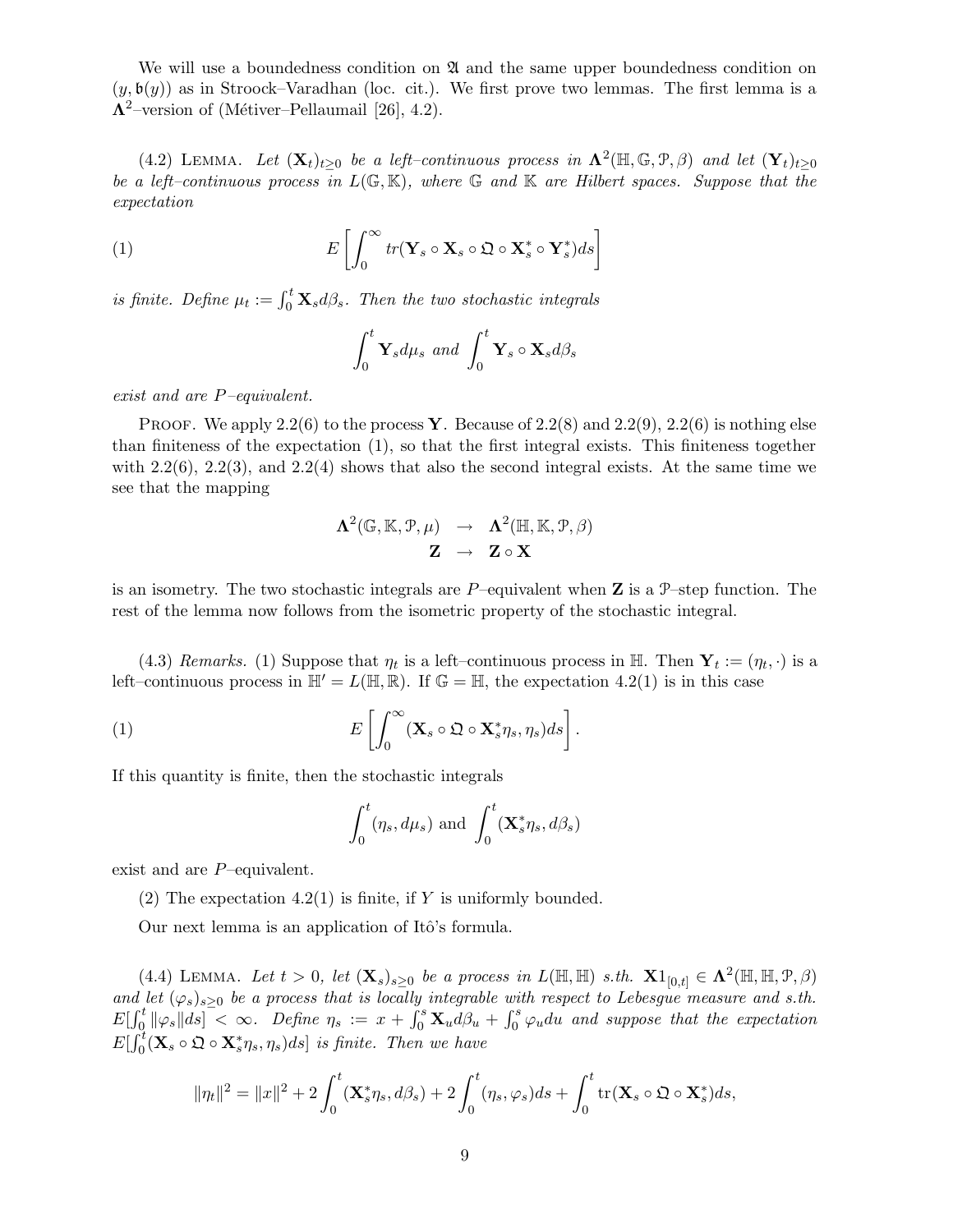where the second term on the right is an isometric integral.

PROOF. We apply Itô's formula 2.3(2) to the function  $y \to ||y||^2$  on  $\mathbb H$  and to the process

$$
\xi_s:=\eta_{s\wedge t}=x+\int_0^{s\wedge t}\mathbf{X}_ud\beta_u+\int_0^{s\wedge t}\varphi_udu.
$$

By hypothesis on **X** the process  $\mu_s := \int_0^{s \wedge t} \mathbf{X}_u d\beta_u$  is an  $\mathbb{L}^2(P)$ -martingale and  $(\int_0^{s \wedge t} \varphi_u du)_{s \geq 0}$ is of bounded variation. Therefore we have for  $s \leq t$ 

$$
\|\xi_s\|^2 = \|x\|^2 + 2\int_0^s (\xi_u, d\mu_u) + 2\int_0^s (\xi_u, \varphi_u) du + \int_0^s d\ll \mu \gg u.
$$

By Remark 4.3.1 and by hypothesis, we have for these values of s

$$
\int_0^s (\xi_u, d\mu_u) = \int_0^s (\mathbf{X}_s^* \xi_u, d\beta_u).
$$

This equality together with 2.3(1) implies the lemma.

Our theorem reads as follows.

(4.5) Theorem. Let notation be as explained in paragraph 3.2 and let b be bounded on bounded sets. Suppose that

(I)  $\text{tr}(\mathfrak{A}(y) \circ \mathfrak{Q} \circ \mathfrak{A}^*(y)) \leq K(1 + ||y||^2) \text{ (e.g., } ||\mathfrak{A}(y)|| = O(||y||)$ (II)  $(y, \mathfrak{b}(y)) \leq K(1 + ||y||^2)$ 

for all  $y \in \mathbb{H}$ . Let  $(\xi_{x,t})_{0 \le t < T_x}$  be a maximal solution of equation 3.2(1), starting at x. Then, for any  $x \in \mathbb{H}$ , the explosion time  $T_x$  is infinite (a.s.).

PROOF. We denote by  $T^{(n)}$  the first exit time of  $\xi_x$  from the ball around the origin of radius  $n \in \mathbb{N}$  in H. Let  $(T_m)$  be a sequence of stopping times as in 3.2.

$$
\mathbf{X}_s := \mathfrak{A}(\xi_{x,s}) 1_{[0,T^{(n)}]} \text{ and } \varphi_s := \mathfrak{b}(\xi_{x,s}) 1_{[0,T^{(n)}]}.
$$

We show that we may apply Lemma 4.4 in the present situation. Since, by Condition I,

(1) 
$$
E\left[\int_0^t \mathrm{tr}\mathbf{X}_s \circ \mathfrak{Q} \circ \mathbf{X}_s^* ds\right] \leq KE\left[\int_0^{t \wedge T^{(n)}} (1 + ||\xi_{x,s}||^2) ds\right] < \infty,
$$

we have

(2) 
$$
\mathbf{X}1_{[0,t]} \in \Lambda^2(\mathbb{H}, \mathbb{H}, \mathcal{P}, \beta)
$$

for all  $t \geq 0$ . By the boundedness condition on **b**, the process  $\varphi_s$  satisfies  $E[\int_0^t ||\varphi_s|| ds] < \infty$  for all  $t \geq 0$ . The process  $\eta_t := \xi_{x,t \wedge T^{(n)}}$  is bounded. Therefore

$$
E\left[\int_0^t (\mathbf{X}_s \circ \mathfrak{Q} \circ X_s^* \eta_s, \eta_s) ds\right] \leq E\left[\int_0^t \|\eta_s\|^2 \mathrm{tr} \mathbf{X}_s \circ \mathfrak{Q} \circ X_s^* ds\right] < \infty,
$$

for all  $t \geq 0$  because of (2). From (1) we infer that  $1_{[0,t \wedge T_m \wedge T^{(n)}]} \mathfrak{A}(\xi_{x,s})$  converges to  $1_{[0,t \wedge T^{(n)}]} \mathfrak{A}(\xi_{x,s})$ in  $\Lambda^2(\mathbb{H}, \mathbb{H}, \mathcal{P}, \beta)$  as  $m \to \infty$ . It follows that

$$
\int_0^{t \wedge T_m \wedge T^{(n)}} \mathfrak{A}(\xi_{x,s}) d\beta_s \to \int_0^{t \wedge T^{(n)}} \mathfrak{A}(\xi_{x,s}) d\beta_s
$$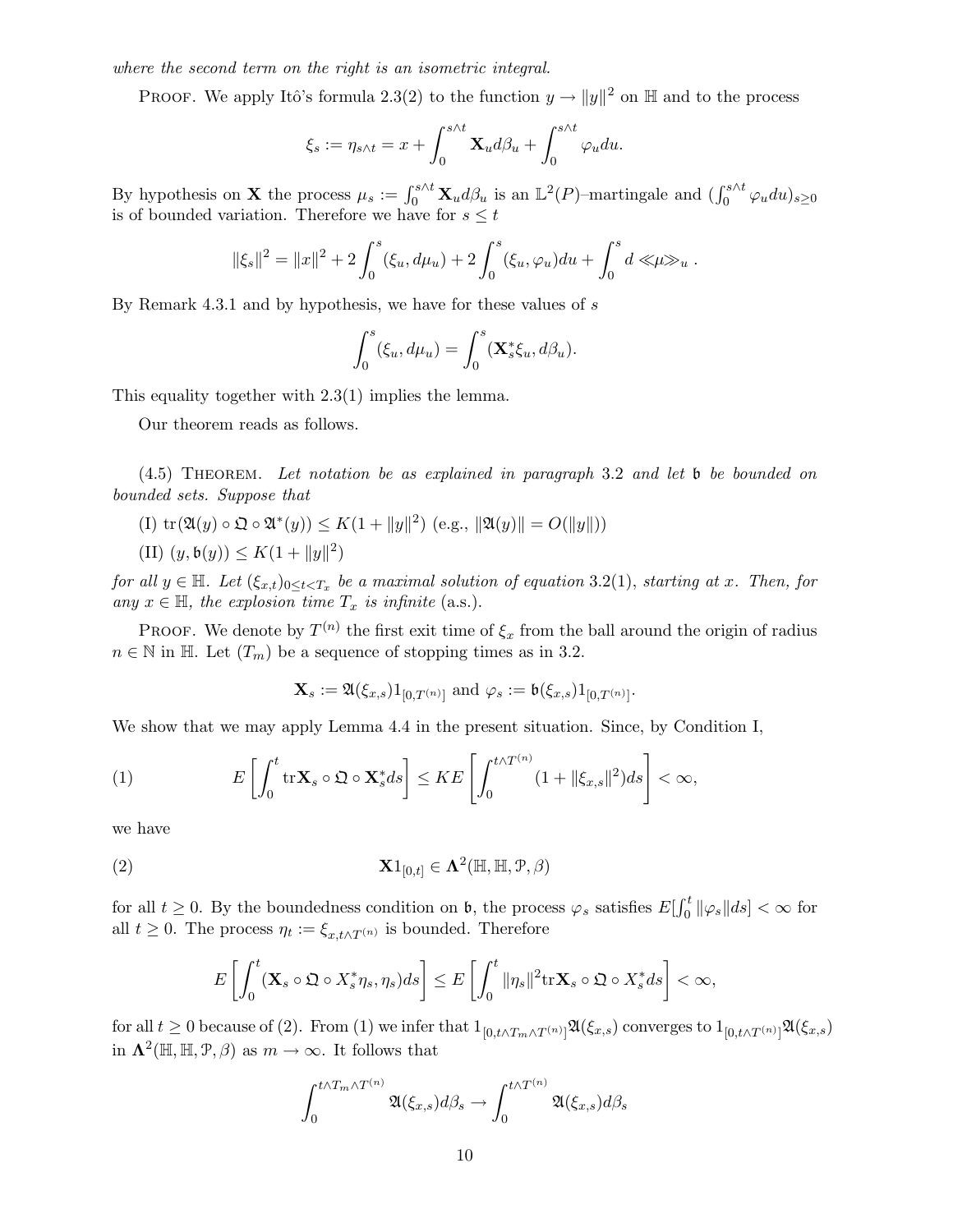in  $\mathbb{L}^2_{\mathbb{H}}(P)$  as  $m \to \infty$ . A standard argument now shows that, without loss of generality, we may suppose  $T_n = T^{(n)}$  for all  $n \in \mathbb{N}$ . In particular, we have

$$
\eta_t = x + \int_0^t \mathbf{X}_s d\beta_s + \int_0^t \varphi_s ds.
$$

Lemma 4.4 yields

$$
\|\eta_t\|^2 = \|x\|^2 + 2 \int_0^t (\mathfrak{A}^*(\eta_s)\eta_s, d\beta_s) + 2 \int_0^t (\eta_s, \mathfrak{b}(\eta_s))ds
$$

$$
+ \int_0^t \text{tr}\,\mathfrak{A}(\eta_s) \circ \mathfrak{Q} \circ \mathfrak{A}^*(\eta_s)ds.
$$

Hence we have

$$
E[\|\eta_t\|^2] = \|x\|^2 + 2E\left[\int_0^t (\eta_s, \varphi_s) ds\right] + E\left[\int_0^t \text{tr}(\mathbf{X}_s \circ \mathfrak{Q} \circ X_s^*) ds\right]
$$
  
=  $\|x\|^2 + 2E\left[\int_0^{t \wedge T^{(n)}} (\eta_s, \mathfrak{b}(\eta_s)) ds\right] + E\left[\int_0^{t \wedge T^{(n)}} \text{tr}(\mathfrak{A}(\eta_s) \circ \mathfrak{Q} \circ \mathfrak{A}^*(\eta_s)) ds\right].$ 

Using Hypotheses I and II we obtain

$$
E[\|\eta_t\|^2] \leq \|x\|^2 + 3KE \left[ \int_0^{t \wedge T^{(n)}} (1 + \|\eta_s\|^2) ds \right]
$$
  

$$
\leq \|x\|^2 + 3KE \left[ \int_0^t (1 + \|\eta_s\|^2) ds \right]
$$
  

$$
= \|x\|^2 + 3Kt + 3K \int_0^t E[\|\eta_s\|^2] ds.
$$

As in Doss–Royer [8], we now use Gronwall's lemma (cf. Dieudonné [7]) in order to obtain the following estimate:

(3) 
$$
E[\|\xi_{x,t\wedge T^{(n)}}\|^2] = E[\|\eta_t\|^2] \le (\|x\|^2 + 1)(e^{3Kt} - 1) + \|x\|^2 =: g(x,t).
$$

Note that g is independent of n. Since the set  $\{T^{(n)} \leq t\}$  is contained in the set  $\{\|\xi_{x,t\wedge T^{(n)}}\| \geq n\}$ we have, using Tchebyshev's inequality,

(4) 
$$
P[T^{(n)} \le t] \le P[\|\xi_{x,t\wedge T^{(n)}}\| \ge n] \le n^{-2}E[\|\xi_{x,t\wedge T^{(n)}}\|^2] \le n^{-2}g(x,t).
$$

Therefore  $P[T_x \le t] = 0$  for all  $t > 0$ , i.e.,  $T_x = \infty$  a.s.

(4.6) Remarks. (1) Letting  $n \to \infty$  we deduce from 4.5(3) that  $\|\xi_{x,t}\|$  has finite variance:

$$
E[\|\xi_{x,s}\|^2] \le \liminf_{n \to \infty} E[\|\xi_{x,t \wedge T^{(n)}}\|^2] \le g(x,t).
$$

(2) In the situation of Theorem 4.5, localization in the definition of a solution to equation  $3.2(1)$  is not necessary, i.e., we have

$$
{\mathfrak A}(\xi_{x,s}) 1_{[0,t]} \in \boldsymbol{\Lambda}^2({\mathbb H}, {\mathbb H}, {\mathcal P}, \beta)
$$

and

$$
\xi_{x,s} = x + \int_0^t \mathfrak{A}(\xi_{x,s}) d\beta_s + \int_0^t \mathfrak{b}(\xi_{x,s}) ds
$$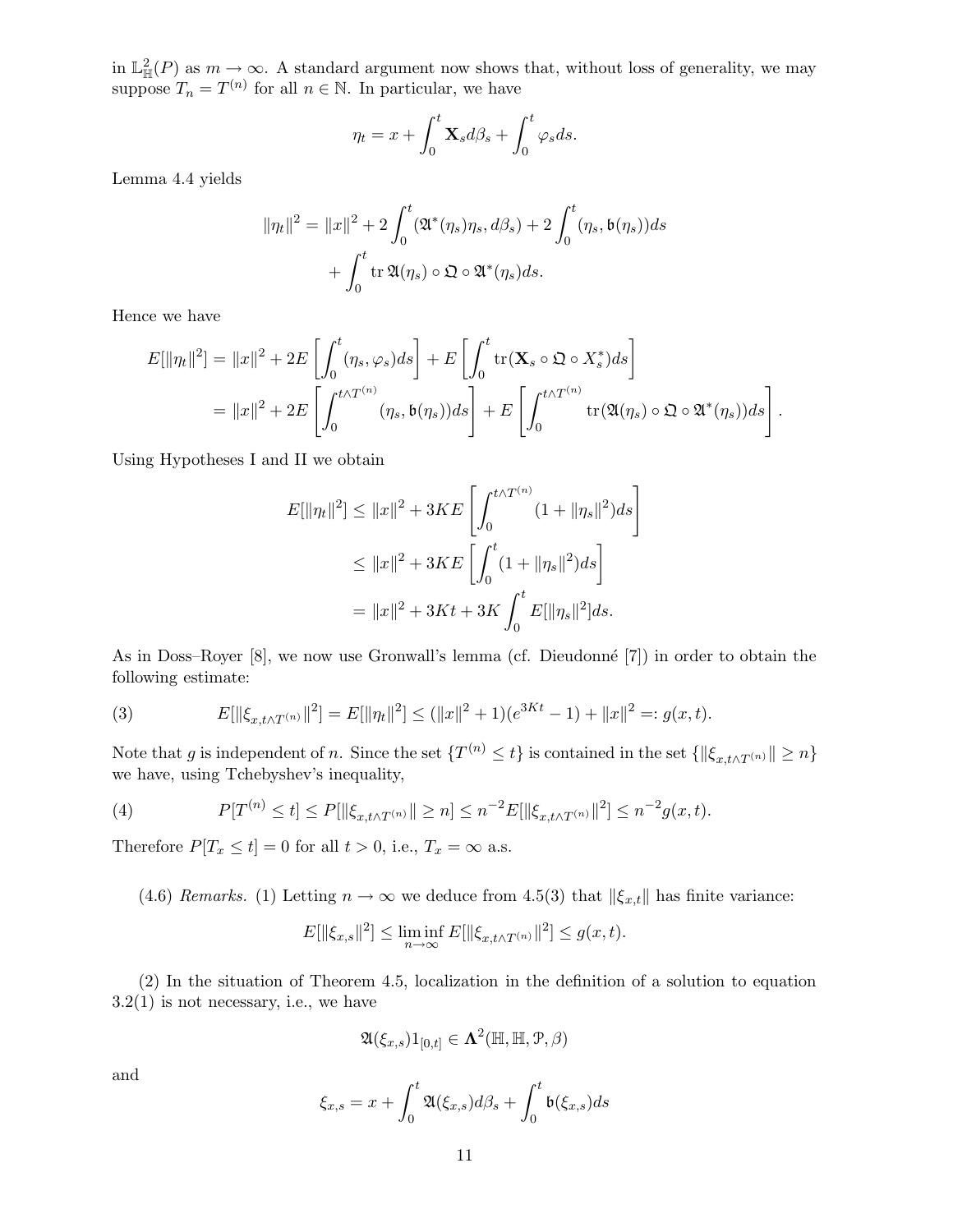for all  $t \geq 0$ . Indeed, by Condition I and Remark 1,

$$
E\left[\int_0^t \operatorname{tr} \mathfrak{A}(\xi_{x,s}) \circ \mathfrak{Q} \circ \mathfrak{A}^*(\xi_{x,s}) ds\right] \leq K \int_0^t E[1 + ||\xi_{x,s}||^2] ds
$$
  

$$
\leq Kt + K \int_0^t g(x,s) ds
$$
  

$$
< Kt(1 + g(x,t)).
$$

Therefore, the function  $\mathfrak{A}(\xi_{x,s})1_{[0,t\wedge T_m]}$  on  $\mathbb{R}^+\times\Omega$  converges in  $\Lambda^2(\mathbb{H},\mathbb{H},\mathcal{P},\beta)$  to the function  $\mathfrak{A}(\xi_{x,s})1_{[0,t]}$  as  $m \to \infty$ . By isometry, the process  $\int_0^{t \wedge T_m} \mathfrak{A}(\xi_{x,s}) d\beta_s$  converges to the process  $\int_0^t \mathfrak{A}(\xi_{x,s})d\beta_s$  in  $\mathbb{L}^2_{\mathbb{H}}(P)$  as  $m \to \infty$  for all  $t \geq 0$ . From here it is plain that we can go to the limit in  $3.2$ .ii. $\beta$ .

(3) In the proof of Theorem 4.5 we have shown the equality

$$
\|\xi_{x,t\wedge T^{(n)}}\|^2 = \|x\|^2 + 2\int_0^{t\wedge T^{(n)}} (\mathfrak{A}^*(\xi_{x,s})\xi_{x,s}, d\beta_s) + 2\int_0^{t\wedge T^{(n)}} (\xi_{x,s}, \mathfrak{b}(\xi_{x,s}))ds + \int_0^{t\wedge T^{(n)}} \operatorname{tr} \mathfrak{A}(\xi_{x,s}) \circ \mathfrak{Q} \circ \mathfrak{A}^*(\xi_{x,s})ds.
$$

We will need this equality in Section 5. Under an additional hypothesis on  $\mathfrak A$  (Condition III) we may go to the limit as  $n \to \infty$  (cf. 5.10).

(4.7) Counterexample. The following deterministic example shows that Condition II is sharp. We put  $\mathbb{H} = \mathbb{R}, \mathfrak{A} = 0, \mathfrak{b}(y) = \text{sgn } y|y|^{\alpha}$  for  $\alpha > 1$ . The solution to 3.2(1) is

$$
\xi_{x,t} = x[1 - (\alpha - 1)|x|^{\alpha - 1}t]^{-1/(\alpha - 1)}
$$

for  $0 \le t < T_x := 1/[(\alpha - 1)|x|^{\alpha - 1}], x \ne 0.$ 

### 5. Semigroups and Feller semigroups.

 $(5.1)$  *Notation.* We are interested here in three spaces of continuous functions on  $\mathbb{H}$  where  $\xi_{x,t}$  induces semigroups of operators (under certain conditions on  $\mathfrak A$  and  $\mathfrak b$ ). The first one is the space  $C_b(\mathbb{H})$  of bounded functions on  $\mathbb{H}$  that are uniformly continuous on bounded sets, the second one is the subspace  $C_{ub}(\mathbb{H}) \subseteq C_b(\mathbb{H})$  of bounded, uniformly continuous functions on  $\mathbb{H}$ and the third one is the subspace  $C_0(\mathbb{H}) \subseteq C_{ub}(\mathbb{H})$  of uniformly continuous functions on  $\mathbb{H}$  that are small outside of bounded sets. These spaces are Banach spaces with the norm of uniform convergence.

(5.2) Historical remarks. Dynkin [10], 5.25, showed that to each partial differential operator

$$
\mathcal{L} := \sum_{k,l=1}^n a_{kl}(x) \frac{\partial^2}{\partial x_k \partial x_l} + \sum_{k=l}^n b_k(x) \frac{\partial}{\partial x_k}
$$

on  $\mathbb{R}^n$  with bounded, Hölder continuous coefficients there exists a continuous Markov process  $\xi$ whose generator is an extension of L and whose transition kernels  $k_t(x, A) = E[1_A(\xi_{x,t})]$  (A a Borel subset of  $\mathbb{R}^n$ ) induce a semigroup  $(P_t)$  of operators on  $C_0(\mathbb{R}^n)$ . By Lebesgue's convergence theorem this semigroup is weakly continuous and hence strongly continuous (Yosida [35]) (for a direct proof see also Meyer [27], p. 25); i.e., the transition kernels  $k_t$  form a Feller semigroup on  $\mathbb{R}^n$ .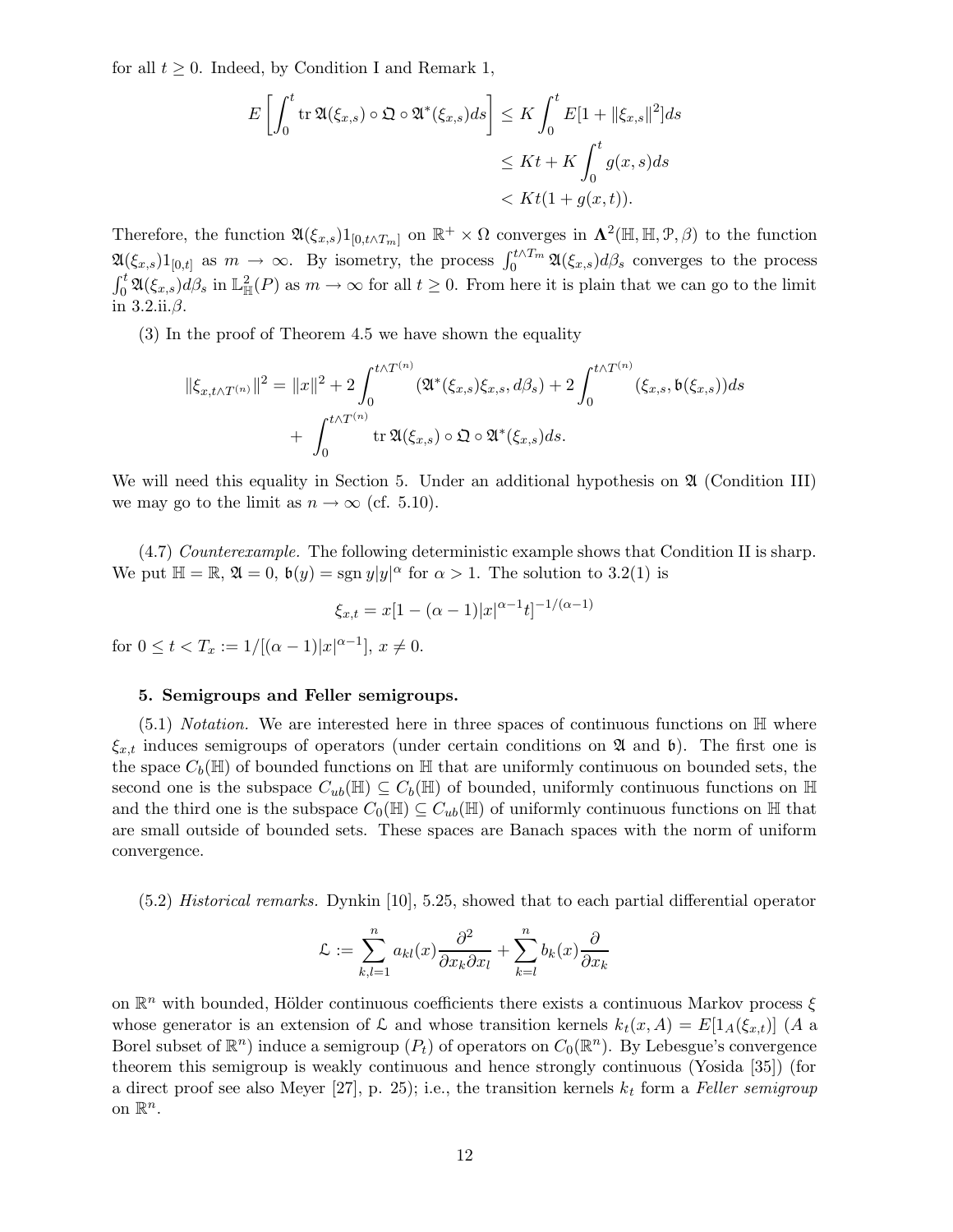The question under what conditions on the generator of a diffusion process on a finite dimensional manifold its transition kernels form a Feller semigroup, was pursued by Azencott [1]. His method and conditions are inspired by Has'minskii's [14] work on nonexplosion. As in the latter case, Azencott's conditions have the disadvantage of not being easy to verify in some instances. We will instead use an estimate that goes back to Paley and Wiener (cf. Kahane [19], page 6). We first prove a result on stability of the solutions to Equation 3.2(1).

 $(5.3)$  PROPOSITION. Suppose that the functions  $\mathfrak A$  and  $\mathfrak b$  satisfy Lipschitz conditions on bounded sets (cf. Theorem 3.3) and the conditions

(I) 
$$
\text{tr}(\mathfrak{A}(y) \circ \mathfrak{Q} \circ \mathfrak{A}^*(y)) \leq K(1 + ||y||^2)
$$

(II) 
$$
(y, \mathfrak{b}(y)) \leq K(1 + ||y||^2)
$$

for all  $y \in \mathbb{H}$  (cf. Theorem 4.5). Let  $(\xi_{x,t})_{t\geq0}$  be the maximal solution (with infinite lifetime according to Theorem 4.5) to equation 3.2(1). Then for all bounded sets  $B \subseteq \mathbb{H}$  and for all real numbers  $t \geq 0$ ,  $\varepsilon > 0$ , and  $\eta > 0$  there exists a real number  $\delta > 0$  such that

$$
P[\|\xi_{x,t} - \xi_{x',t}\| \ge \eta] \le \varepsilon
$$

for all  $x, x' \in B$  such that  $||x - x'|| \leq \delta$ .

PROOF. By 4.5(4) we have for all  $x \in \mathbb{H}$  and  $n \in \mathbb{N}$ 

$$
P[T_x^{(n)} \le t] \le n^{-2}g(x,t).
$$

Let  $n \in \mathbb{N}$  be chosen in such a way that

$$
P[T_x^{(n)} \le t] \le \varepsilon/4
$$

for all  $x \in B$ . Let L be a Lipschitz constant for  $\mathfrak{A}$  and b on the ball  $\{||y|| \leq n\} \subseteq \mathbb{H}$ . Put

$$
\delta^2 := (\varepsilon \eta^2 / 6) \exp(-3 + L^2(\text{tr }\mathfrak{Q} + t)).
$$

Now let  $x, x' \in B$  such that  $||x - x'|| \leq \delta$ . Define

$$
T: \min\{T_x^{(n)}, T_{x'}^{(n)}\} \text{ and } A:=\{T \ge t\}.
$$

Note that, as T is a predictable stopping time, A is predictable. Hence  $1_A\mathbf{X} \in \Lambda^2(\mathbb{H}, \mathbb{H}, \mathcal{P}, \beta)$ for every process  $\mathbf{X} \in \Lambda^2(\mathbb{H}, \mathbb{H}, \mathcal{P}, \beta)$ . We obtain the equality

$$
1_A \int_0^t \mathbf{X}_s d\beta_s = \int_0^t 1_A \mathbf{X}_s d\beta_s.
$$

Applying this remark to the process  $\mathbf{X}_s := (\mathfrak{A}(\xi_{x,s}) - \mathfrak{A}(\xi_{x',s}))1_{[0,T]}$  we may estimate as follows:

$$
E\left[\|\int_0^t \mathbf{X}_s d\beta_s\|^2; A\right] = E\left[\|\int_0^t 1_A \mathbf{X}_s d\beta_s\|^2\right] = E\left[\int_0^t \text{tr } 1_A \mathbf{X}_s \circ \mathfrak{Q} \circ 1_A \mathbf{X}_s^* ds\right]
$$
  
\n
$$
(1) \qquad = E\left[\int_0^t 1_A \text{tr } \mathbf{X}_s \circ \mathfrak{Q} \circ \mathbf{X}_s^* ds\right] \leq \text{tr } \mathfrak{Q} \int_0^t E[\|\mathbf{X}_s\|^2; A] ds
$$
  
\n
$$
= \text{tr } \mathfrak{Q} \int_0^t E[\|\mathfrak{A}(\xi_{x,s}) - \mathfrak{A}(\xi_{x',s})\|^2; A] ds \leq L^2 \text{tr } \mathfrak{A} \int_0^t E[\|\xi_{x,s} - \xi_{x',s}\|^2; A] ds.
$$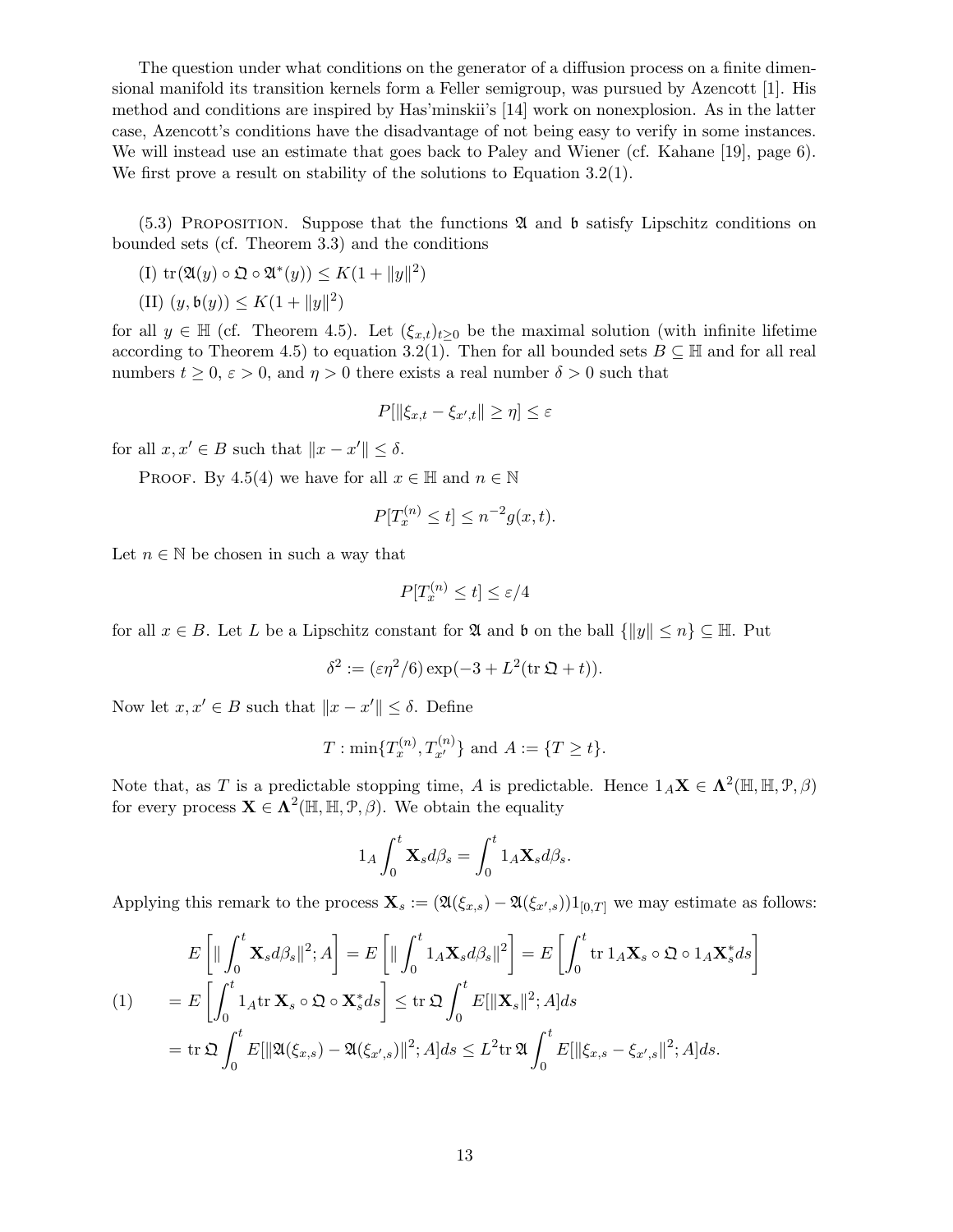On the other hand we have

$$
E\left[\|\int_0^{t\wedge T} (\mathfrak{b}(\xi_{x,s}) - \mathfrak{b}(\xi_{x',s}))ds\|^2; A\right] \le tE\left[\int_0^t \|\mathfrak{b}(\xi_{x,s}) - \mathfrak{b}(\xi_{x',s})\|^2 ds; A\right]
$$
  
(2)  

$$
\le tL^2 \int_0^t E[\|\xi_{x,s} - \xi_{x',s}\|^2; A]ds.
$$

Using  $(1)$  and  $(2)$  we now obtain

$$
E[\|\xi_{x,t} - \xi_{x',t}\|^2; A]
$$
  
=  $E[\|\xi_{x,t \wedge T} - \xi_{x',t \wedge T}\|^2; A]$   

$$
\leq 3\|x - x'\|^2 + 3E\left[\|\int_0^t \mathbf{X}_s d\beta_s\|^2; A\right] + 3E\left[\|\int_0^{t \wedge T} (\mathfrak{b}(\xi_{x,s}) - \mathfrak{b}(\xi_{x',s}))ds\|^2; A\right]
$$
  

$$
\leq 3\|x - x'\|^2 + 3L^2(\text{tr }\mathfrak{Q} + t) \int_0^t E[\|\xi_{x,s} - \xi_{x',s}\|^2; A]ds.
$$

Gronwall's lemma yields

$$
E[\|\xi_{x,t} - \xi_{x',t}\|^2; A] \le 3\|x - x'\|^2 \exp(3tL^2(\text{tr }\mathfrak{Q} + t)).
$$

By Tschebyshev's inequality, we have

$$
P[\{\|\xi_{x,t} - \xi_{x',t}\| \ge \eta\} \cap A] \le \eta^{-2} E[\|\xi_{x,t} - \xi_{x',t}\|^2; A] \\ \le 3\eta^{-2} \|x - x'\|^2 \exp(3tL^2(\text{tr }\mathfrak{Q} + t)) \le \varepsilon/2.
$$

As  $P[A^C] \le P[T_x^{(n)} \le t] + P[T_{x'}^{(n)} \le t] \le \varepsilon/2$ , the proof is finished.

An even simpler argument (which also uses Gronwall's lemma) shows the following propositon. We omit its proof.

(5.4) PROPOSITION. Suppose that the functions  $\mathfrak A$  and  $\mathfrak b$  satisfy uniform Lipschitz conditions. Let  $(\xi_{x,t})_{t\geq0}$  be the solution to equation 3.2(1). Then, for all real numbers  $t\geq0, \varepsilon>0,$  and  $\eta > 0$  there exists a real number  $\delta > 0$  such that

$$
P[\|\xi_{x,t} - \xi_{x',t}\| \ge \eta] \le \varepsilon
$$

for all  $x, x' \in \mathbb{H}$  such that  $||x - x'|| \leq \delta$ .

(5.5) PROPOSITION. Hypotheses are as in Proposition 5.3. Then  $P_t f(x) := E[f(\xi_{x,t})]$  defines a semigroup of continuous, linear operators on  $C_b(\mathbb{H})$ .

**PROOF.** The semigroup property follows from the Markov property of the process  $(\xi_{x,t})$ , which itself is a consequence of uniqueness in Theorem 3.3 (cf. McKean [22], page 56). We have to show that  $P_t f \in C_b(\mathbb{H})$  if  $f \in C_b(\mathbb{H})$ . Let  $B \subseteq \mathbb{H}$  be bounded,  $t \geq 0$ ,  $\varepsilon > 0$ . Choose  $n \in \mathbb{N}$  so large that

$$
(1) \t\t P[T_x^{(n)} \le t] \le \varepsilon
$$

for all  $x \in B(4.5(4))$ . Let  $\eta > 0$  be so small that

 $|f(y) - f(y')| \leq \varepsilon$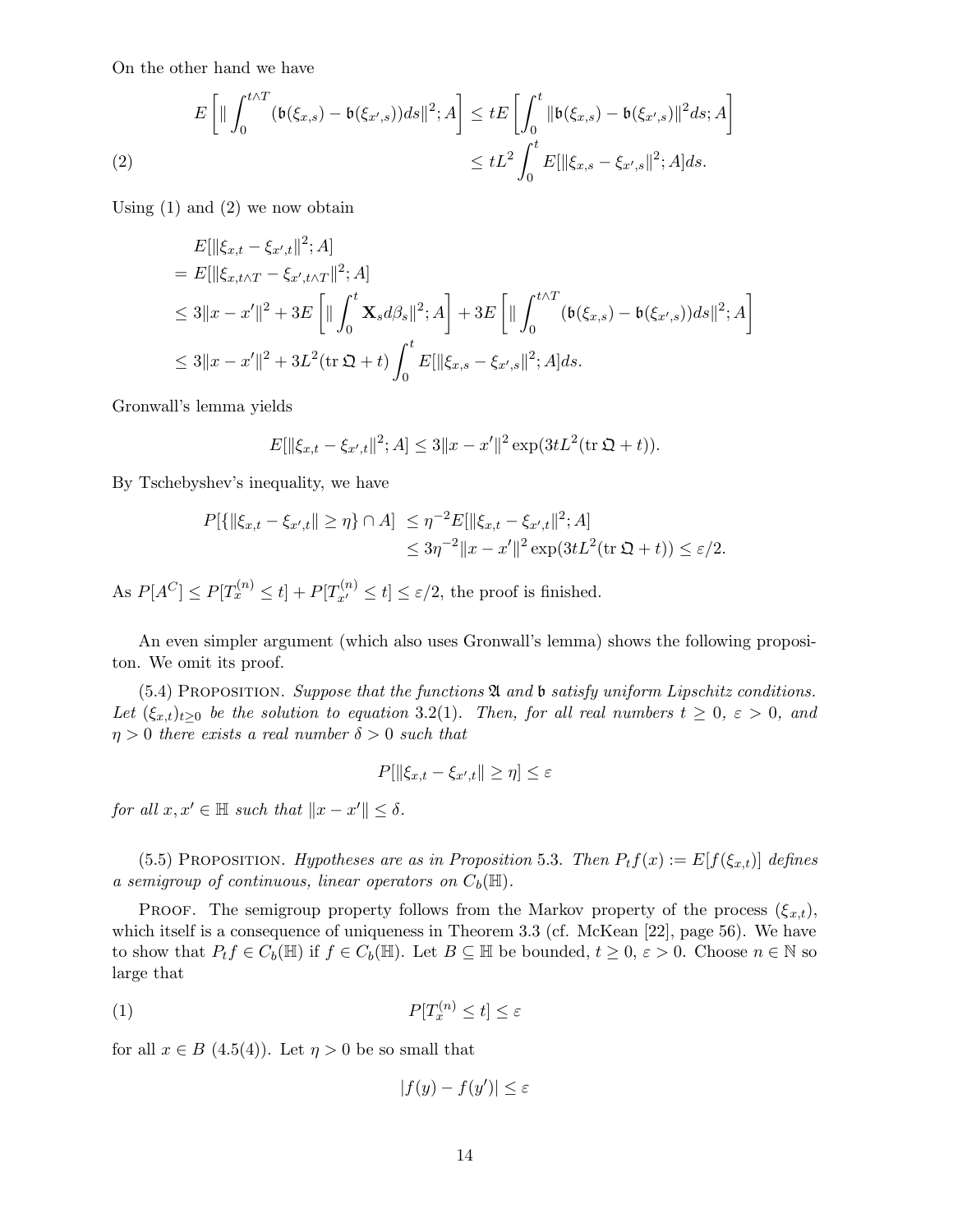for all  $y, y'$  such that  $||y|| \leq n$ ,  $||y'|| \leq n$ ,  $||y - y'|| \leq \eta$ . Choose  $\delta > 0$  according to Proposition 5.3 so that

$$
P[\|\xi_{x,t} - \xi_{x',t}\| \ge \eta] \le \varepsilon
$$

for all  $x, x' \in B$  such that  $||x - x'|| \le \delta$ . For  $x, x' \in B$ ,  $||x - x'|| \le \delta$  we may then use (1)

$$
|P_t f(x) - P_t f(x')|
$$
  
\n
$$
\leq E[|f(\xi_{x,t}) - f(\xi_{x',t})|]
$$
  
\n
$$
\leq E[|f(\xi_{x,t}) - f(\xi_{x',t})|; T_x^{(n)} \leq t] + E[|f(\xi_{x,t}) - f(\xi_{x',t})|; T_{x'}^{(n)} \leq t]
$$
  
\n
$$
+ E[|f(\xi_{x,t}) - f(\xi_{x',t})|; ||\xi_{x,t} - \xi_{x',t}|| \geq \eta]
$$
  
\n
$$
+ E[|f(\xi_{x,t}) - f(\xi_{x',t})|; T_x^{(n)}, T_{x'}^{(n)} > t, ||\xi_{x,t} - \xi_{x',t}|| < \eta]
$$
  
\n
$$
\leq 6||f||_{u\epsilon} + \epsilon.
$$

(5.6) Explanation. Proposition (5.5) together with the monotone class theorem implies that the mapping

$$
\mathbb{H} \times \mathcal{B}(\mathbb{H}) \to \mathbb{R}
$$

$$
(x, F) \to E[1_F(\xi_{x,t})]
$$

is a kernel  $k_t$  if the hypotheses of Proposition 5.3 are satisfied. (Here  $\mathcal{B}(\mathbb{H})$  is the  $\sigma$ -algebra of Borel subsets of  $\mathbb H$  with respect to the norm topology). If moreover  $(\xi_x)$  has infinite lifetime for all x, then  $(k_t)_{t\geq0}$  is a semigroup of Markovian transition kernels. Proposition 5.5 says that  $(k_t)$ induces a semigroup on  $C_b(\mathbb{H})$ . We now give conditions which ensure that these kernels induce strongly continuous semigroups on the spaces  $C_{ub}(\mathbb{H})$  and  $C_0(\mathbb{H})$ .

 $(5.7)$  PROPOSITION. Suppose that the functions  $\mathfrak A$  and  $\mathfrak b$  are bounded and satisfy uniform Lipschitz conditions. Then  $P_tf(x) := E[f(\xi_{x,t})]$  defines a strongly continuous semigroup of continuous, linear operators on  $C_{ub}(\mathbb{H})$ .

PROOF. The fact that  $P_t$  operates on  $C_{ub}(\mathbb{H})$  follows from Proposition 5.4. Let us prove strong continuity of  $(P_t)_{t\geq 0}$  as  $t \downarrow 0$ . For the expectation of  $\|\xi_{x,t} - x\|^2$  we have by isometry

$$
E[\|\xi_{x,t} - x\|^2]
$$
  
\n
$$
\leq 2E\left[\|\int_0^t \mathfrak{A}(\xi_{x,s})d\beta_s\|^2\right] + 2E\left[\|\int_0^t \mathfrak{b}(\xi_{x,s})ds\|^2\right]
$$
  
\n
$$
\leq 2\text{tr }\mathfrak{Q}\int_0^t E[\|\mathfrak{A}(\xi_{x,s})\|^2]ds + 2E\left[\left(\int_0^t \|\mathfrak{b}(\xi_{x,s})\|ds\right)^2\right]
$$
  
\n
$$
\leq 2K^2\text{tr }\mathfrak{Q} + 2K^2t^2,
$$

where the constant  $K$  is independent of  $x$ .

Let  $\varepsilon > 0$  and choose  $\delta > 0$  so that  $|f(x) - f(y)| < \varepsilon$  when  $||x - y|| < \delta$ . Using Tchebyshev's inequality we may estimate

$$
|P_t f(x) - f(x)|
$$
  
\n
$$
\leq E[|f(\xi_{x,t}) - f(x)|; ||\xi_{x,t} - x|| < \delta] + E[|f(\xi_{x,t}) - f(x)|; ||\xi_{x,t} - x|| \geq \delta]
$$
  
\n
$$
\leq \varepsilon + 2||f||_u P[||\xi_{x,t} - x|| \geq \delta]
$$
  
\n
$$
\leq \varepsilon + 4K^2 t ||f||_u \delta^{-2} (\text{tr } \mathfrak{Q} + t).
$$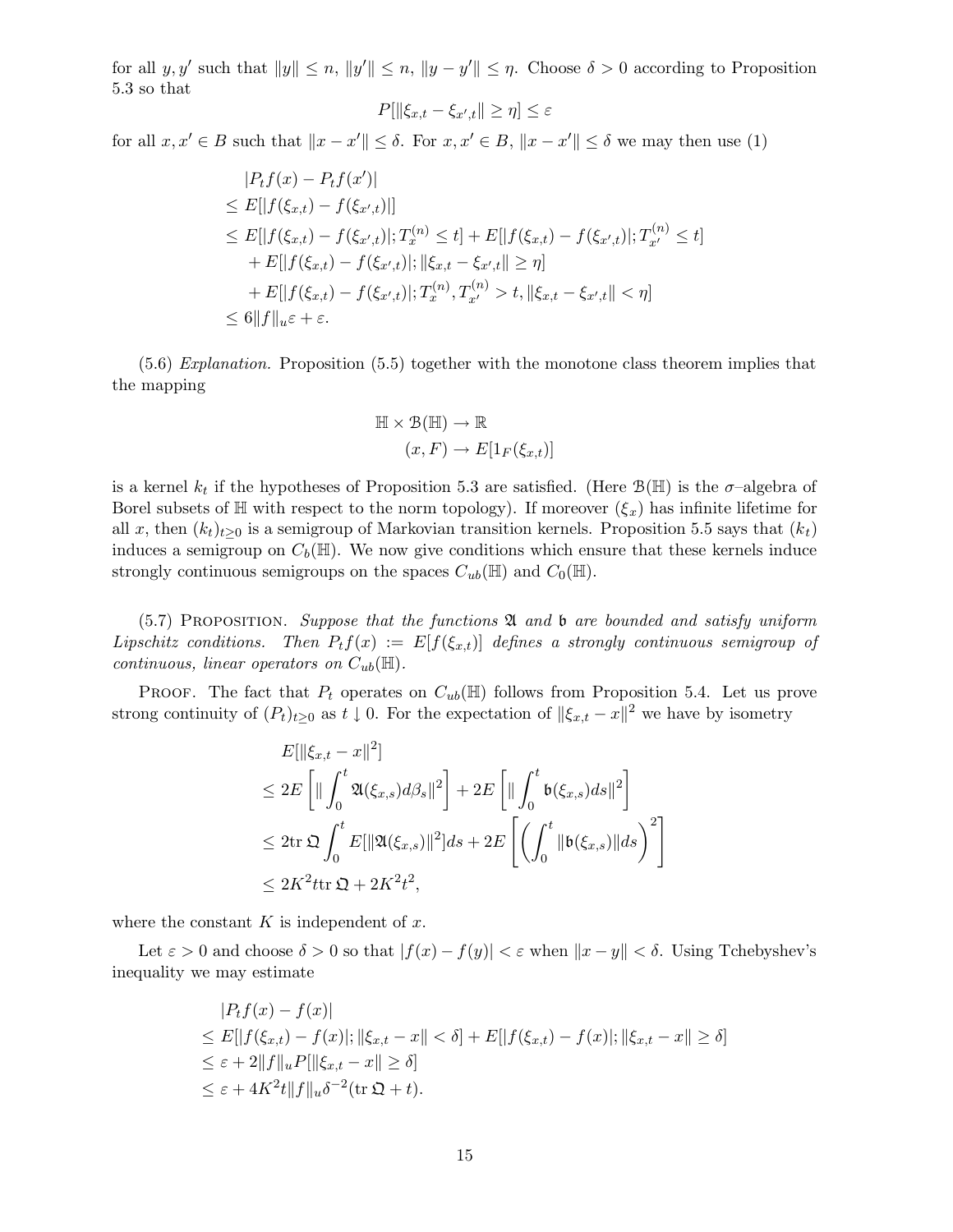(5.8) Counterexample. The semigroup  $(P_t)$  is in general not strongly continuous if the coefficients  $\mathfrak A$  and  $\mathfrak b$  are not bounded. It is sufficient to consider Counterexample 4.7 with  $0 < \alpha < 1$ . Here

$$
\xi_{x,t} = \text{sgn}\, x[(1-\alpha)t + |x|^{1-\alpha}]^{1/1-\alpha}.
$$

It is plain that  $P_t f(x) = f(\xi_{x,t})$  does not converge uniformly to f as  $t \downarrow 0$  if, e.g., f is the sine function.

We now deal with the question: Under what conditions on  $\mathfrak A$  and  $\mathfrak b$  does  $\xi_{x,t}$  induce a "Feller semigroup", i.e., a strongly continuous semigroup of operators on  $C_0(\mathbb{H})$ ?

(5.9) Hypotheses. For the rest of this section we suppose that the diffusion operators  $\mathfrak{A}(y)$ and the drift vectors  $\mathfrak{b}(y)$  satisfy the conditions of Theorem 4.5. Furthermore we suppose that, for each  $x \in \mathbb{H}$ , we are given a solution  $(\xi_{x,t})_{t>0}$  to equation 3.2(1) (according to Theorem 4.5, this solution has infinite lifetime).

In the sequel we wish to control the size of  $\|\xi_{x,t}\|^2$  and  $\|\xi_{x,t}\|^4$ . To this end we will from now on use two more growth conditions on the diffusion operators  $\mathfrak{A}(y)$  and the drift vectors  $\mathfrak{b}(y)$ :

- (III)  $(\mathfrak{A}(y) \circ \mathfrak{Q} \circ \mathfrak{A}^*(y)y, y) \leq K(1 + ||y||^2)$
- $(IV) |(y, \mathfrak{b}(y))| \leq K(1 + ||y||^2)$

for all  $y \in \mathbb{H}$ .

Note that Condition III is trivially satisfied when the function  $y \to \mathfrak{A}(y) \circ \mathfrak{Q}^{1/2}$  is normbounded. Heuristically, if  $P_t$  is to map  $C_0$  into  $C_0$ , then the drift towards the origin must not be too strong. This is part of Condition IV.

(5.10) Notations and explanations. First consider the martingale part on the right side of 4.6.3, namely

$$
\int_0^{t \wedge T^{(n)}} (\mathfrak{A}^*(\xi_{x,s}) \xi_{x,s}, d\beta_s).
$$

As

$$
E\left[\int_0^t (\mathfrak{A}(\xi_{x,s}) \circ \mathfrak{Q} \circ \mathfrak{A}^*(\xi_{x,s}) \xi_{x,s}, \xi_{x,s}) ds\right]
$$
  

$$
\leq KE\left[\int_0^t (1 + \|\xi_{x,s}\|^2) ds\right] \leq Kt + K \int_0^t g(x,s) ds < \infty
$$

by Condition III and Remark 4.6.1, a similar reasoning as in Remark 4.6.2 shows that the above martingale converges in  $\mathbb{L}^2(P)$  to the  $\mathbb{L}^2(P)$ -martingale

$$
\mu_{x,t} := \int_0^t (\mathfrak{A}^*(\xi_{x,s})\xi_{x,s}, d\beta_s).
$$

For abbreviation we put

$$
\psi_{x,s}:=2(\xi_{x,s},\mathfrak{b}(\xi_{x,s}))+\mathrm{tr}\,\mathfrak{A}(\xi_{x,s})\circ\mathfrak{Q}\circ\mathfrak{A}^*(\xi_{x,s}).
$$

Going to the limit as  $n \to \infty$  in 4.6.3 we have

(1) 
$$
\|\xi_{x,t}\|^2 = \|x\|^2 + 2\mu_{x,t} + \int_0^t \psi_{x,s} ds
$$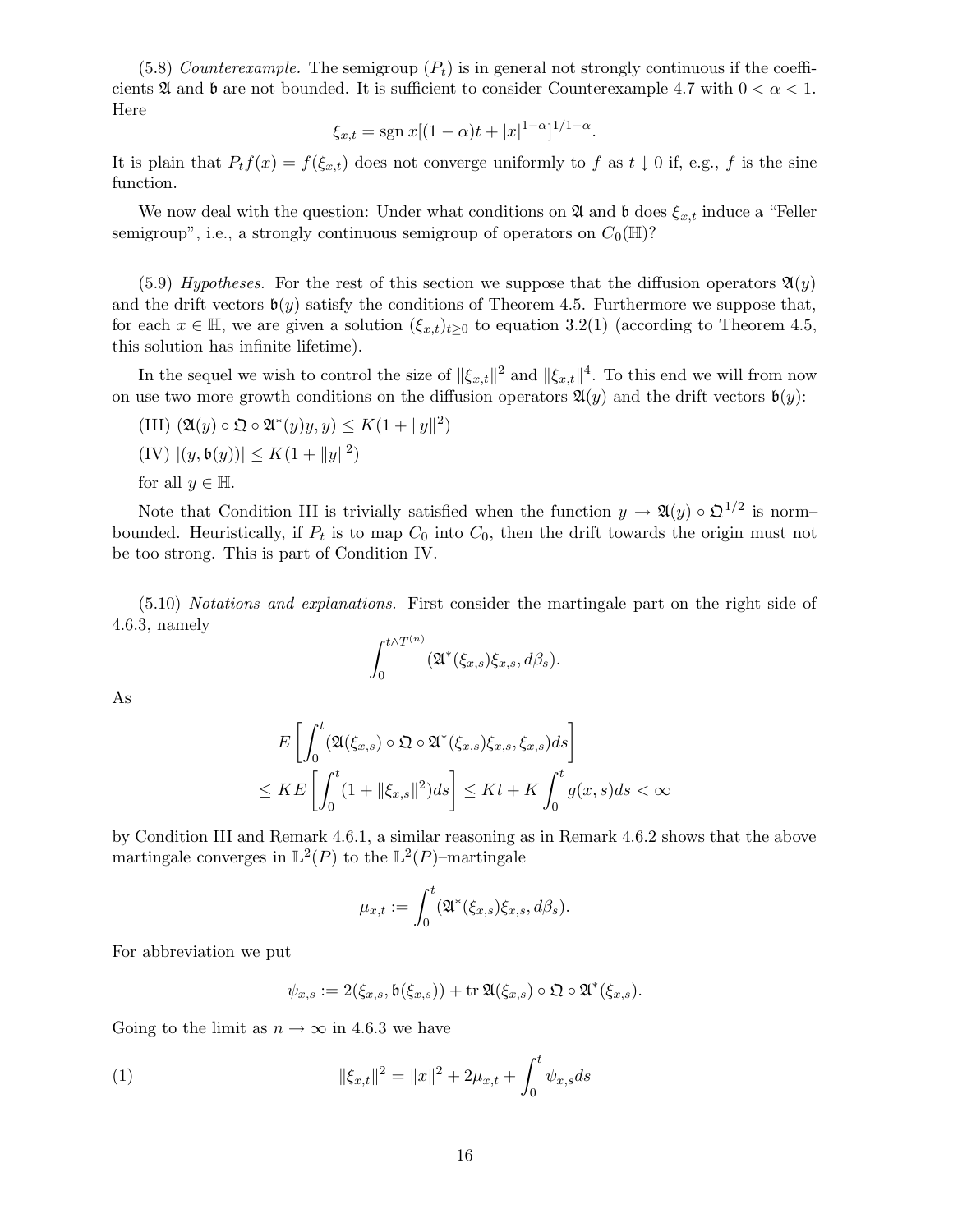for all  $t \geq 0$ . Itô's formula in the one dimensional case, applied to the process  $\|\xi_{x,t}\|^2$  and the function  $a \to a^2$ , yields by equality (1)

(2)  
\n
$$
\|\xi_{x,t\wedge T^{(n)}}\|^4 = \|x\|^4 + 4 \int_0^{t\wedge T^{(n)}} \|\xi_{x,s}\|^2 d\mu_{x,s} \n+ 2 \int_0^{t\wedge T^{(n)}} \|\xi_{x,s}\|^2 \psi_{x,s} ds + 4 \langle \mu_x \rangle_{t\wedge T^{(n)}},
$$

where  $\langle \mu_x \rangle$  stands for the quadratic variation of the real martingale  $\mu_x$ .

According to 2.3(1),

(3) 
$$
\langle \mu_x \rangle_t = \int_0^t \langle \mathfrak{A}(\xi_{x,s}) \circ \mathfrak{Q} \circ \mathfrak{A}^*(\xi_{x,s}) \xi_{x,s}, \xi_{x,s} \rangle ds
$$

for all  $t \geq 0$ . Taking expectations in (2) we obtain

(4) 
$$
E[\|\xi_{x,t\wedge T^{(n)}}\|^4] = \|x\|^4 + 2E\left[\int_0^{t\wedge T^{(n)}} \|\xi_{x,s}\|^2 \psi_{x,s} ds\right] + 4E[\langle \mu_x \rangle_{t\wedge T^{(n)}}]
$$

for all  $n \in \mathbb{N}$ .

(5.11) Consequences. From Hypotheses 5.9 III and IV we infer two growth properties of  $\langle \mu_x \rangle$ and  $\psi_x$  that are essential in what follows. Formula 5.10(3) and Condition III together imply

(1) 
$$
\langle \mu_x \rangle_t \leq K \int_0^t (1 + ||\xi_{x,s}||^2) ds,
$$

whereas Conditions I and IV imply

(2) 
$$
|\psi_{x,s}| \leq K(1 + ||\xi_{x,s}||^2).
$$

We break up the proof of the main theorem (5.19) of this section in several steps which we formulate as lemmas.

(5.12) Lemma. There exists a constant K such that

(3) 
$$
|E[\|\xi_{x,t}\|^2 - \|x\|^2]| \le Kt(1 + \|x\|^2)
$$

for all  $t \leq 1$  and all  $x \in \mathbb{H}$ .

PROOF. Using  $5.10(1)$ ,  $5.11(2)$ , and Remark 4.6.1 we estimate

$$
|E[\|\xi_{x,t}\|^2 - \|x\|^2]|\leq E\left[\int_0^t |\psi_{x,s}|ds\right] \leq KE\left[\int_0^t (1 + \|\xi_{x,s}\|^2)ds\right]
$$
  

$$
\leq Kt + \int_0^t g(x,s)ds \leq Kt + tg(x,t) \leq Kt + Kt\|x\|^2
$$

for  $t \geq 1$ .

(5.13) LEMMA. For all  $x \in \mathbb{H}$  and  $t \geq 0$  we have

$$
E[\|\xi_{x,t}\|^4] \le (\|x\|^4 + 5/4)(e^{Kt} - 1) + \|x\|^4.
$$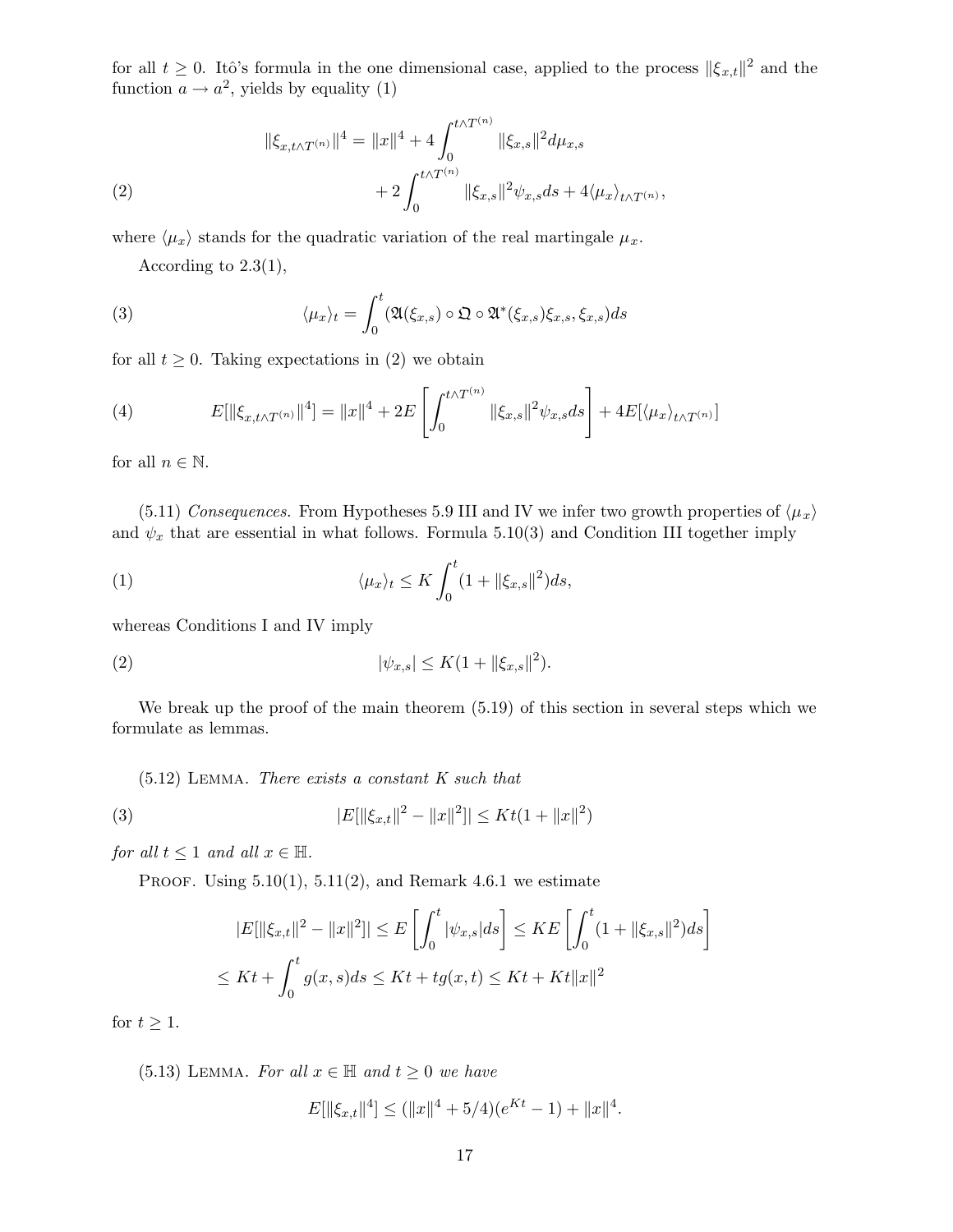PROOF. Going to the limit in 5.10(4) as  $n \to \infty$  and using 5.11 we estimate

$$
E[\|\xi_{x,t}\|^4] \le \|x\|^4 + 2K \int_0^t E[\|\xi_{x,s}\|^2 (1 + \|\xi_{x,s}\|^2)] ds + 4Kt + 4K \int_0^t E[\|\xi_{x,s}\|^2] ds
$$
  
=  $||x||^4 + 4Kt + 6K \int_0^t E[\|\xi_{x,s}\|^2] ds + 2K \int_0^t E[\|\xi_{x,s}\|^4] ds$   
 $\le ||x||^4 + 10Kt + 8K \int_0^t E[\|\xi_{x,s}\|^4] ds.$ 

The lemma now follows from Gronwall's lemma.

(5.14) Lemma. There exists a constant K such that

- $(\alpha)$   $|E[\|\xi_{x,t}\|^4 \|x\|^4] \leq Kt(1 + \|x\|^4)$
- ( $\beta$ )  $E[(\|\xi_{x,t}\|^2 \|x\|^2)^2] \leq Kt(1 + \|x\|^4)$

for all  $t \leq 1$  and all  $x \in \mathbb{H}$ .

PROOF. Lemma 5.13 shows that equality holds in 5.10(4) in the limit as  $n \to \infty$  (use 5.11(2) and Lebesgue's theorem). Using 5.11 and 5.13 we then estimate

$$
|E[\|\xi_{x,t}\|^4 - \|x\|^4]| \le 2E\left[\int_0^t \|\xi_{x,s}\|^2 |\psi_{x,s}| ds\right] + 4E[\langle \mu_x \rangle_t]
$$
  
\n
$$
\le 2K \int_0^t E[\|\xi_{x,t}\|^2 (1 + \|\xi_{x,s}\|^2)] ds + 4K \int_0^t E[1 + \|\xi_{x,s}\|^2] ds
$$
  
\n
$$
\le 4Kt + 6K \int_0^t g(x,s) ds + 2K \int_0^t h(x,s) ds
$$

where g is as in 4.5(3) and h is the right side of 5.13. For  $s \leq 1$  we have

$$
g(x, s) \le K(1 + \|x\|^4)
$$

and

$$
h(x, s) \le K(1 + \|x\|^4)
$$

The estimate  $\alpha$  now follows.

In order to derive estimate  $\beta$  we again use Itô's formula and 5.10(1):

$$
(\|\xi_{x,t}\|^2 - \|x\|^2)^2 = 4 \int_0^t (\|\xi_{x,s}\|^2 - \|x\|^2) d\mu_{x,s} + 2 \int_0^t (\|\xi_{x,s}\|^2 - \|x\|^2) \psi_{x,s} ds + 4 \langle \mu_x \rangle_t.
$$

Localizing and taking expectations we obtain

$$
E[(\|\xi_{x,t\wedge T^{(n)}}\|^2 - \|x\|^2)^2] = 2\int_0^{t\wedge T^{(n)}} (\|\xi_{x,s}\|^2 - \|x\|^2)\psi_{x,s}ds + 4\langle\mu_x\rangle_{t\wedge T^{(n)}}.
$$

Going to the limit and using 5.11, we have

$$
E[(\|\xi_{x,t}\|^2 - \|x\|^2)^2]
$$
  
\n
$$
\leq 2E\left[\int_0^t (\|\xi_{x,s}\|^2 + \|x\|^2)|\psi_{x,s}|\right]ds + 4E[\langle \mu_x \rangle_t]
$$
  
\n
$$
\leq 2K\|x\|^2t + 4Kt + (6K + 2K\|x\|^2) \int_0^t E[\|\xi_{x,s}\|^2]ds + 2K \int_0^t E[\|\xi_{x,s}\|^4]ds.
$$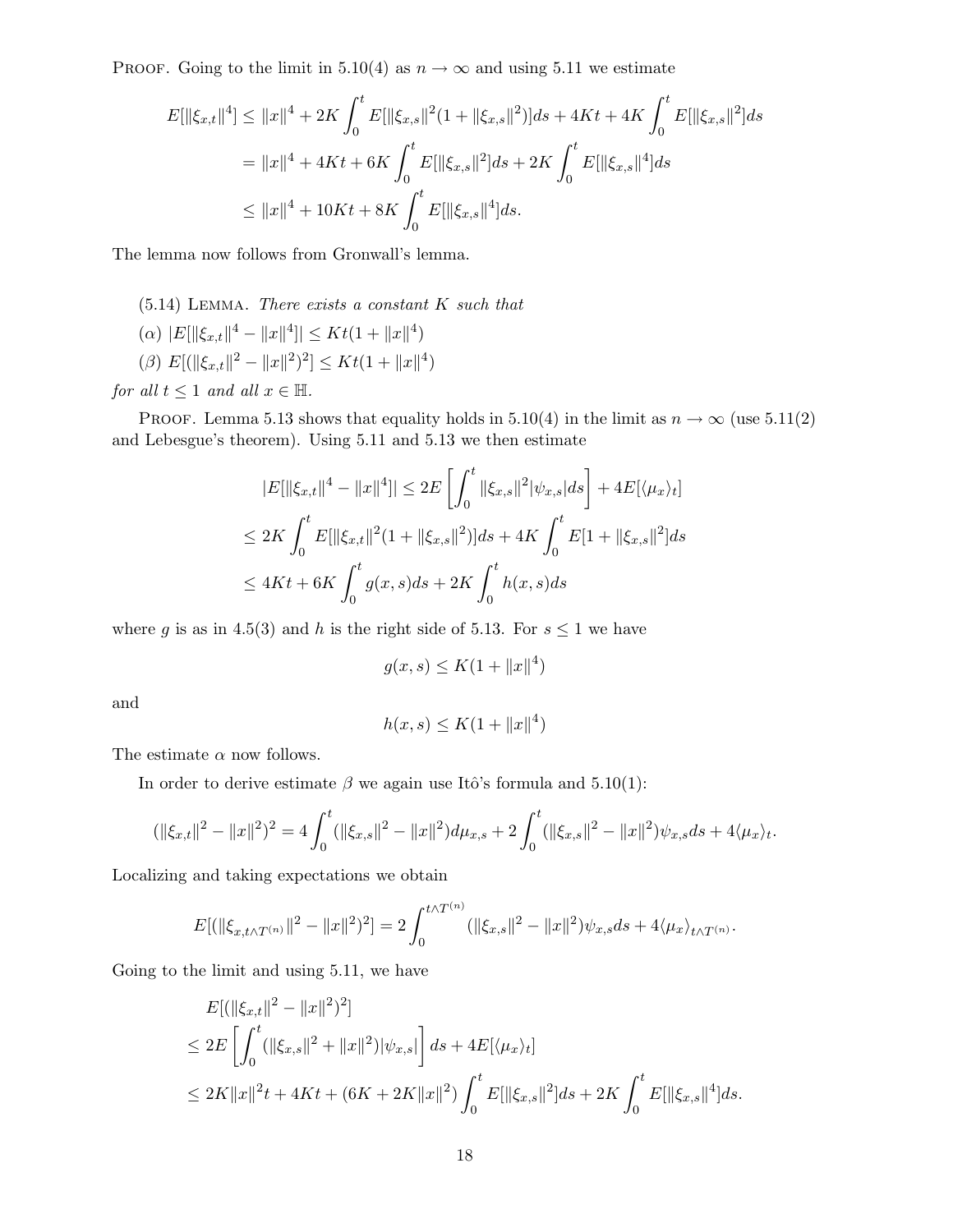We now use 5.12 and  $\alpha$  to obtain for  $t \leq 1$ 

$$
E[(\|\xi_{x,t}\|^2 - \|x\|^2)^2]
$$
  
\n
$$
\leq 2K\|x\|^2 t + 4Kt + K(6K + 2K\|x\|^2)(1 + \|x\|^2)t + 2K^2(1 + \|x\|^4)t.
$$

(5.15) LEMMA. For all  $t \leq 1$  and all  $x \in \mathbb{H}$  we have

$$
E[\|\xi_{x,t}\|^4] - (E[\|\xi_{x,t}\|^2])^2 \le K(1 + \|x\|^4)t^{3/2} + K(1 + \|x\|^2).
$$

PROOF. According to  $5.10(1)$  we have

$$
(E[\|\xi_{x,t}\|^2])^2 = \left(\|x\|^2 + E\left[\int_0^t \psi_{x,s} ds\right]\right)^2 \ge \|x\|^4 + 2E\left[\int_0^t \|x\|^2 \psi_{x,s}\right] ds.
$$

Together with  $5.10(4)$  we obtain

$$
E[\|\xi_{x,t}\|^4] - (E[\|\xi_{x,t}\|^2])^2
$$
  
\n
$$
\leq 2E \left[ \int_0^t (\|\xi_{x,s}\|^2 - \|x\|^2) \psi_{x,s} ds \right] + 4E[\langle \mu_x \rangle_t]
$$
  
\n
$$
= 2A + 4E[\langle \mu_x \rangle_t].
$$

We now estimate the number A using  $5.14.\beta$ ,  $5.11(2)$ , and  $5.13$ :

$$
A = \int_0^t E[ (||\xi_{x,s}||^2 - ||x||^2) \psi_{x,s}] ds
$$
  
\n
$$
\leq \int_0^t E[ (||\xi_{x,s}||^2 - ||x||^2)^2]^{1/2} E[\psi_{x,s}^2]^{1/2} ds
$$
  
\n
$$
\leq \int_0^t \{ Ks(1 + ||x||^4) \}^{1/2} \{ KE[1 + ||\xi_{x,s}||^4] \}^{1/2} ds
$$
  
\n
$$
\leq K(1 + ||x||^4) \int_0^t s^{1/2} ds = \frac{2}{3} K(1 + ||x||^4) t^{3/2}
$$

for  $t \leq 1$ . Using 5.11(1) and Lemma 5.12 we obtain

$$
E[\langle \mu_s \rangle_t] \le K(1 + \|x\|^2)
$$

for  $t \geq 1$ . The lemma now follows.

(5.16) PROPOSITION. There exist constants  $K, t_0 > 0$  such that

$$
P[\|\xi_{x,t}\|^2 < \|x\|] \le K(t^{3/2} + 1/\|x\|)
$$

for all  $t \le t_0$  and all  $x, ||x|| \ge 3$ .

PROOF. A well–known inequality in analysis (cf. Kahane [19], page 6) says that for a random variable  $X \geq 0$  with finite variance we have

$$
P[X \ge a] \ge \frac{(E[X] - a)^2}{E[X^2]}
$$

for all real numbers a such that  $0 \le a \le E[X]$ . From Lemma 5.12 we derive

$$
E[\|\xi_{x,t}\|^2] \ge \|x\|^2 - Kt(1 + \|x\|^2) \ge \|x\|
$$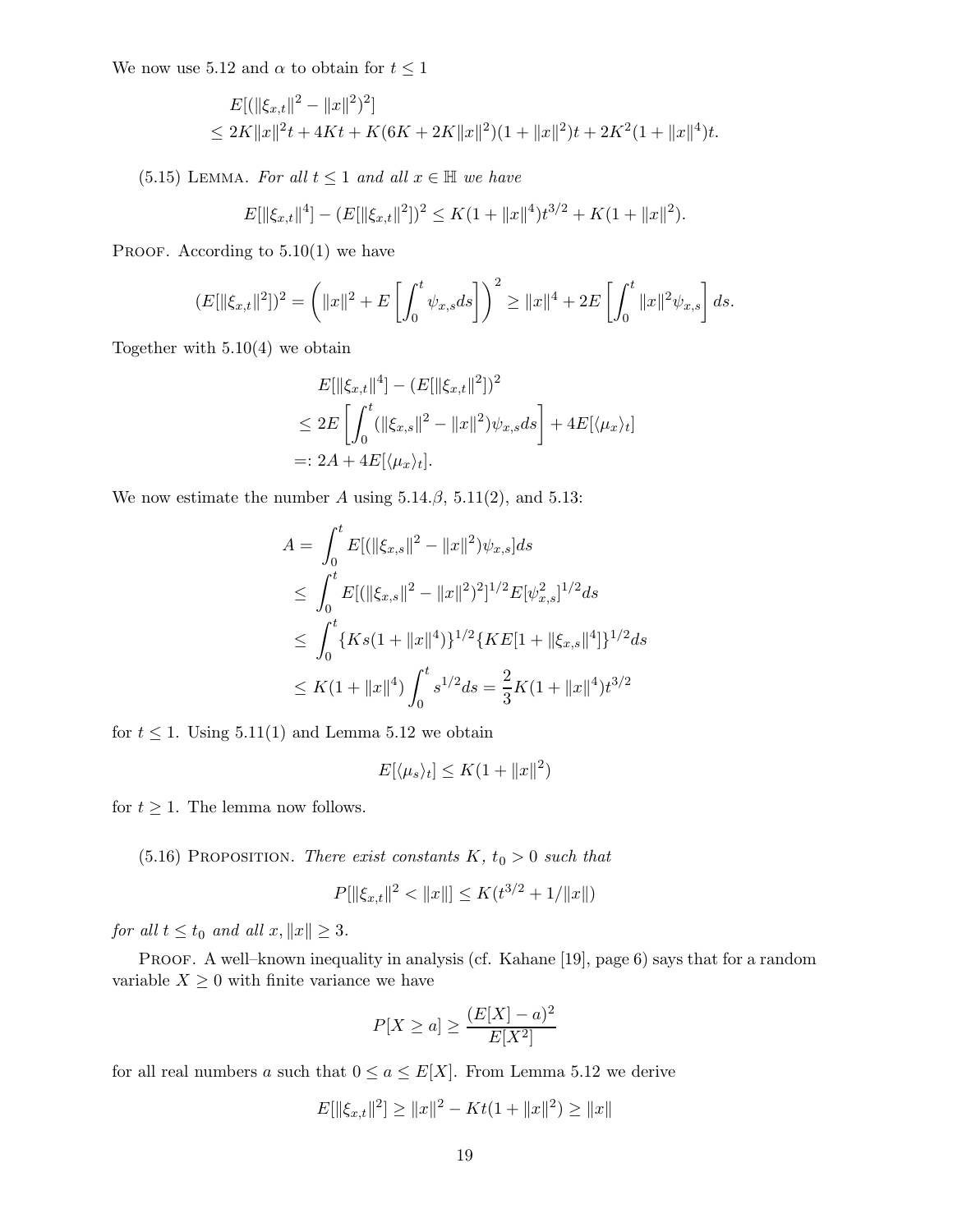for all  $t \leq t_1$  and  $||x|| \geq 3$ . For these t and x we may apply the above mentioned inequality to the random variable  $X = ||\xi_{x,t}||^2$  and the real number  $a = ||x||$  obtaining

$$
P[\|\xi_{x,t}\|^2 < \|x\|] \le \frac{E[\|\xi_{x,t}\|^2] - (E[\|\xi_{x,t}\|^2])^2 + 2\|x\|E[\|\xi_{x,t}\|^2] - \|x\|^2}{E[\|\xi_{x,t}\|^4]}.
$$

For sufficiently small t and for  $||x|| \ge 1$  the denominator exceeds  $||x||^4/2$  (Lemma 5.14. $\alpha$ ). Applying Lemma 5.15 and 4.6.1 we see that, for  $t \geq 1$ , the numerator is majorized by the number

$$
K(1 + ||x||4)t3/2 + K(1 + ||x||2) + 2K||x||(1 + ||x||2).
$$

Collecting these estimates we obtain the proposition.

Our following lemma states a general condition for a contraction semigroup  $(P_t)_{t\geq0}$  on  $C_b(\mathbb{H})$ to map  $C_0(\mathbb{H})$  into itself.

(5.17) LEMMA. Let  $(P_t)_{t\geq 0}$  be a contraction real number  $r_f > 0$  such that

$$
|P_tf(x)|\leq Kt^\alpha+\varepsilon
$$

for all x such that  $||x|| \geq r_f$  and all  $t \leq t_0$ . Then  $(P_t)$  induces a contraction semigroup on  $C_0(\mathbb{H}).$ 

**PROOF.** Let f be in the unit ball of  $C_0(\mathbb{H})$ , and let  $\varepsilon > 0$  be given. For  $||x|| \geq r_f$  and for  $t \leq t_0$  we have

$$
|P_{t/2}f(x)| \leq Kt^{\alpha}/2^{\alpha} + \varepsilon/2.
$$

We write

$$
P_{t/2}f = g + h
$$

with  $g \in C_0(\mathbb{H})$ ,  $||g|| \leq 1$ , and  $h \in C_b(\mathbb{H})$ ,  $||h|| \leq Kt^{\alpha}/2^{\alpha} + \varepsilon/2$ . Applying our hypotheses to the function  $g$ , we see that

$$
|P_{t/2} g(x)| \leq K t^\alpha/2^\alpha + \varepsilon/2
$$

for  $||x|| \ge r_g$  and  $t \le t_0$ . Using the semigroup property, we now estimate

$$
|P_t f(x)| = |P_{t/2}(P_{t/2}f)(x)| \le |P_{t/2}g(x)| + |P_{t/2}h(x)| \le Kt^{\alpha/2^{\alpha-1}} + \varepsilon
$$

for  $||x|| \ge \max\{r_f, r_g\}$  and  $t \le t_0$ . Hence our hypotheses are satisfied with the smaller constant  $K/2^{\alpha-1}$  instead of K. Finite iteration of this procedure shows that  $P_t f$  is small outside of bounded sets for  $t \leq t_0$ . Another application of the semigroup property finishes the proof.

 $(5.18)$  PROPOSITION. Suppose that  $\mathfrak A$  and  $\mathfrak b$  satisfy the hypotheses of Theorem 4.5 and Conditions III and IV of 5.9. Let for all  $x \in \mathbb{H}$   $(\xi_{x,t})_{t>0}$  be a maximal solution to equation 3.2(1) starting at x and let  $f \in C_0(\mathbb{H})$ . Then

$$
E[f(\xi_{x,t})] \to f(x)
$$

as  $t \downarrow 0$ , uniformly for  $x \in \mathbb{H}$ .

PROOF. Without loss of generality we suppose  $||f||_u \leq 1$ . Let  $\varepsilon > 0$ . Let  $r \geq 2$  be so large that  $|f(y)| \leq \varepsilon$  for all y,  $||y|| \geq r$ . By Proposition 5.16 there are constants  $k > 0$  and  $t_0 > 0$ such that for all  $x \in \mathbb{H}$ ,  $||x|| \ge r_f := r^2$  and  $t \le t_0$  we have

$$
|E[f(\xi_{x,t})]| \le E[|f(\xi_{x,t})|; \|\xi_{x,t}\| \ge r] + E[|f(\xi_{x,t})|; \|\xi_{x,t}\| < r] \\
\le \varepsilon + P[\|\xi_{x,t}\| < r] \le \varepsilon + P[\|\xi_{x,t}\|^2 < \|x\|] \\
\le \varepsilon + K(t^{3/2} + 1/\|x\|).
$$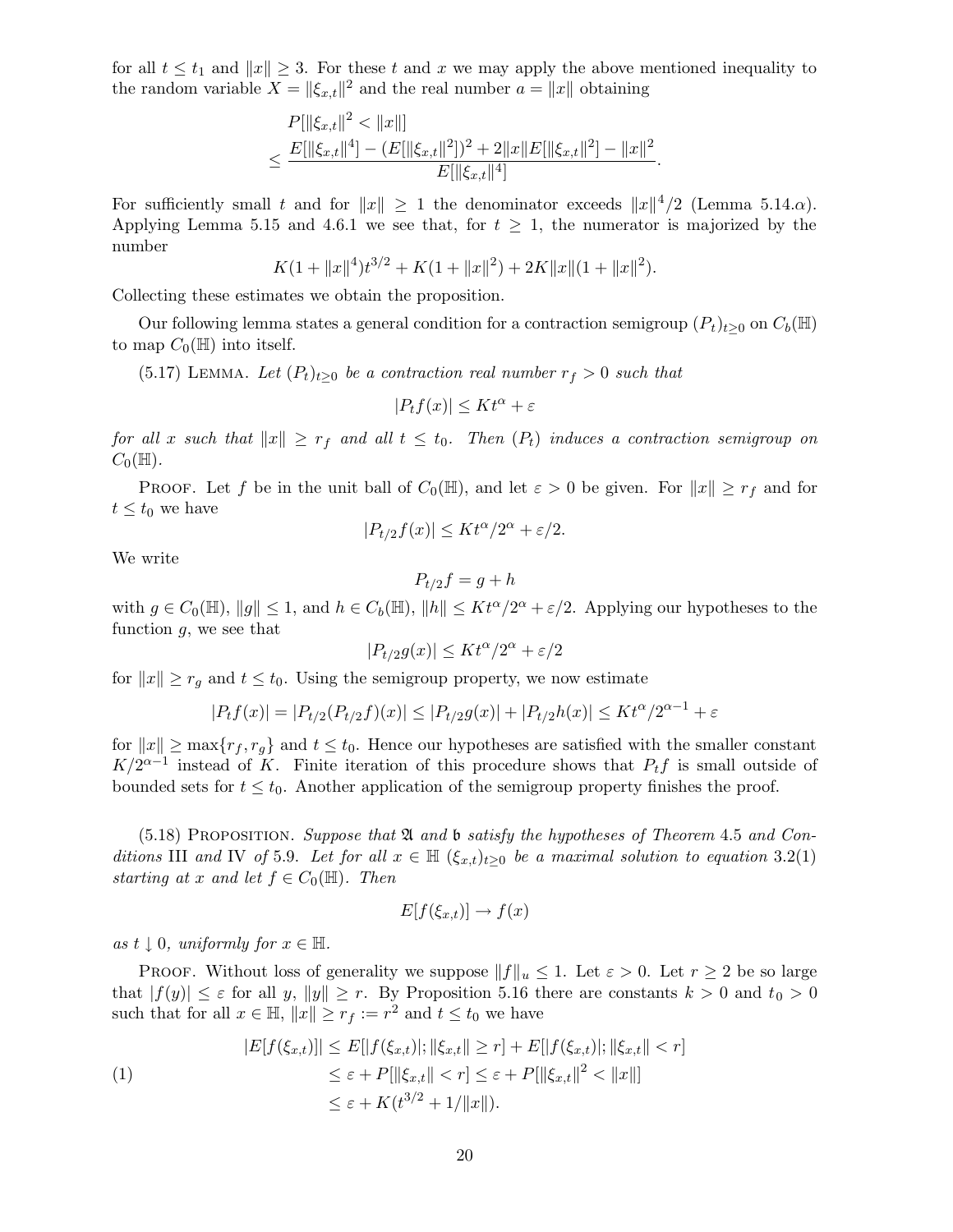It follows that for large x,  $||x|| \geq m$  say, and for small t we have

$$
|E[f(\xi_{x,t})] - f(x)| \leq 3\varepsilon.
$$

For  $||x|| \leq m$  we proceed as follows. According to 4.5(4) there exists  $n \in \mathbb{N}$  such that

$$
P[T_x^{(n)} \le 1] \le \varepsilon
$$

for all such x. (Recall that  $T_x^{(n)}$  is the first exit time of  $\xi_x$  from the ball of radius n.) Let A be the subset

$$
A := \{T_x^{(n)} > 1\} \subseteq \Omega.
$$

Note that  $\text{tr } \mathfrak{A}(\xi_{x,s}) \circ \mathfrak{D} \circ \mathfrak{A}^*(\xi_{x,s})$  and  $\mathfrak{b}(\xi_{x,s})$  are bounded on A for  $0 \leq s \leq 1$  since  $\|\xi_{x,s}\| \leq n$ there. As in the proof of Proposition 5.3 we have

$$
1_{A\times [0,1]}\mathfrak{A}(\xi_{x,s})\in \mathbf{\Lambda}^2(\mathbb{H},\mathbb{H},\mathcal{P},\beta)
$$

and

$$
1_A \int_0^1 \mathfrak{A}(\xi_{x,s}) d\beta_s = \int_0^1 1_A \mathfrak{A}(\xi_{x,s}) d\beta_s
$$

for all  $t \leq 1$ .

We now estimate the quantity  $E[\|\xi_{x,s} - x\|^2; A].$ 

$$
E[\|\xi_{x,s} - x\|^2; A]
$$
  
\n
$$
\leq 2E \left[ \| \int_0^t \mathfrak{A}(\xi_{x,s}) d\beta_s \|^2; A \right] + 2E \left[ \| \int_0^t \mathfrak{b}(\xi_{x,s}) ds \|^2; A \right]
$$
  
\n
$$
= 2E \left[ \| \int_0^t 1_A \mathfrak{A}(\xi_{x,s}) d\beta_s \|^2 \right] + 2E \left[ \| \int_0^t \mathfrak{b}(\xi_{x,s}) ds \|^2; A \right]
$$
  
\n
$$
\leq 2E \left[ \int_0^t \text{tr} \mathfrak{A}(\xi_{x,s}) \circ \mathfrak{Q} \circ \mathfrak{A}^*(\xi_{x,s}) ds; A \right] + 2tE \left[ \int_0^t \| \mathfrak{b}(\xi_{x,s}) \|^2 ds; A \right]
$$
  
\n
$$
\leq 2Kt + 2K^2t^2.
$$

To conclude the proof in the case  $||x|| < m$  choose  $\delta > 0$  so that  $|f(y)-f(z)| \leq \varepsilon$  for  $||y-z|| \leq \delta$ . Then

$$
|E[f(\xi_{x,t})] - f(x)|
$$
  
\n
$$
\leq E[|f(\xi_{x,t}) - f(x)|; ||\xi_{x,t} - x|| < \delta] + E[|\dots|; A^C] + E[|\dots|; \{||\xi_{x,t} - x|| \geq \delta\} \cap A]
$$
  
\n
$$
\leq \varepsilon + 2||f||_u \varepsilon + 2||f||P[\{||\xi_{x,t} - x|| \geq \delta\} \cap A]
$$
  
\n
$$
\leq \varepsilon + 2||f||_u \varepsilon + 2||f||\delta^{-2}E[||\xi_{x,t} - x||^2; A]
$$
  
\n
$$
\leq \varepsilon + 3||f||_u \varepsilon
$$

for  $t$  sufficiently small. The proof is finished.

(5.19) THEOREM. Let the functions  $\mathfrak A$  and b and the process  $(\xi_{x,t})_{t>0}$   $(x \in \mathbb H)$  be as in Theorem 4.5. Suppose that  $\mathfrak A$  and b satisfy Conditions III and IV of 5.9. Furthermore suppose that the process  $\xi_x$  is Markovian and that the semigroup  $k_t(x, F) = E[1_F(\xi_{x,t})]$  defined by  $(\xi_{x,t})$ operates on  $C_b(\mathbb{H})$ . Then  $(k_t)$  is a "Feller semigroup", i.e.,  $(k_t)$  induces a strongly continuous semigroup of operators on  $C_0(\mathbb{H})$ .

PROOF. Strong continuity is proved in Proposition 5.18. We use 5.17 to show that  $P_t$ operates on  $C_0(\mathbb{H})$ . In 5.18(1) we have shown that there exist constants  $K > 0$  and  $t_0 > 0$  such that

$$
|P_t f(x)| \le \varepsilon + K(t^{3/2} + 1/\|x\|)
$$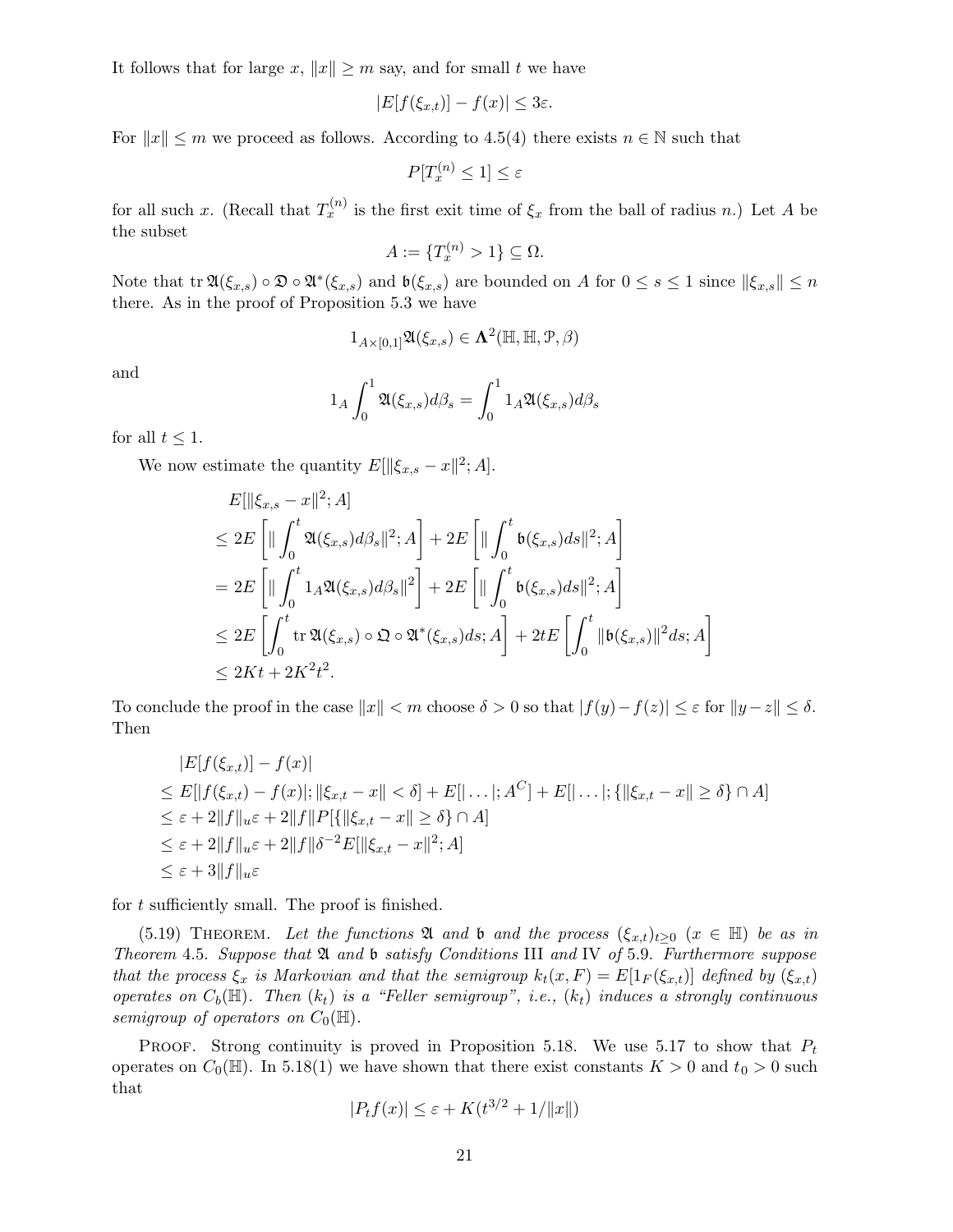for all  $f \in C_0(\mathbb{H})$ , all  $t \leq t_0$ , and  $||x|| \geq r_f$ , i.e.,  $(P_t)$  satisfies the hypotheses of Lemma 5.17.

(5.20) Counterexample. An example similar to Counterexample 5.8 shows that Condition IV is sharp. To illustrate this let us again consider the case  $\mathbb{H} = \mathbb{R}$ ,  $\mathfrak{A} = 0$ , and choose  $\mathfrak{b}(y) = -\text{sgn } y|y|^{\alpha}$  with  $\alpha > 0$ . Here, the solution to equation 3.2(1) is

$$
\xi_{x,t} = \begin{cases} \n\operatorname{sgn} x[|x|^{1-\alpha} - (1-\alpha)t]^{1/(1-\alpha)} 1_{[0,|x|^{1-\alpha}/(1-\alpha)]}(t) & (0 < \alpha < 1) \\
x e^{-t} & (\alpha = 1) \\
x[1 + (\alpha - 1)|x|^{\alpha - 1} t]^{1/(1-\alpha)} & (\alpha > 1).\n\end{cases}
$$

For  $\alpha > 1$ , at time  $t = 1$ , the position is in the ball of radius  $[1/(\alpha - 1)]^{1/(1-\alpha)}$ , no matter where the starting point is. Therefore the associated semigroup of operators does not operate on  $C_0(\mathbb{R})$ .

 $(5.21)$  Remark. A process  $(\xi_x)$  that satisfies the conditions of Theorem 5.19 has the strong Markov property with respect to the family  $(\mathcal{F}_{t+})_{t\geq 0}$  of sub– $\sigma$ –algebras of  $\mathcal{F}$ . Here

$$
\mathfrak{F}_{t+} = \bigcap_{s>t} \mathfrak{F}_s.
$$

This is a consequence of the Feller property of  $(k_t)$  (cf. Blumenthal–Getoor [2], Theorem 8.11). However, the strong Markov property may also be proved in more general situations (cf. McKean [22], page 56).

6. Generators. A usual way to reconstruct the original data  $\mathfrak A$  and b from a solution  $\xi$ of equation  $3.2(1)$  is to compute the generator of its transition semigroup. We show that for sufficiently smooth functions the generator coincides with the operator  $\mathcal L$  below.

(6.1) Historical Remarks. A first treatment of the above problem in the case of finite dimensional manifolds appears in Itô [16, 17], cf. also McKean [22]. The infinite dimensional case was treated by Daletskii [5] for twice continuously differentiable data  $\mathfrak{A}$  and  $\mathfrak{b}$ . The connection with the martingale problem goes back to Stroock and Varadhan [31]; cf. also Stroock–Varadhan [32] and Varadhan [33], pages 92, 103, and 230 ff).

(6.2) Explanation. Let the function  $f : \mathbb{H} \to \mathbb{R}$  be twice differentiable at a point  $y \in \mathbb{H}$ , so that  $f''(y)$  is a continuous bilinear form  $\mathbb{H} \times \mathbb{H} \to \mathbb{R}$ . For a nuclear operator  $\mathfrak{R}$  on  $\mathbb{H}$ , the bilinear form  $f''(y)(\mathfrak{R},\cdot)$  on  $\mathbb{H} \times \mathbb{H}$  is nuclear. Again, let  $\mathfrak{A}$  and  $\mathfrak{b}$  be continuous mappings from  $\mathbb{H}$  to  $L(\mathbb{H}, \mathbb{H})$  and  $\mathbb{H} \to \mathbb{H}$ , respectively. We define  $f''(y)\mathfrak{R} := \text{tr } f''(\mathfrak{R} \cdot, \cdot)$  and

$$
\mathcal{L}f(y) := \frac{1}{2}f''(y)\mathfrak{A}(y) \circ \mathfrak{Q} \circ \mathfrak{A}^*(y) + f'(y)\mathfrak{b}(y).
$$

We first show that a process  $(\xi_{x,t})$  that satisfies our stochastic integral equation 3.2(1) solves a certain martingale problem. Let for this section  $f$  be a twice continuously differentiable function  $\mathbb{H} \to \mathbb{R}$ .  $B(\mathbb{H}, \mathbb{H})$  stands for the set of continuous bilinear forms on  $\mathbb{H} \to \mathbb{H}$ .

 $(6.3)$  PROPOSITION. Suppose that the functions  $\mathfrak A$  and b satisfy the hypotheses of Theorem 4.5 and let  $(\xi_{x,t})_{t>0}$  be a maximal solution to equation 3.2(1) starting at  $x \in \mathbb{H}$ . Further suppose that  $f'': \mathbb{H} \to B(\mathbb{H}, \mathbb{H})$  is uniformly continuous.

(a) Then the process  $f(\xi_{x,t}) - f(x) - \int_0^t \mathcal{L}f(\xi_{x,s})ds$  is equivalent to the local  $\mathbb{L}^2(P)$ -martingale  $\int_0^t f'(\xi_{x,s}) \circ \mathfrak{A}(\xi_{x,ts}) d\beta_s.$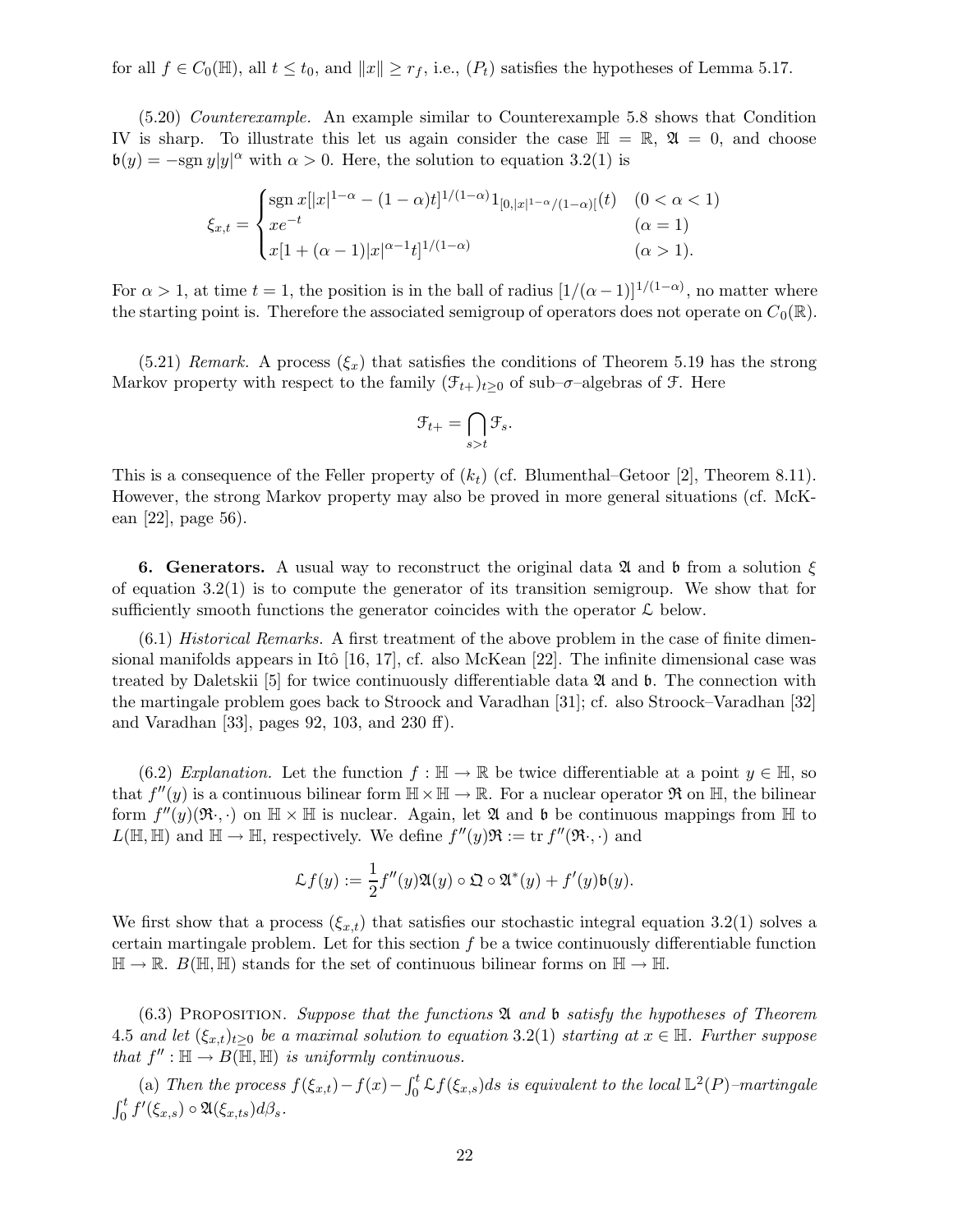# (b) If moreover f' is bounded then the two processes in (a) are P-equivalent  $\mathbb{L}^2(P)$ -martingales.

PROOF. By Remark 4.6.2, the process  $\mu_t := \int_0^t \mathfrak{A}(\xi_{x,s}) d\beta_s$  is an  $\mathbb{L}^2_{\mathbb{H}}(P)$ -martingale. We may therefore apply Itô's formula 2.3(2) to the process  $\xi_x$  and the function f, obtaining the formal equality

$$
f(\xi_{x,t}) - f(x) - \int_0^t f'(\xi_{x,s})\mathfrak{b}(\xi_{x,s})ds - \frac{1}{2} \int_0^t f''(\xi_{x,s})\mathfrak{A}(\xi_{x,s}) \circ \mathfrak{Q} \circ \mathfrak{A}^*(\xi_{x,s})ds
$$
  
(1) 
$$
= \int_0^t f'(\xi_{x,s})d\mu_s,
$$

where the right side is a local  $\mathbb{L}^2(P)$ -martingale. To finish the proof of Part (a) we use Lemma 4.2 to show that this local martingale is P–equivalent to the local martingale  $\int_0^t f'(\xi_{x,s}) \circ \mathfrak{A}(\xi_{x,s}) d\beta_s$ . Again, let  $T^{(n)}$  be the first exit time from the centered *n*-ball in H and let  $\rho_s$  be the vector of  $\mathbb H$  such that  $(\rho_s, \cdot) = f'(\xi_{x,s})$ . We have

$$
E\left[\int_0^{t\wedge T^{(n)}} (\rho_s, \mathfrak{A}(\xi_{x,s})\circ\mathfrak{Q}\circ\mathfrak{A}^*(\xi_{x,s})\rho_s)ds\right]
$$
  

$$
\leq \sup_{\|y\|\leq n} \|f'(y)\|^2 E\left[\int_0^t \text{tr}\mathfrak{A}(\xi_{x,s})\circ\mathfrak{Q}\circ\mathfrak{A}^*(\xi_{x,s})ds\right].
$$

The sup on the right side is finite as  $f''$  is uniformly continuous and the expectation is finite by Remark 4.6.2.

The same estimate shows that  $\int_0^t f'(\xi_{x,s}) \circ \mathfrak{A}(\xi_{x,s}) d\beta_s$  is an  $\mathbb{L}^2(P)$ -martingale if  $f'$  is bounded. As in Remark 4.6.2, the process  $\int_0^{t \wedge T^{(n)}}$  $\int_0^{t \wedge T^{(n)}} f'(\xi_{x,s}) \circ \mathfrak{A}(\xi_{x,s}) d\beta_s$  converges in  $\mathbb{L}^2(P)$  to this martingale as  $n \to \infty$ . This proves Part (b) of this proposition.

 $(6.4)$  COROLLARY. Let hypotheses be as in Proposition 6.3b and suppose that f is bounded. We then have for all  $t \geq 0$ 

$$
E[f(\xi_{x,t})] = f(x) + E\left[\int_0^t \mathcal{L}f(\xi_{x,s})ds\right].
$$

PROOF. The expectation of the martingale  $\int_0^t f'(\xi_{x,s}) \circ \mathfrak{A}(\xi_{x,s}) d\beta_s$  is zero.

Our next proposition deals with one of the properties of the weak generator of  $(\xi_{x,t})$ .

(6.5) PROPOSITION. Suppose that the functions  $\mathfrak A$  and  $\mathfrak b$  satisfy the hypotheses of Theorem 4.5 and Conditions III and IV (cf. 5.9), and that  $||\mathfrak{b}(y)|| \le K(1 + ||y||^2)$  for all  $y \in \mathbb{H}$ . Let  $(\xi_{x,t})_{t\geq 0}$ be a maximal solution to equation 3.2(1). Suppose that  $f : \mathbb{H} \to \mathbb{R}$  is a twice continuously differentiable function such that f, f', and f'' are bounded and f'' is uniformly continuous. Then  $(E[f(\xi_{x,t})] - f(x))/t$  converges to  $\mathcal{L}f(x)$  as  $t \downarrow 0$  for all  $x \in \mathbb{H}$ .

PROOF. According to Corollary 6.4 we have to show

$$
E\left[\frac{1}{t}\int_0^t \mathcal{L}f(\xi_{x,s})ds\right] \to \mathcal{L}f(x).
$$

In order to apply Lebesgue's convergence theorem, we need bounds for

(1) 
$$
|\frac{1}{t}\int_0^t \text{tr} f''(\xi_{x,s})(\mathfrak{A}(\xi_{x,s})\circ \mathfrak{Q}\circ \mathfrak{A}^*(\xi_{x,s})\cdot,\cdot)ds|
$$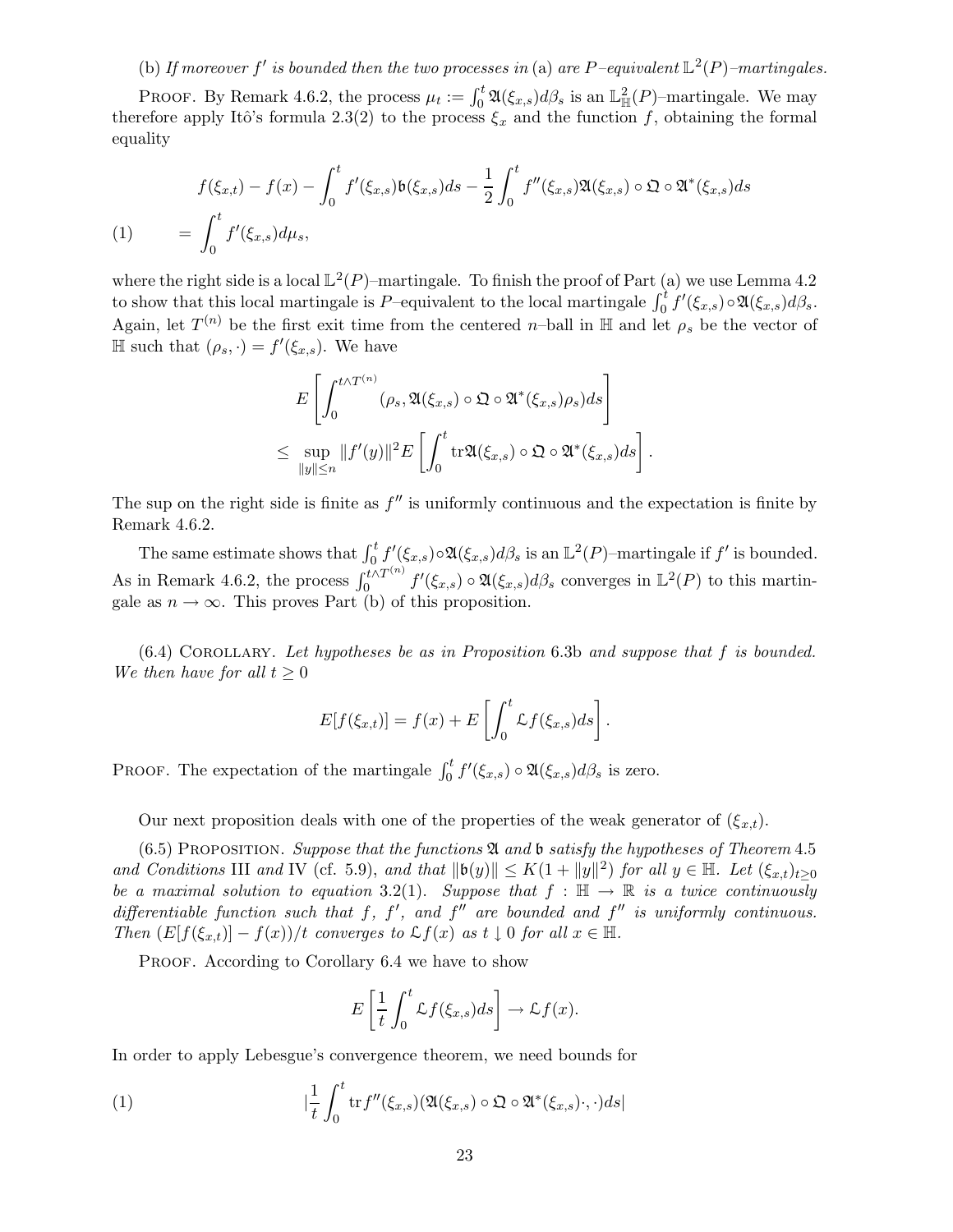and

(2) 
$$
|\frac{1}{t}\int_0^t f'(\xi_{x,s})\mathfrak{b}(\xi_{x,s})ds|.
$$

By condition I, quantity (1) is majorized by

$$
||f''||_u \frac{1}{t} \int_0^t \text{tr}\,\mathfrak{A}(\xi_{x,s}) \circ \mathfrak{Q} \circ \mathfrak{A}^*(\xi_{x,s}) ds \le K ||f''||_u \frac{1}{t} \int_0^t (1 + ||\xi_{x,s}||^2) ds
$$
  

$$
\le K ||f''||_u \left(1 + \frac{1}{t} \int_0^t ||\xi_{x,s}||^2 ds\right)
$$

whereas, by hypothesis on  $\mathfrak b$ , Quantity (2) is dominated by

$$
||f'||_u \frac{1}{t} \int_0^t ||\mathfrak{b}(\xi_{x,s})|| ds \leq K ||f'||_u \left(1 + \frac{1}{t} \int_0^t ||\xi_{x,s}||^2 ds\right).
$$

It is therefore sufficient to find an upper bound for  $\|\xi_{x,s}\|^2$   $(0 \le s \le 1, x$  fixed). By 5.10(1) it is sufficient to find upper bounds for  $|\mu_{x,s}|$  and  $|\int_0^s \psi_{x,u} du|$   $(0 \le s \le 1)$ . As to  $\mu_{x,s}$ , we have

$$
|\mu_{x,s}| \le \max_{0 \le u \le 1} |\mu_{x,u}| \in L^2(P)
$$

according to Doob's inequality. On the other hand, by 5.11(2),

$$
\left| \int_0^s \psi_{x,u} du \right| \leq \int_0^1 |\psi_{x,u}| | du \leq K \left( 1 + \int_0^1 \|\xi_{x,u}\|^2 du \right)
$$

which is integrable by 4.6.1. The proof is finished.

We now reformulate Proposition 6.3 under slightly modified hypotheses: We replace boundedness of  $f'$  by boundedness of  $\mathcal{L}f$ .

 $(6.6)$  LEMMA. Suppose that the functions  $\mathfrak A$  and b satisfy the hypotheses of Theorem 4.5 and let  $(\xi_{x,t})_{t>0}$  be a maximal solution to equation 3.2(1), starting at  $x \in \mathbb{H}$ . Further suppose that f and  $\mathcal{L}f$  are uniformly bounded and that  $f'' : \mathbb{H} \to B(\mathbb{H}, \mathbb{H})$  is uniformly continuous. Then the process

$$
f(\xi_{x,t}) - f(x) - \int_0^t \mathcal{L}f(\xi_{x,s})ds
$$

is a P–martingale.

PROOF. By  $6.3(1)$ , the process

$$
f(\xi_{x,t\wedge T^{(n)}}-f(x)-\int_0^{t\wedge T^{(n)}}\mathcal{L}f(\xi_{x,s})ds
$$

is an  $\mathbb{L}^2(P)$ -martingale. Boundedness of f and  $\mathcal{L}f$  allows us to go to the limit as  $n \to \infty$ .

Our following proposition deals with the strong generator of  $(\xi_{x,t})$ .

 $(6.7)$  PROPOSITION. Suppose that the functions  $\mathfrak A$  and  $\mathfrak b$  satisfy the hypotheses of Theorem 4.5 and Conditions III and IV. Let for  $x \in \mathbb{H}$   $(\xi_{x,t})_{t>0}$  be a maximal solution to equation 3.2(1) starting at x. Further let  $f \in C_0(\mathbb{H})$  be twice continuously differentiable such that  $\mathcal{L}f \in C_0(\mathbb{H})$ and  $f'': \mathbb{H} \to B(\mathbb{H}, \mathbb{H})$  is uniformly continuous. Then

$$
\frac{E[f(\xi_{x,t})] - f(x)}{t} \to \mathcal{L}f(x)
$$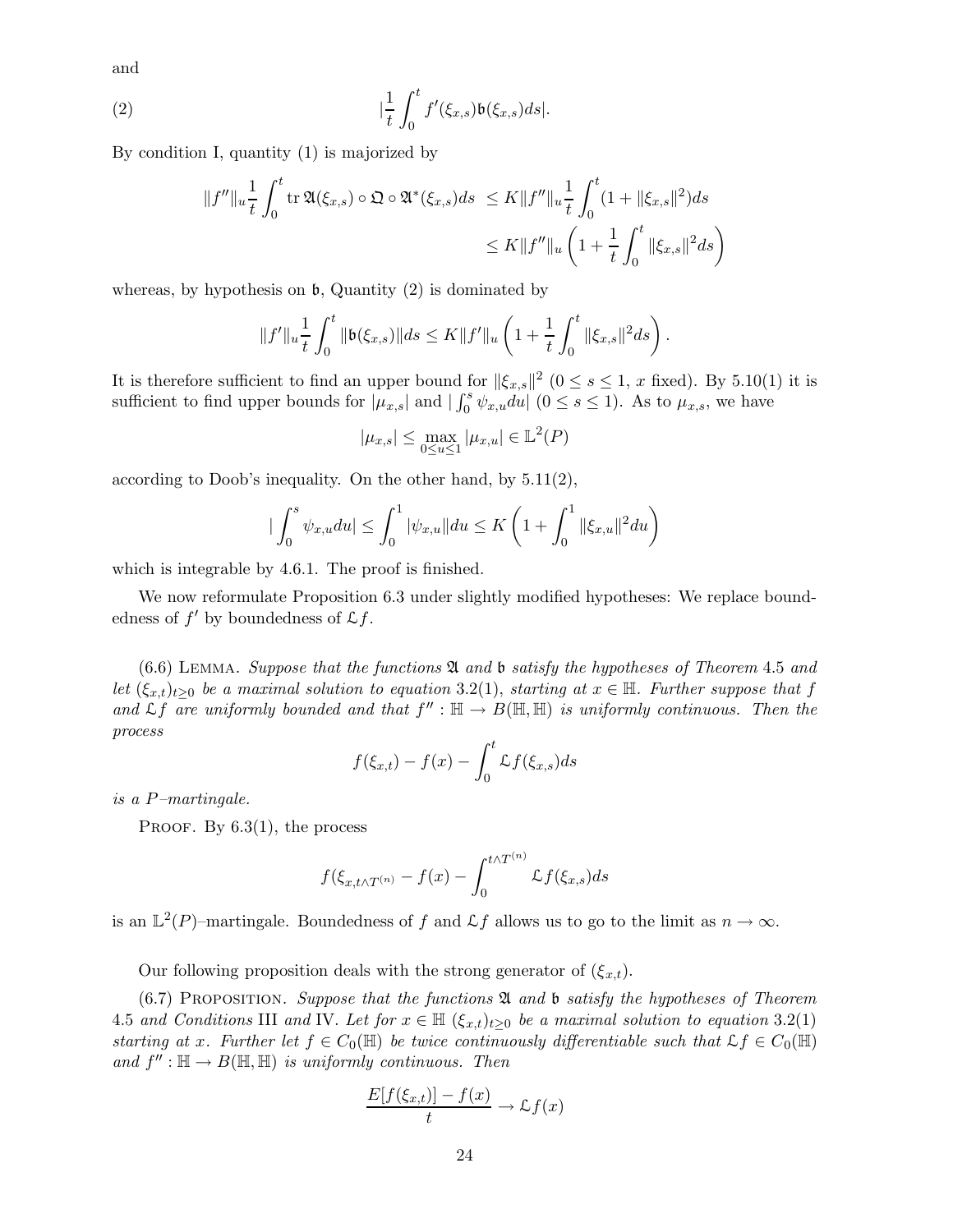as  $t \downarrow 0$  uniformly in  $x \in \mathbb{H}$ .

PROOF. By Lemma 6.6 we have to show that

$$
E\left[\frac{1}{t}\int_0^t (\mathcal{L}f(\xi_{x,s}) - \mathcal{L}f(x))ds\right] \to 0
$$

uniformly for  $x \in \mathbb{H}$ . By Fubini's theorem and Proposition 5.18 we have

$$
|E\left[\frac{1}{t}\int_0^t \mathcal{L}f(\xi_{x,s}) - \mathcal{L}f(x)ds\right]|
$$
  
\n
$$
\leq \frac{1}{t}\int_0^t |E[\mathcal{L}f(\xi_{x,s})] - \mathcal{L}f(x)|ds
$$
  
\n
$$
\leq \sup_{0 \leq s \leq t} ||E[\mathcal{L}f(\xi_{\cdot,s})] - \mathcal{L}f||_u \to 0 \quad \text{as } t \downarrow 0.
$$

As a resume we collect our main theorems in one result. It is self-contained in as much as it only uses conditions on the diffusion operators  $\mathfrak{A}(y)$  and the drift vectors  $\mathfrak{b}(y)$  rather than on the diffusion process  $\xi_x$  and the semigroup  $(P_t)$ .

 $(6.8)$  THEOREM. Let  $\mathfrak A$  and  $\mathfrak b$  satisfy Lipschitz conditions on bounded sets and Conditions I, II, and IV (cf.  $5.3$  and  $5.9$ ). Then:

(a) For each  $x \in \mathbb{H}$  there exists exactly one maximal solution  $\xi_x$  to equation 3.2(1).

(b) The lifetime of  $\xi_x$  is infinite.

(c) The family  $(\xi_x)_{x\in\mathbb{H}}$  of processes is Markovian and strongly Markovian with respect to  $(\mathfrak{F}_{t+})$ .

(d) The semigroup  $(k_t)$  of transition kernels defined by the family  $(\xi_x)_{x\in\mathbb{H}}$  operates on  $C_b(\mathbb{H})$ and induces a strongly continuous semigroup  $(P_t)$  of operators on  $C_0(\mathbb{H})$ .

(e) Let  $\mathfrak{G}$  be the (strong) infinitesimal generator of the semigroup  $(P_t)_{t>0}$ . All twice continuously differentiable functions  $f \in C_0(\mathbb{H})$  such that  $\mathcal{L}f \in C_0(\mathbb{H})$  and such that  $f'' : \mathbb{H} \to B(\mathbb{H}, \mathbb{H})$ is uniformly continuous are contained in its domain and we have for these functions

$$
\mathfrak{G}f=\mathcal{L}f.
$$

PROOF. Combine Theorem 3.3, Theorem 4.5, Proposition 5.6, Theorem 5.19, and Proposition 6.7. The Markov property of  $\xi_x$  follows from uniqueness in Theorem 3.3. For the strong Markov property cf. Remark 5.21.

### 7. Systems of stochastic differential equations.

(7.1) Explanation. In the preceding sections we dealt with diffusions on Hilbert spaces. We now describe how this theory can be applied in situations where systems of stochastic differential equations indexed by an at most countable set  $I$  are given. We shall indicate how one can construct a Hilbert space  $\mathbb H$  adapted to the system in one instance in 7.4–7.6. Natural candidates for  $\mathbb H$  are spaces  $\ell^2(\gamma)$ , where  $\gamma = (\gamma_k)_{k\in I}$  is a summable sequence of strictly positive real numbers, as the product of independent one–dimensional normal Brownian motions on  $\mathbb{R}^I$ induces a Brownian motion with covariance matrix  $D_{\gamma} = (\gamma_k \delta_{kl})_{k,l \in I}$  on each  $\ell^2(\gamma)$  (cf. Section 2).

We start with the following system of stochastic integral equations

(1) 
$$
\xi_{x,t,k} = x_k + \sum_{j \in I} \int_0^t a_{kj}(\xi_{x,s}) d\beta_s + \int_0^t b_k(\xi_{x,s}) ds, \qquad k \in I
$$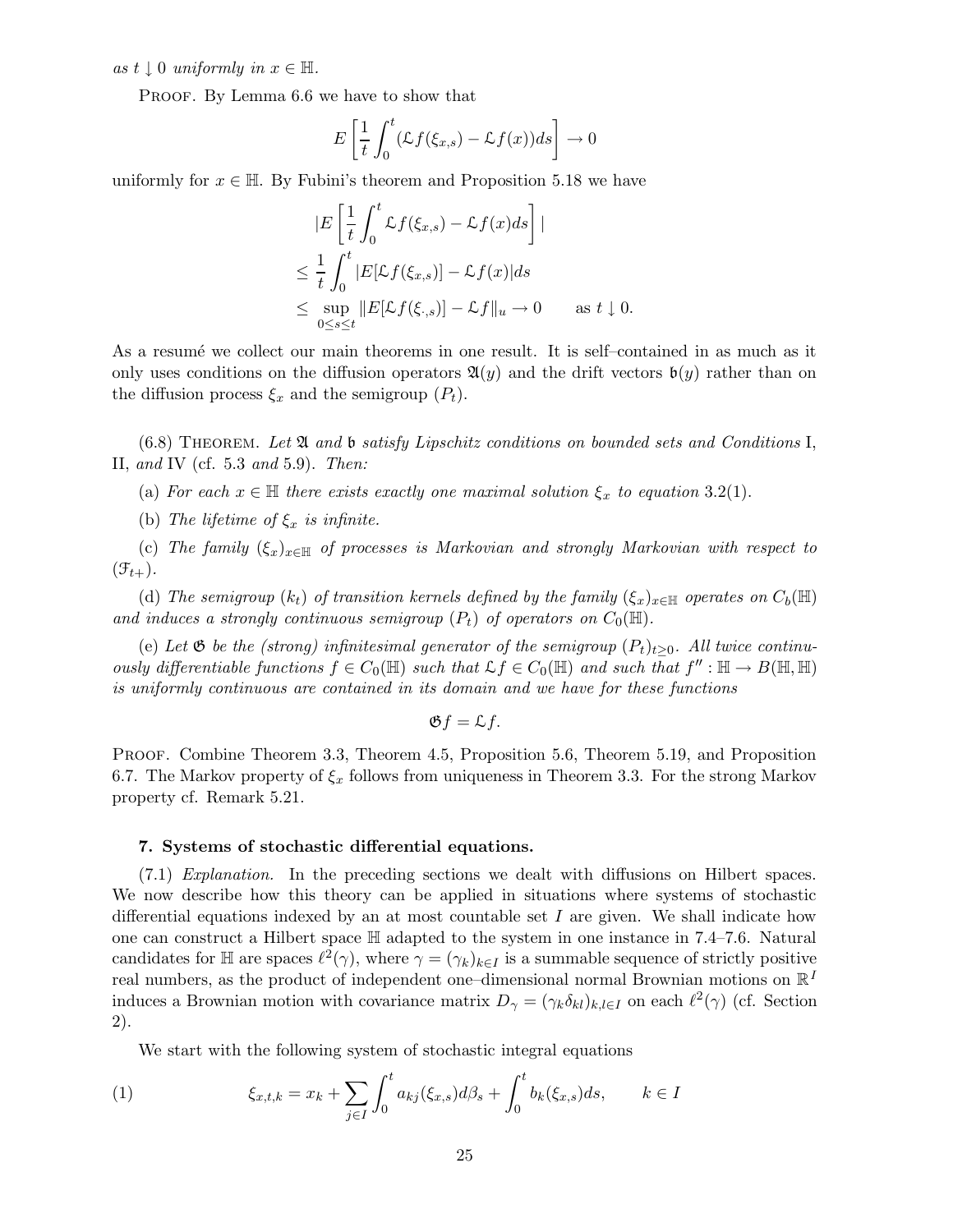and we suppose first that we are given a sequence  $\gamma$  as described above such that  $a_{kl}$  and  $b_k$  are real functions on  $\ell^2(\gamma)$ .

In order to apply our theory we suppose that

\n- $$
(\alpha) \ (x_k) \in \ell^2(\gamma),
$$
\n- $(\beta) \ \mathfrak{b}(y) := (b_k(y))_{k \in I} \in \ell^2(\gamma)$
\n- $(y \in \ell^2(\gamma))$
\n

and that the matrix  $A(y) : (a_{kl}(y))_{k,l\in I}$  induces via multiplication  $(z_l) \to (\sum_{l\in I} a_{kl}(y)z_l)_k$  a continuous linear operator  $\mathfrak{A}(y)$  on  $\ell^2(\gamma)$ . According to Schur's test (cf. Schur [29]) this is the case, e.g., if

 $(\gamma)$  for all  $y \in \ell^2(\gamma)$  there exists a constant  $M_y$  such that

$$
\sum_{l} |a_{kl}(y)| \le M_y \qquad (k \in I)
$$

$$
\sum_{k} |a_{kl}(y)| \gamma_k \le M_y \gamma_l \qquad (l \in I).
$$

In this case, the norm of the induced operator  $\mathfrak{A}(y)$  defined by

$$
(\mathfrak{A}(y)z)_k := \sum_l a_{kl}(y)z_l
$$

is less than or equal to  $M_y$ .

Note that  $\mathfrak{A}^*(y)$  is multiplication by the matrix  $D_\gamma^{-1} A^t(y) D_\gamma$ . In fact, since  $(z, y) = z^t D_\gamma y$ , we have

$$
(D_{\gamma}^{-1}A^t D_{\gamma} x, y) = x^t D_{\gamma} A D_{\gamma}^{-1} D_{\gamma} y = x^t D_{\gamma} A y = (x, \mathfrak{A} y) = (\mathfrak{A}^* x, y).
$$

The trace of a nuclear operator B on  $\ell^2(\gamma)$  induced by multiplication with a matrix  $B = (b_{k,l})$ is  $tr(B) = \sum_{k \in I} b_{kk}$ . Hence

$$
\operatorname{tr} \mathfrak{A}(y) \circ \mathfrak{Q} \circ \mathfrak{A}^*(y) = \sum_{k \in I} \gamma_k \sum_{l \in I} a_{kl}^2(y).
$$

(7.2) The notion of a solution to 7.1(1). We now suppose that the functions  $\mathfrak{A} : \ell^2(\gamma) \to$  $L(\ell^2(\gamma), \ell^2(\gamma))$  and  $\mathfrak{b}: \ell^2(\gamma) \to \ell^2(\gamma)$  are norm–continuous and that we have a solution  $(\xi_{x,t})_{0 \leq t < T_x}$ to equation 3.2(1) (cf. 3.2). From  $\xi_{x,t\wedge T_n} = x + \int_0^{t\wedge T_n} \mathfrak{A}(\xi_{x,s}) d\beta_s + \int_0^{t\wedge T_n} \mathfrak{b}(\xi_{x,s}) ds$  we obtain, putting  $e_k := (\delta_{kl})_{l \in I} \ (k \in I),$ 

(1) 
$$
\xi_{x,t\wedge T_n,k}=x_k+\frac{1}{\gamma_k}\left(e_k,\int_0^{t\wedge T_n}\mathfrak{A}(\xi_{x,s})d\beta_s\right)+\int_0^{t\wedge T_n}b_k(\xi_{x,s})ds.
$$

Writing  $\mu_t := \int_0^{t \wedge T_n} \mathfrak{A}(\xi_{x,s}) d\beta_s$  and applying Remark 4.3.1 we have

(2) 
$$
\left(e_k, \int_0^{t \wedge T_n} \mathfrak{A}(\xi_{x,s}) d\beta_s\right) = (e_k, \mu_t) = \int_0^t (e_k, d\mu_s) = \int_0^{t \wedge T_n} (\mathfrak{A}^*(\xi_{x,s}) e_k, d\beta_s).
$$

(Note that, by 3.2.ii. $\alpha$ , 4.3.1(1) is finite for  $\mathbf{X}_s = \mathfrak{A}(\xi_{x,s})1_{[0,T_n]}$  and  $\eta_s = e_k$ ). Now

(3)  
\n
$$
\int_0^{t \wedge T_n} (\mathfrak{A}^*(\xi_{x,s}) e_k, d\beta_s) = \int_0^{t \wedge T_n} (D_\gamma^{-1} A^t(\xi_{x,s}) D_\gamma e_k, d\beta_s)
$$
\n
$$
= \gamma_k \int_0^{t \wedge T_n} (D_\gamma^{-1} A^t(\xi_{x,s}) e_k, d\beta_s) = \gamma_k \int_0^{t \wedge T_n} \left( \sum_l \frac{a_{kl}(\xi_{x,s})}{\gamma_l} e_l, d\beta_s \right)
$$
\n
$$
= \gamma_k \sum_l \int_0^{t \wedge T_n} \left( \frac{a_{kl}(\xi_{x,s})}{\gamma_l} e_l, d\beta_s \right)
$$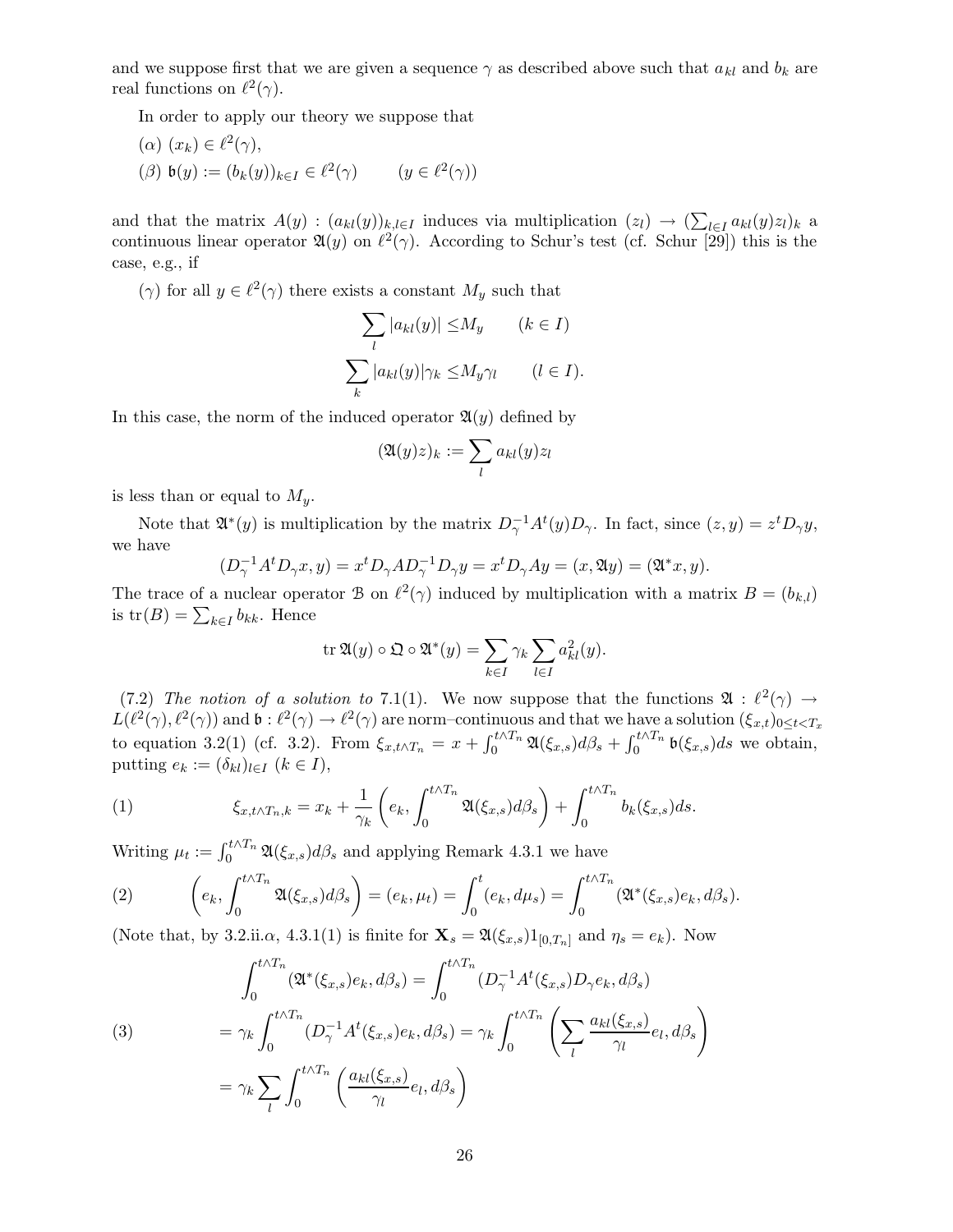where the sum in the last term converges in  $\mathbb{L}^2(P)$ , if we can show that

$$
\sum_{l} \left( \frac{a_{kl}(\xi_{x,s})}{\gamma_l} e_l, \cdot \right) 1_{[0,T_n]}
$$

converges in  $\Lambda^2(\mathbb{H}, \mathbb{H}, \mathcal{P}, \beta)$ . But by 2.2(5) we have

(4)  
\n
$$
\sum_{l} \|\left(\frac{a_{kl}(\xi_{x,s})}{\gamma_l}e_l,\cdot\right)1_{[0,T_n]}\|_{\mathbf{\Lambda}^2(\mathbb{H}, \mathbb{H}, \mathcal{P}, \beta)}^2
$$
\n
$$
=\sum_{l} E\left[\int_0^{t \wedge T_n} \left(\frac{a_{kl}(\xi_{x,s})}{\gamma_l}e_l, \frac{a_{kl}(\xi_{x,s})}{\gamma_l}D_\gamma e_l\right) ds\right]
$$
\n
$$
=\sum_{l} E\left[\int_0^{t \wedge T_n} a_{kl}^2(\xi_{x,s}) ds\right]
$$
\n
$$
\leq \frac{1}{\gamma_k} E\left[\int_0^{t \wedge T_n} \text{tr}\,\mathfrak{A}(\xi_{x,s}) \circ \mathfrak{Q} \circ \mathfrak{A}^*(\xi_{x,s}) ds\right] < \infty.
$$

Again applying Remark 4.3.1 we see that

(5) 
$$
\int_0^{t \wedge T_n} (a_{kl}(\xi_{x,s})e_l, d\beta_s) = \gamma_l \int_0^{t \wedge T_n} a_{kl}(\xi_{x,s}) d\beta_{s,l}.
$$

Collecting  $(1) - (5)$  we obtain

$$
\xi_{x,t \wedge T_n,k} = x_k + \sum_l \int_0^{t \wedge T_n} a_{kl}(\xi_{x,s}) d\beta_{s,l} + \int_0^{t \wedge T_n} b_k(\xi_{x,s}) ds
$$

where the sum converges in  $\mathbb{L}^2(P)$ . This makes it precise what we mean by a solution to the system  $7.1(1)$  of equations.

### (7.3) Reformulation of conditions. Condition I reads in this context

(I')  $\sum_k \gamma_k \sum_l a_{kl}^2(y) \leq K(1 + \sum_k \gamma_k y_k^2).$ 

This is the case, e.g., if

$$
\sum_{l} a_{kl}^2(y) \leq K(1+y_k^2)
$$

for all  $k \in I$ . Conditions II and IV read in this context

- $(II') \quad \sum_k \gamma_k y_k b_k(y) \leq K(1 + \sum \gamma_k y_k^2)$
- $(IV') \quad |\sum_{k} \gamma_{k} y_{k} b_{k}(y)| \leq K(1 + \sum \gamma_{k} y_{k}^{2}),$

respectively. Reformulation of Condition III is not very instructive and we omit it. Of course this condition is satisfied if the constants  $M_y$  in 7.1. $\gamma$  may be chosen independent of y.

The operator  $\mathcal{L}$  (cf. 6.2) takes the form

$$
\mathcal{L}f(y) = \frac{1}{2} \sum_{k,l} \mathcal{A}_{kl}(y) \frac{\partial^2 f(y)}{\partial y_k \partial y_l} + \sum_k b_k(y) \frac{\partial f(y)}{\partial y_k}
$$

where  $(A_{kl}(y))_{kl} = A(y)A^{t}(y)$ .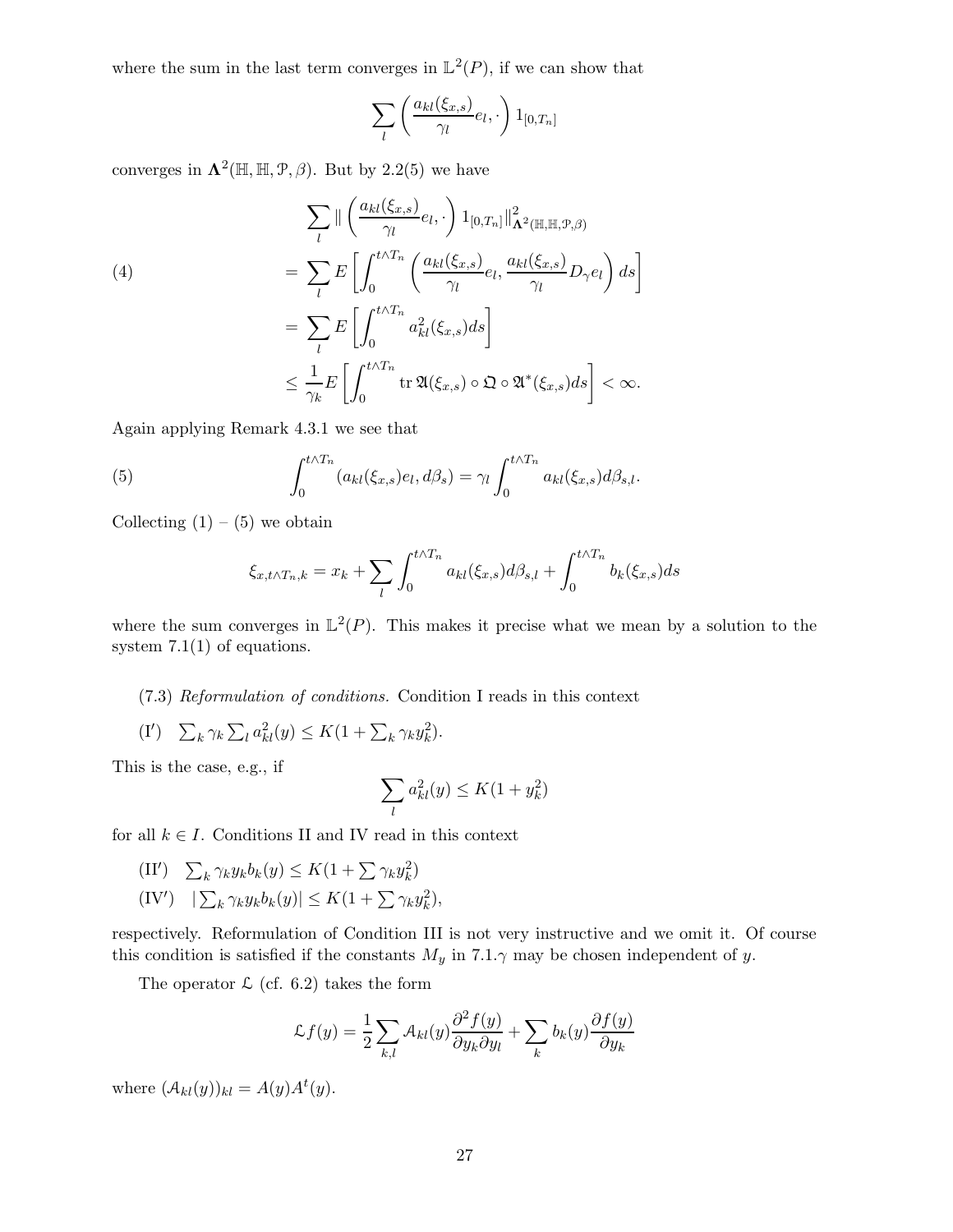(7.4) Explanation. We now indicate in one particular case how one can find a sequence  $\gamma$  if a system 7.1(1) of stochastic integral equations is given. We restrict matters to the case  $a_{kl}(y) = \delta_{kl}$ , i.e.,  $\mathfrak{A}(y)$  is the identity operator. Moreover we suppose that all coefficients  $b_k(y)$ are linear in y (for configurations  $y \in \mathbb{R}^{(I)}$  with finite supports, say), that the index set I is an at most countable group (e.g.,  $I = \mathbb{Z}^d$ ), and that the sequence  $(b_k)_{k \in I}$  is stationary with respect to I. In this situation,  $\mathfrak{b}$  is given on  $\mathbb{R}^{(I)}$  by convolution with a sequence  $h \in \mathbb{R}^{I}$ :

$$
\mathfrak{b}(y) = h * y.
$$

Finally we suppose that  $h \in \ell^1(I)$ .

(7.5) LEMMA. For each sequence  $h \in \ell^1(I)$  there exists a sequence  $\gamma \in \ell^1(I)$ ,  $\gamma_k > 0$  for all k, such that h induces by convolution a continuous, linear operator on  $\ell^2(\gamma)$ .

**PROOF.** Without loss of generality  $||h||_{\ell^1(I)} < 1$ . Let  $p_k$  be strictly positive real numbers  $\geq q_k := |h_{-k}|$ , such that  $\sum p_k < 1$ . Put

$$
\gamma = \sum_{n=1}^{\infty} p^{n*}.
$$

Then  $\gamma * p = \gamma - p \leq \gamma$ . (This trick was already used in Doss-Royer [8], page 109). Since  $\sum_{l} |h_{k-l}| = ||h||_{\ell^1(I)} < \infty$  and since

$$
\sum_{k} |h_{k-l}| \gamma_k = (q * \gamma)_l \le (p * \gamma)_l \le \gamma_l,
$$

we see by Schur's test that convolution with the sequence  $h$  is a continuous (linear) operation on  $\ell^2(\gamma)$ .

(7.6) Remark. Suppose that there exists a real constant c and a sequence  $h \in \ell^1(I)$  of positive numbers  $h_k$  such that

$$
|b_k(y)| \le c + (h * |y|)_k
$$

for all  $k \in I$  and all  $y \in \mathbb{R}^{(I)}$ . Then we may choose  $\gamma$  as in Lemma 7.5 for h. The correspondence  $y \to (b_k(y))_k$  defines a mapping from the dense subset  $\mathbb{R}^{(I)}$  of  $\ell^2(\gamma)$  into  $\ell^2(\gamma)$  which may be extended to  $\ell^2(\gamma)$  if it is uniformly continuous with respect to the norm in  $\ell^2(\gamma)$ .

(7.7) Remark. In statistical mechanics the coefficients  $b_k$  are usually given via a family  $\Phi = (\varphi_V)_V$  finite subset of I of interaction potentials  $\varphi_V : \mathbb{R}^V \to \mathbb{R}$ . To this family  $\Phi$  one associates the *energy function* at site  $k$ 

$$
H_k(y) = \sum_{V \ni k} \varphi_V(y_V) \qquad (k \in I),
$$

where  $y_V$  is the restriction of the "configuration" y to the subset  $V \subseteq I$ . The drift coefficient  $b_k$ is then obtained by differentiation

$$
b_k(y) = -(\partial/\partial y_k)H_k(y).
$$

Typical examples of interaction potentials are the following pair potentials  $\varphi_{\{k,l\}}:\mathbb{R}^2\to\mathbb{R}$ 

$$
\varphi_{\{k,l\}}(u,v) = -J_{k,l}uv \qquad (k \neq l)
$$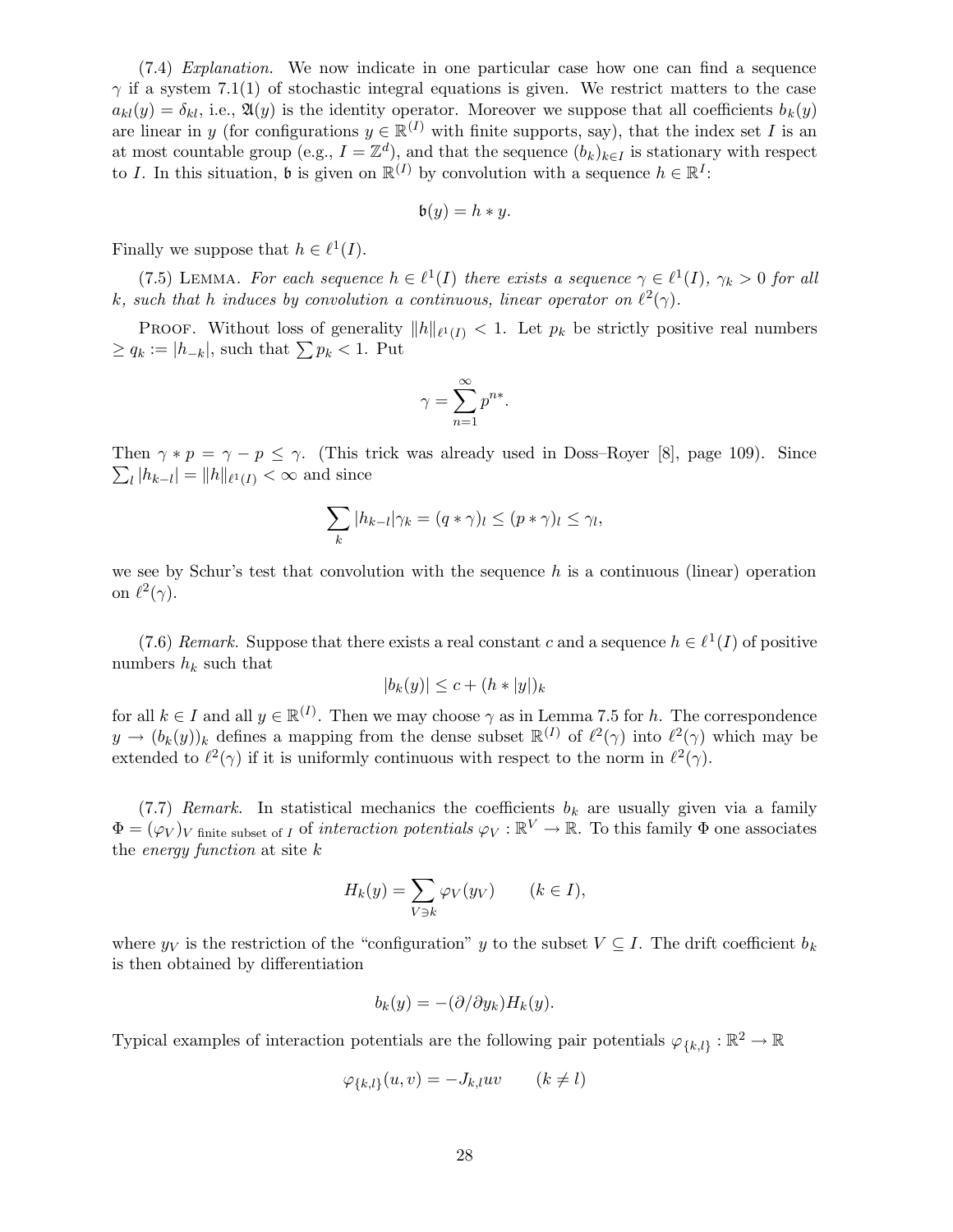where  $J_{k,l}$  is small if k and l are "far away" from each other, together with a family of "one site energy functions"  $\varphi_k : \mathbb{R} \to \mathbb{R}$ . Here

$$
H_k(y) = \varphi_k(y_k) - \sum_{l \neq k} J_{k,l} y_k y_l
$$

and

$$
b_k(y) = -\varphi_k'(y_k) + \sum_{l \neq k} J_{k,l} y_l.
$$

Particular examples occur with continuous spin models which serve as lattice approximations of Euclidean quantum field theory (cf., e.g., Nelson [28], page 117). Here  $I = \mathbb{Z}^d$ . In Nelson [28],

$$
\varphi_k(u) = (d+m^2/2)u^2 + P(u)
$$

and

$$
J_{k,l} = \begin{cases} 1 & \text{for } \sum_{j=1}^{d} |k_j - l_j| = 1\\ 0 & \text{else,} \end{cases}
$$

where  $P(u) = a_n u^n + a_{n-2} u^{n-2} + \cdots + a_2 u^2 - a_0$  is an even, real polynomial with  $a_n > 0$ . Here our theory is applicable only in the case  $n \leq 2$ , as otherwise there exists no sequence  $\gamma$  as above such that  $b_k$  is defined on all of  $\ell^2(\gamma)$ .

## References

- [1] R. Azencott. Behaviour of diffusion semi-groups at infinity. Bull. Soc. Math. France, 102:193–240, 1974.
- [2] R.M. Blumenthal and R.K. Getoor. Markov Processes and Potential Theory. Academic, New York, 1968.
- [3] T.L. Chantladze. A stochastic differential equation in Hilbert space. Soobšč. Akad. Nauk, Gruzin. SSR, 33:529–534, 1964.
- [4] Yu.L. Daletskii. Differential equations with functional derivatives and stochastic equations for generalized random processes. Soviet Math., 7:220–223, 1966.
- [5] Yu.L. Daletskii. Elliptic operators in functional derivatives and diffusion equations connected with them. Soviet Math., 7:1399–1402, 1966.
- [6] Yu.L. Daletskii. Infinite dimensional elliptic operators and parabolic equations connected with them. Russian Math. Surveys, 22(4):1–53, 1967.
- [7] J. Dieudonné. Foundations of Modern Analysis. Academic Press, New York, 1969.
- [8] H. Doss and G. Royer. Processus de diffusion associé aux mesures de Gibbs sur  $\mathbb{R}^{\mathbb{Z}^d}$ . Z. Wahrsch. verw. Gebiete, 46:106–124, 1979.
- [9] E.B. Dynkin. Markov processes and related problems of analysis. Russian Math. Surveys, 15(2):1–21, 1960.
- [10] E.B. Dynkin. Markov Processes, volume I. Springer, Berlin, 1965.
- [11] S.N. Ethier and T.G. Kurtz. The infinitely-many-neutral-alleles diffusion model. Adv. Appl. Probab., 13:429–452, 1981.
- [12] J. Fritz. Infinite lattice systems of interacting diffusion processes. Existence and regularity properties. Z. Wahrsch. verw. Gebiete, 59:291–309, 1982.
- [13] F. Guerra, L. Rosen, and B. Simon. The  $P(\Phi)_2$  Euclidean quantum field theory as classical statistical mechanics. Ann. of Math., 101:191–259, 1975.